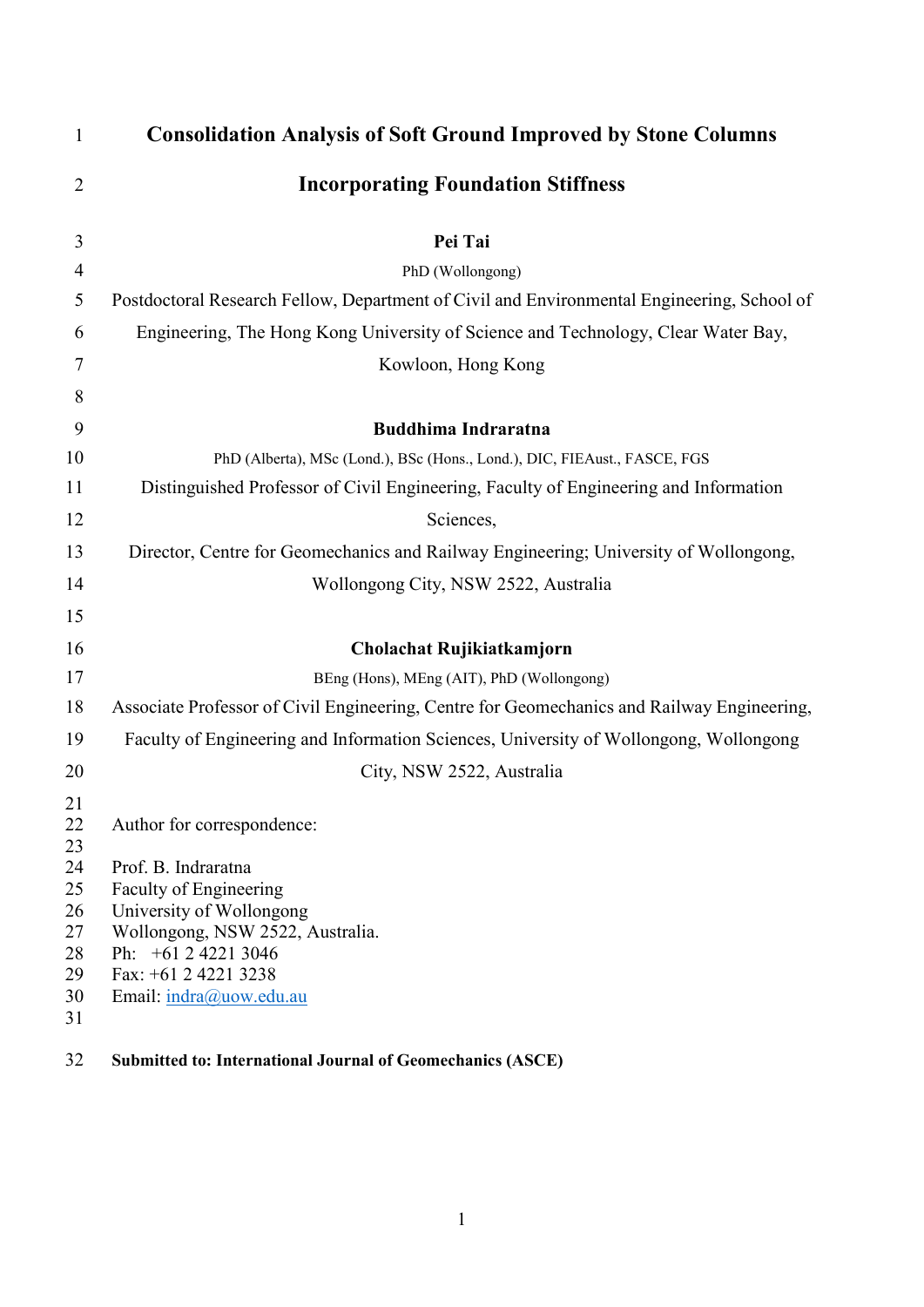# **Consolidation Analysis of Soft Ground Improved by Stone Columns Incorporating Foundation Stiffness**

**Abstract**

 The consolidation of soft ground improved by stone columns is normally analysed under equal strain or free strain conditions. In this study a new consolidation model for stone columns is proposed to capture actual field conditions that lie between these two hypotheses, where a permeable foundation layer on top of the unit cell is introduced. By considering the stiffness of this layer, a closed-form solution can be derived, which indicates a considerable difference between the equal strain and free strain conditions. The influence of foundations with varying values of stiffness is examined, and the results demonstrate that as the foundation layer becomes stiffer, the time needed to achieve a 90% degree of consolidation decreases and so does the differential settlement, but the steady stress concentration ratio increases. This is also confirmed by a parametric study carried out under varying dimensionless ratios with respect to soil modulus, column spacing and permeability. A computational example is provided to show the implications of these results on actual design. Finally, a case study is presented to illustrate that the proposed model is able to provide more realistic predictions of settlement and stress concentrations on top of the unit cell.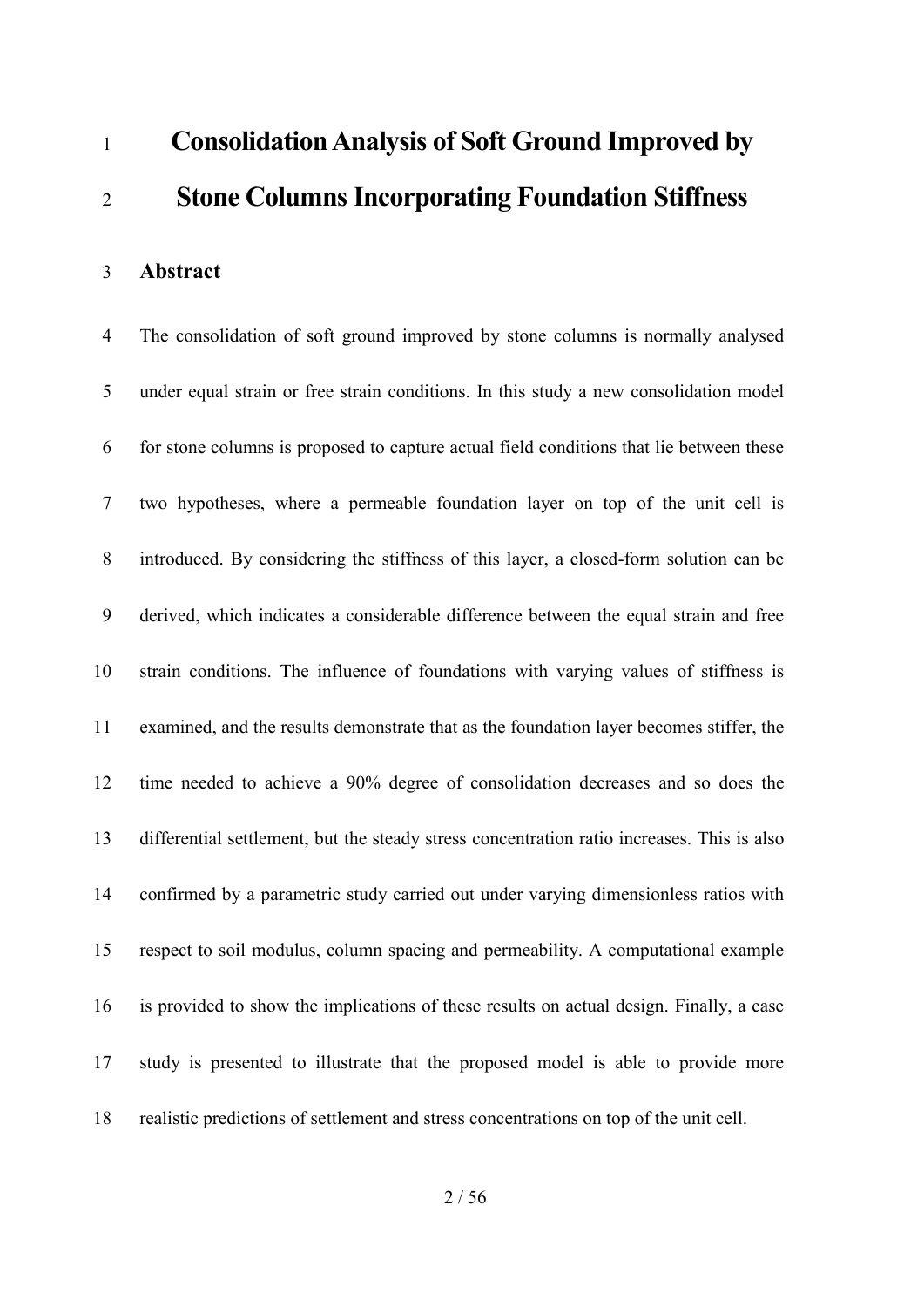**Keywords**: consolidation, stone column, differential settlement, stress concentration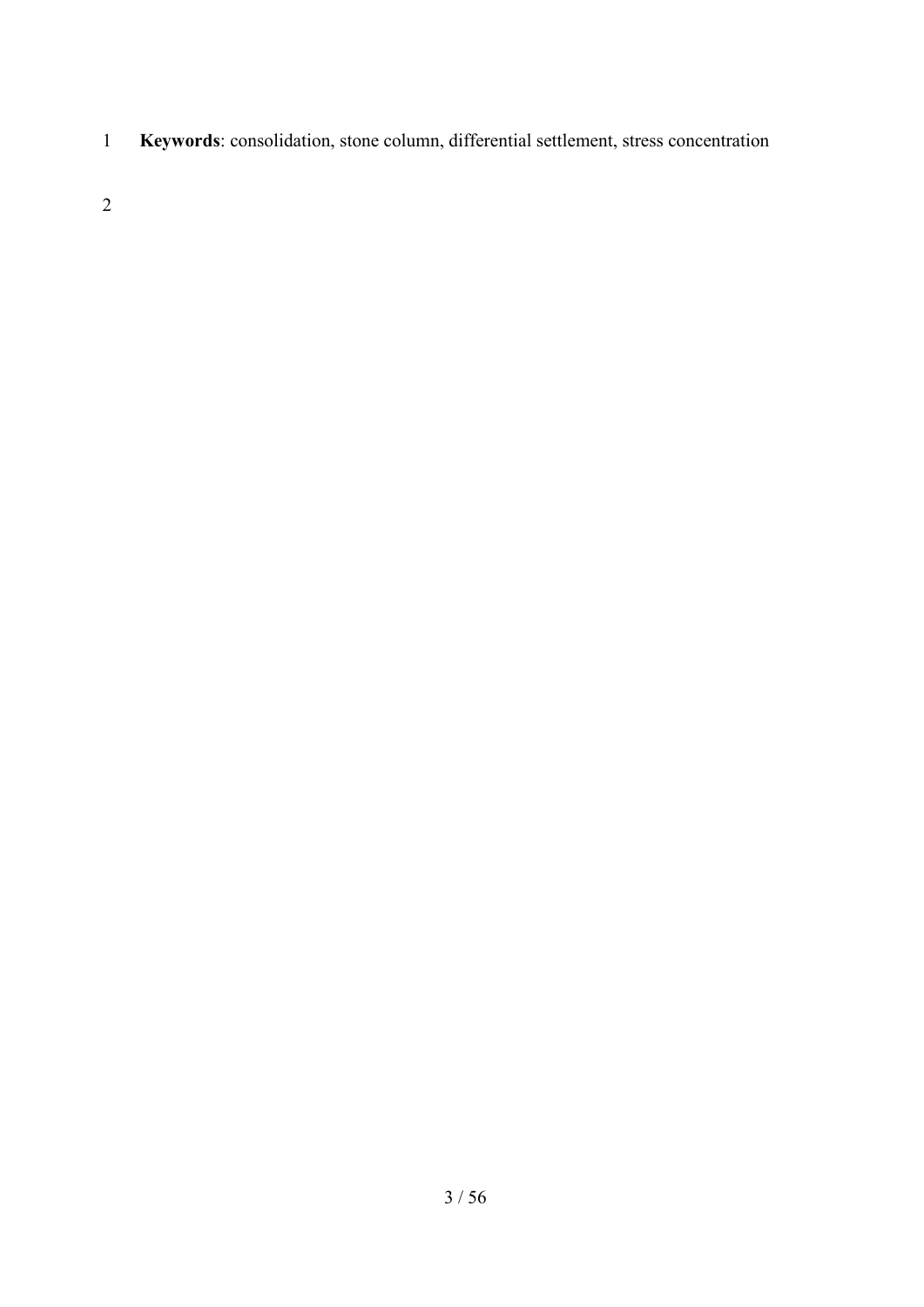#### **Introduction**

 Conventional radial consolidation theory was first proposed by Barron (1948), to describe the cases of *equal strain* and *free strain*. For a unit cell which consists of homogeneous soil, *equal strain* condition assumes that the vertical strain is always uniform at a given depth as consolidation progresses, and therefore, the vertical stress on top of the unit cell is uneven. However, *free strain* condition imposes a uniform vertical stress at the top surface that results in differential settlement as consolidation takes place. Over the years, various solutions for radial consolidation with vertical drains have been developed by adopting these two concepts (Hansbo et al., 1981; Lei et al., 2015; Leo, 2004; Rujikiatkamjorn and Indraratna, 2014; Tang and Onitsuka, 1998; Walker and Indraratna, 2006; Zhu and Yin, 2001). For flexible prefabricated vertical drains, any difference in the average degree of consolidation based on either condition is found to be small, i.e., often within 5% (Richart, 1959; Zhu and Yin, 2004). Therefore, when designing vertical drains, either *equal strain* or *free strain* condition can be adopted. For cases with stone columns, Han and Ye (2001) proposed a simplified method to estimate the average degree of consolidation of ground reinforced with stone columns

that incorporates both well-resistance and soil disturbance. The behaviour of such a

composite ground under time-dependent loading has been studied adopting an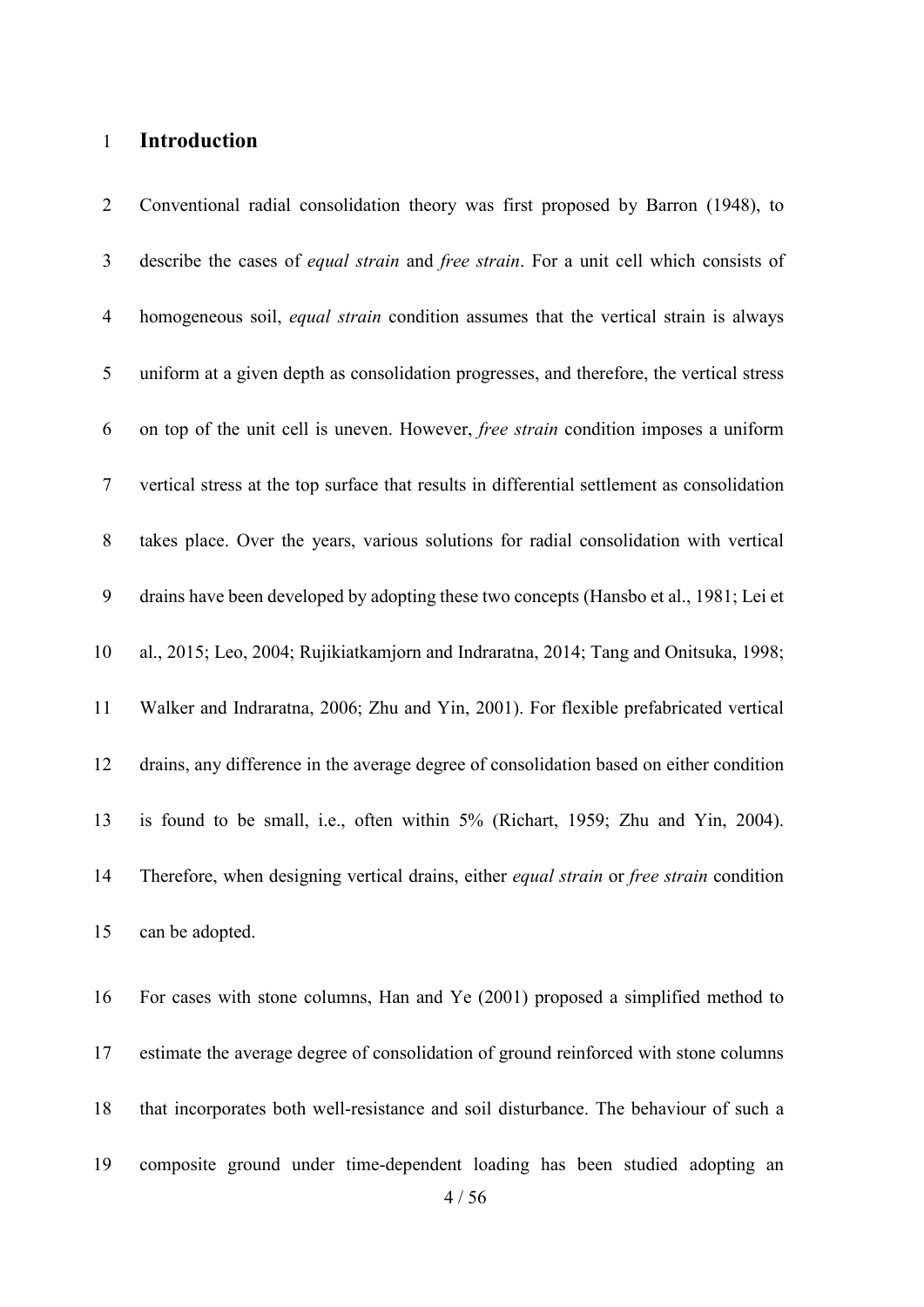| $\mathbf{1}$   | analytical approach by Wang (2009), while solutions that incorporate column                |
|----------------|--------------------------------------------------------------------------------------------|
| $\overline{2}$ | deformation as well as combined vertical and radial flow have been discussed by Xie et     |
| 3              | al. (2009) and Lu et al. (2010). Indraratna et al. (2013) proposed a numerical solution    |
| $\overline{4}$ | for soft soil improved with stone column based on free strain by considering the effects   |
| 5              | of arching and clogging. Despite these efforts, there is still a large disparity among the |
| 6              | aforementioned solutions, which clearly implies that when assumptions of equal strain      |
| $\overline{7}$ | and free strain are applied to a relatively stiff stone column system there can be a       |
| $8\phantom{.}$ | significant deviation (Han, 2014). Moreover, significant differential settlement which     |
| 9              | is likely to occur for nonuniformly distributed loading condition (Bouassida and Carter,   |
| 10             | 2014) also needs to be considered carefully.                                               |
| 11             | In this paper, a modified consolidation model is presented where a theoretical condition   |
| 12             | between equal strain and free strain that captures the foundation stiffness is described.  |
| 13             | A closed-form analytical solution is obtained to calculate the average degree of           |
| 14             | consolidation, the redistribution of vertical stress, and the differential settlement      |
| 15             | between the column and the surrounding soil, supported by an illustrated example and a     |
| 16             | case study. A parametric study is also carried out to evaluate the effect of foundation    |
| 17             | stiffness.                                                                                 |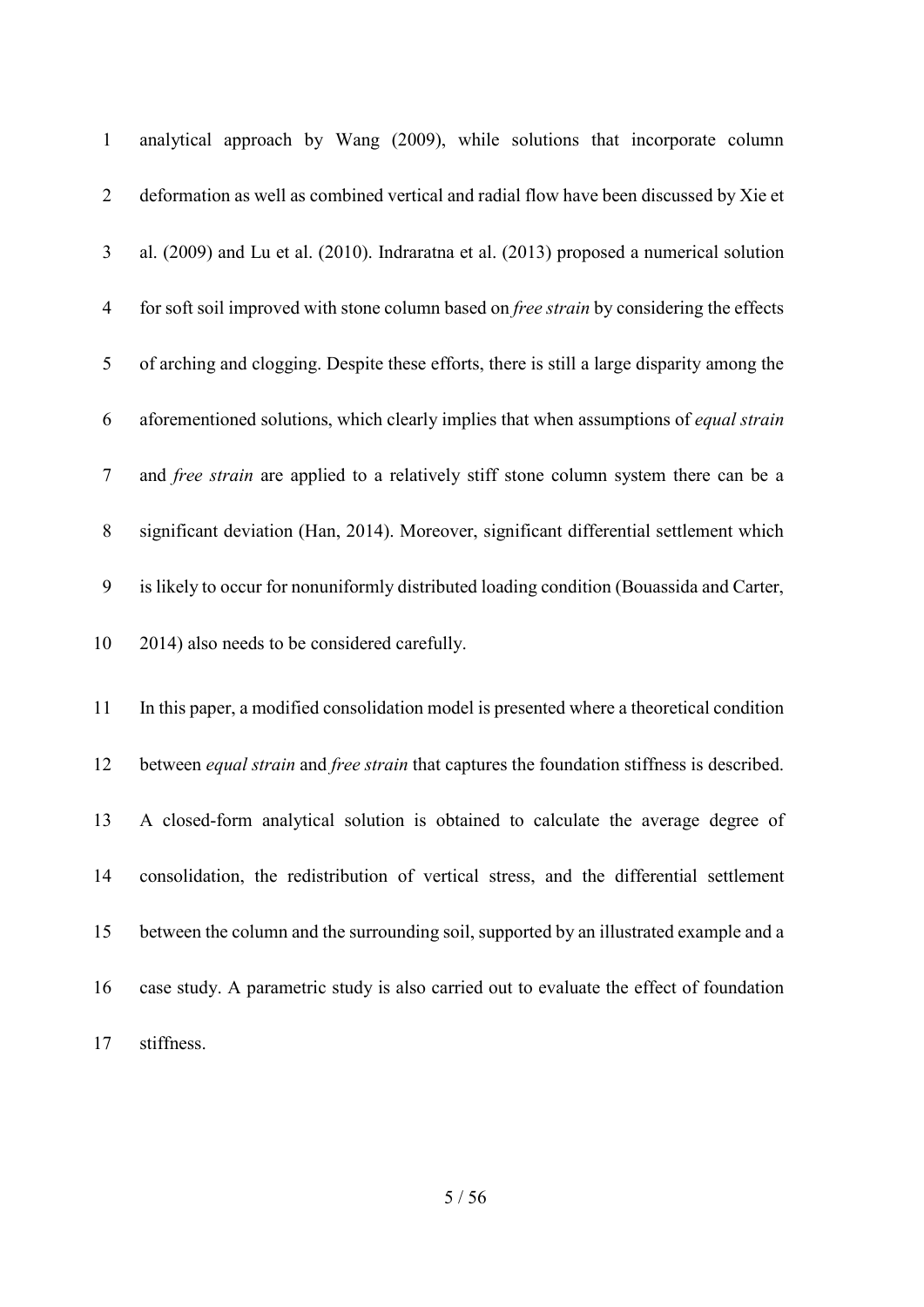# **Establishment of theoretical model**

# *Basic assumptions*

| 3              | Unlike flexible vertical drains, the difference between the stiffness of a stone column    |
|----------------|--------------------------------------------------------------------------------------------|
| $\overline{4}$ | and soil can lead to redistribution of stress and differential settlement between the top  |
| 5              | of the column and the soil, therefore, an assumption of either free strain or equal strain |
| 6              | can be unrealistic. In order to address this dilemma, a mathematical model is proposed,    |
| 7              | where an additional layer is added on top of the original unit cell to represent the       |
| 8              | foundation or platform (Figure 1).                                                         |
| 9              | The proposed model is based on the following assumptions:                                  |
| 10             | 1) Darcy's law is valid.                                                                   |
| 11             | 2) Only vertical flow is considered inside the stone column, while only radial flow        |
| 12             | is accounted in the surrounding clay.                                                      |
| 13             | 3) The top surface of the unit cell is free draining, but the bottom and the unit cell     |
| 14             | boundary are impermeable.                                                                  |
| 15             | 4) The load on top of the foundation is uniform and time independent (constant),           |
| 16             | and only the vertical strains are considered.                                              |
| 17             | 5) The pore water pressure and flow velocity are continuous across the                     |
| 18             | column-soil interface.                                                                     |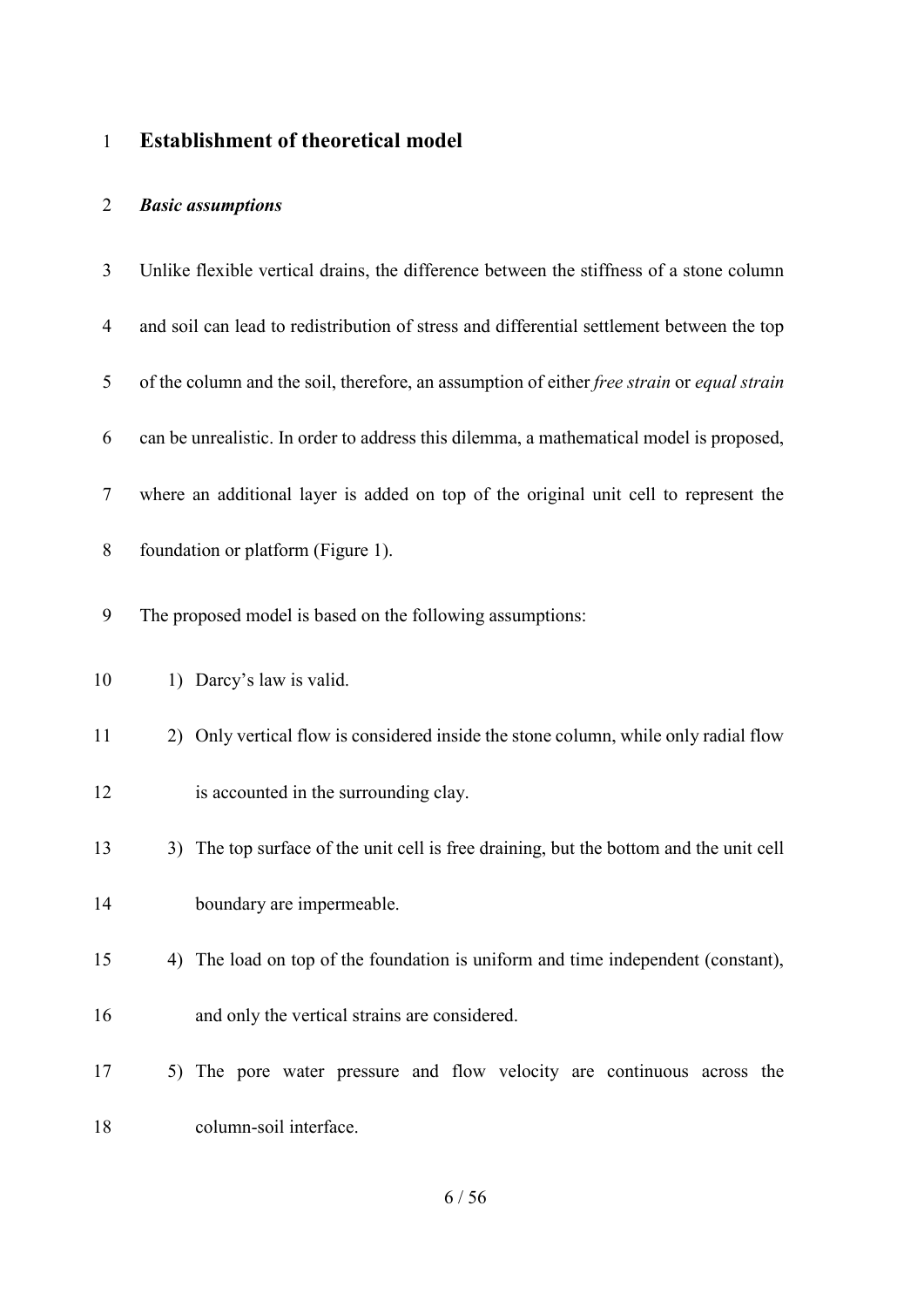1 6) The weight of the foundation layer and its compression are ignored.

- 2 7) Any possible shear stress at the column-soil interface is ignored while the shear 3 stress in the foundation layer is calculated using a method that is analogous to 4 the "trapdoor theory" by Terzaghi (1943) as elaborated later.
- 5 As shown in Figure 1, column settlement at the top surface of the unit cell can be treated 6 as uniform, whereas the actual settlement on top of the surrounding soil depends on the 7 radial distance (i.e., closer to the column means less settlement). The average vertical 8 strains of the stone column (*εc*) and the surrounding soil (*εs*) are used after being 9 determined from:

$$
m_{\nu s} \frac{\partial \left[\sigma_s(t) - \bar{u}_s(z, t)\right]}{\partial t} = \frac{\partial \varepsilon_s(z, t)}{\partial t} \tag{1}
$$

$$
m_{vc} \frac{\partial \left[\sigma_c(t) - \bar{u}_c(z, t)\right]}{\partial t} = \frac{\partial \varepsilon_c(z, t)}{\partial t} \tag{2}
$$

10 where  $\sigma_c$  and  $\sigma_s$  are the vertical stresses on top of the stone column and surrounding soil, 11 respectively (no attenuation with depth),  $\bar{u}_c$  and  $\bar{u}_s$  are the average excess pore 12 pressure in the stone column and surrounding soil, respectively, and *mvc* and *mvs* are the 13 coefficients of volume compressibility of the stone column and surrounding soil, 14 respectively.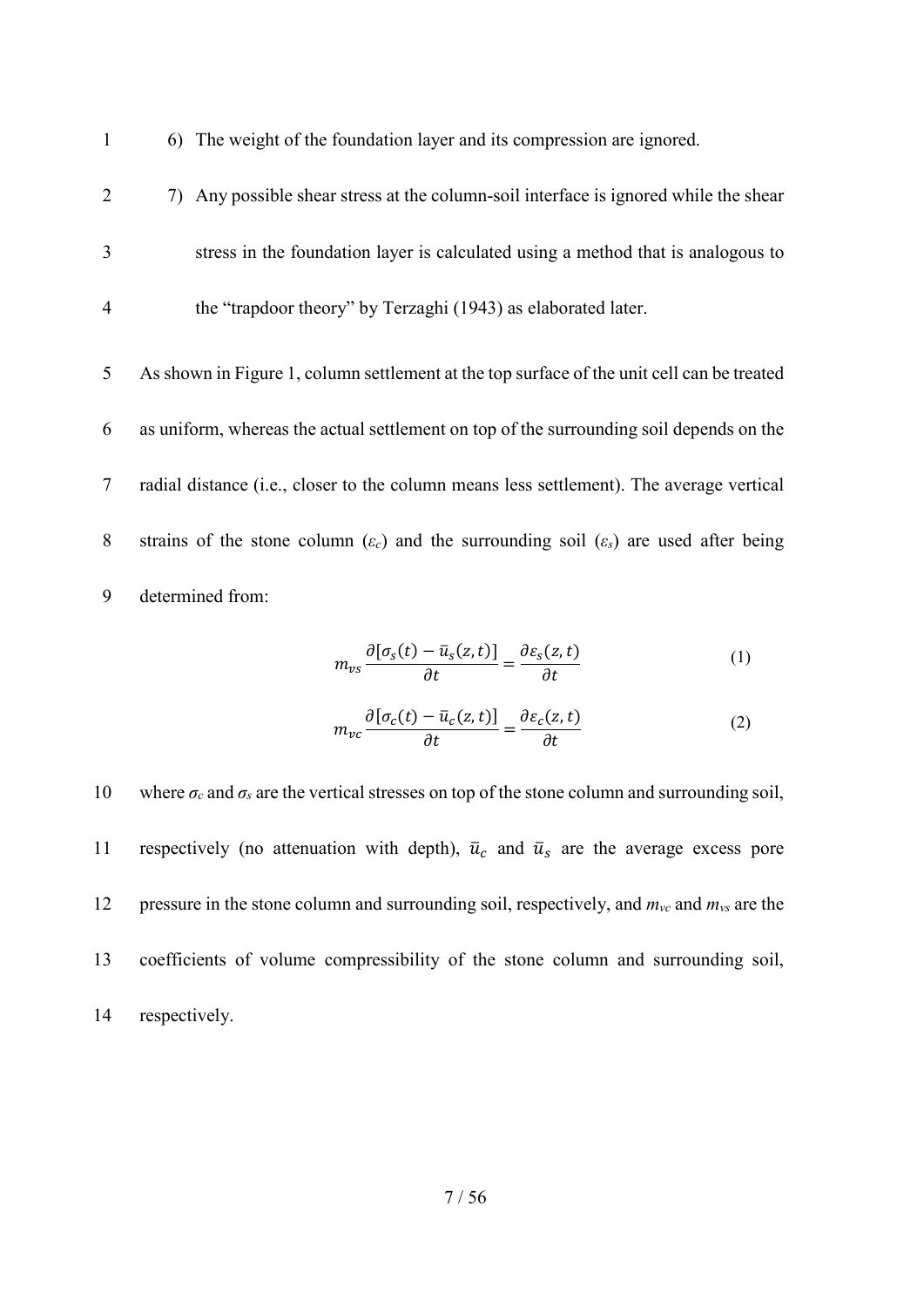# *Consideration of the foundation stiffness*

| $\overline{2}$   | The shear stress generated in the foundation layer may differ depending on the type of                       |
|------------------|--------------------------------------------------------------------------------------------------------------|
| $\mathfrak{Z}$   | foundation material (e.g. concrete, sandy soil, or asphalt), and the nature of vertical                      |
| $\overline{4}$   | stress redistribution such as arching; the latter often attracts a variety of opinions when                  |
| 5                | included in modelling (Low et al., 1994; Madhav and Van Impe, 1994; Van Eekelen et                           |
| 6                | al., 2013). In this study, shear stress at the overlying foundation is calculated based on                   |
| $\tau$           | the "trapdoor theory" initially proposed by Terzaghi (1943). It is assumed that when                         |
| $8\,$            | differential settlement occurs, any sliding in the foundation layer is vertical and the                      |
| $\boldsymbol{9}$ | normal stress is uniform (Tien, 1996) as shown in Figure 2(a); this assumption has also                      |
| 10               | been adopted in pile-embankment analysis (Chen et al., 2008). The generation of shear                        |
| 11               | stress in the foundation layer is determined by mimicking a traditional direct shear test.                   |
| 12               | A typical curve of shear stress versus the horizontal strain in a direct shear test is shown                 |
| 13               | in Figure 2(b) (Ishibashi, 2011; Schofield and Wroth, 1968), and similarly, the shear                        |
| 14               | stress ( $\tau$ ) at the sliding surface is related to the normal stress ( $\sigma_h$ ) and the differential |
| 15               | settlement $( \Delta S)$ . Given that the allowable differential settlement of a foundation is               |
| 16               | usually restricted, it is reasonable to consider that the stress-strain curve would still be                 |
| 17               | in the linear stage. Therefore, in the proposed model, shear stress in the foundation                        |
| 18               | layer is assumed to be linearly proportional to its vertical strain. The slope of the                        |
| 19               | stress-strain curve in a direct shear test defines its shear resistance, whereas in this                     |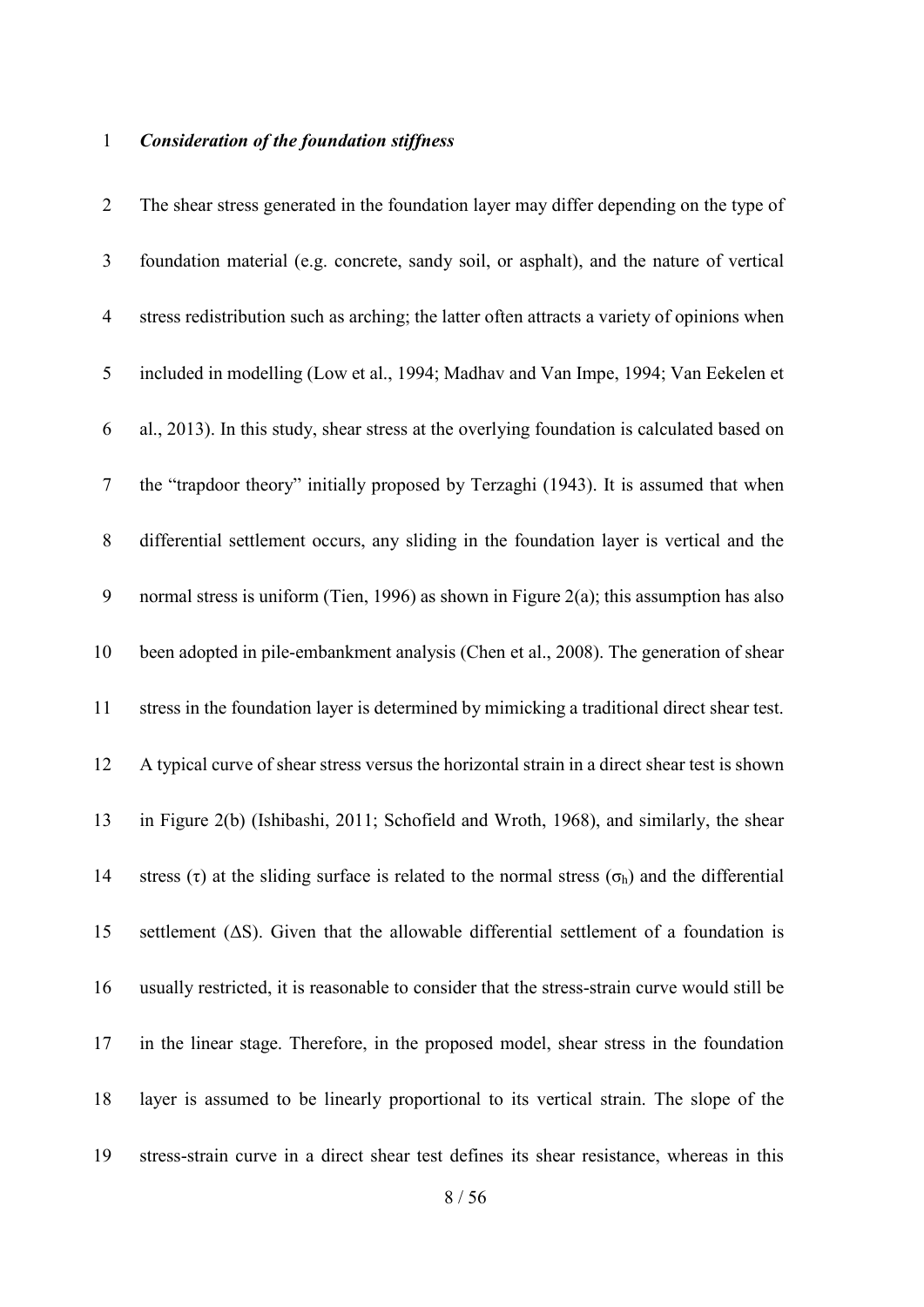model the slope of shear stress versus normalised differential settlement, *ΔS/H1*, is introduced as the stiffness of the foundation, denoted as *K*. This straight-forward way of considering shear stress may not reflect the real mechanism, but its simplicity enables the following coupled analysis to be carried out effectively.

 By considering the force equilibrium in the foundation layer, the loads on top of the embankment should be equal to the supporting force provided at the top surface of the unit cell. The redistribution of vertical stress can then be calculated as follows [\(\(3-](#page-8-0)5):

$$
\pi(r_s^2 - r_c^2)\sigma_s(t) = \pi(r_s^2 - r_c^2)\sigma - \Delta\sigma \cdot H_1 \cdot \pi r_c \tag{3}
$$

<span id="page-8-0"></span>
$$
\pi r_c^2 \sigma_c(t) = \pi r_c^2 \sigma + \Delta \sigma \cdot H_1 \cdot \pi r_c \tag{4}
$$

$$
\frac{\int_0^H \varepsilon_s(z,t)dz - \int_0^H \varepsilon_c(z,t)dz}{H_1}K = \Delta\sigma
$$
\n(5)

8 where  $r_c$  and  $r_s$  are the radius of the stone column and unit cell respectively,  $H_l$  is the 9 thickness of the foundation layer, *K* is the stiffness of the foundation, and  $\Delta\sigma$  is the shear stress in the foundation layer.

 The relationship between vertical strain and excess pore pressure can be represented by [\(6\)](#page-9-0) and (7), and a detailed derivation is given in Appendix I. Through these two equations, the vertical strains can be calculated independent of the thickness of the foundation layer.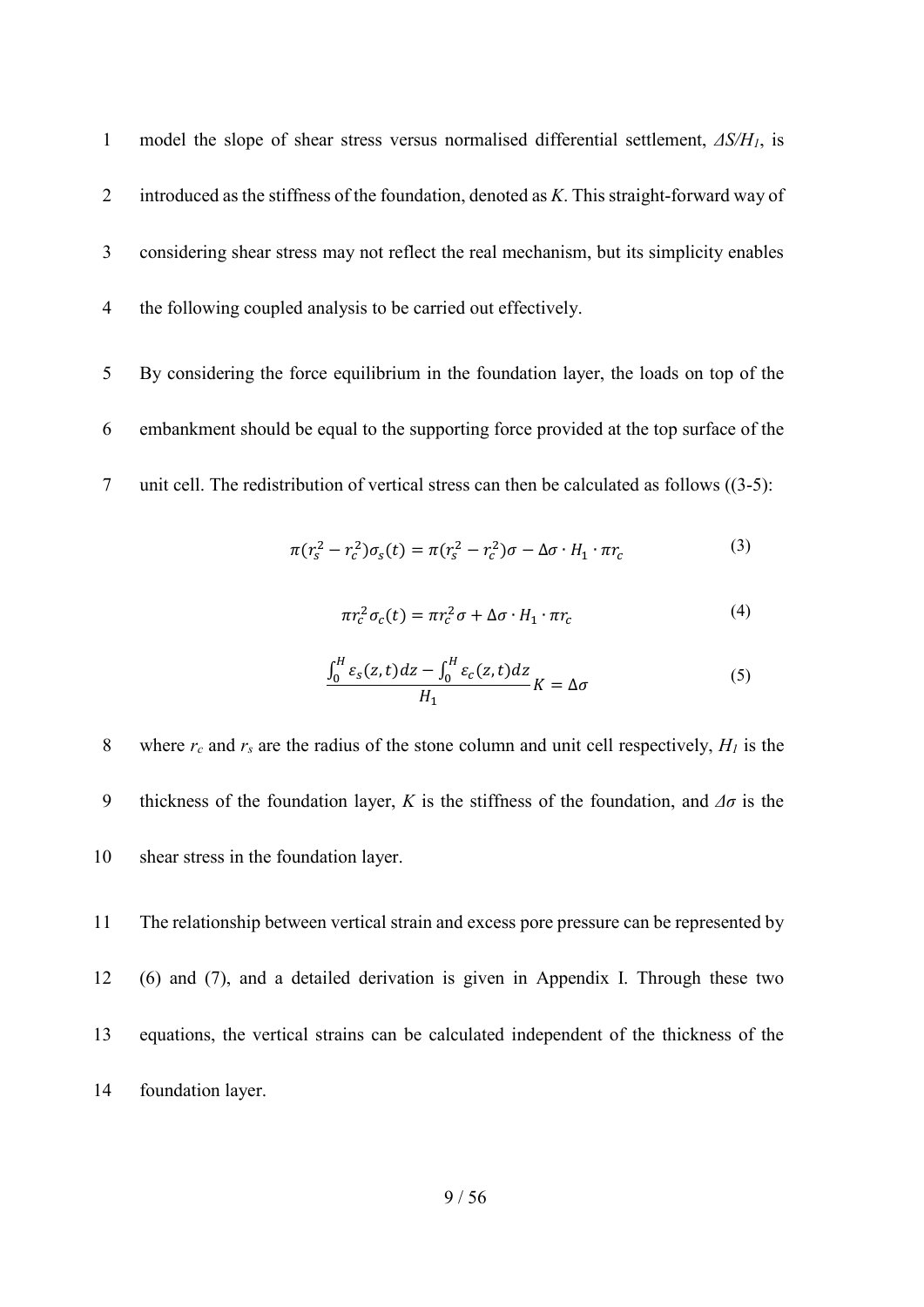<span id="page-9-2"></span><span id="page-9-0"></span>
$$
\frac{\partial \varepsilon_{S}}{\partial t} = \frac{m_{vc}m_{vs}K H r_{c}^{2} \frac{\partial \bar{u}_{c}}{\partial t} - m_{vs}(r_{c}^{2} - r_{s}^{2})(m_{vc}HK + r_{c}) \frac{\partial \bar{u}_{s}}{\partial t}}{r_{c}^{2}[KH(m_{vc} - m_{vs}) + r_{c}] - r_{s}^{2}(r_{c} + m_{vc}KH)}
$$
\n
$$
\frac{\partial \varepsilon_{c}}{\partial t} = \frac{m_{vc}r_{c}(m_{vs}K H r_{c} + r_{s}^{2} - r_{c}^{2}) \frac{\partial \bar{u}_{c}}{\partial t} + m_{vc}m_{vs}KH(r_{s}^{2} - r_{c}^{2}) \frac{\partial \bar{u}_{s}}{\partial t}}{r_{c}^{2}[KH(m_{vc} - m_{vs}) + r_{c}] - r_{s}^{2}(r_{c} + m_{vc}KH)}
$$
\n(7)

1 where *H* is the thickness of the unit cell.

#### 2 *Governing equations*

 Deformation of the stone column and surrounding clay should be equal to the net flow into the system. Based on deformation-flow equilibrium, the governing equations for the consolidation of clay and column can be established, as represented by [\(8\)](#page-9-1) and (9), respectively.

<span id="page-9-3"></span><span id="page-9-1"></span>
$$
\frac{1}{\gamma_W r} \frac{\partial}{\partial r} \left( k_s f(r) r \frac{\partial u_s}{\partial r} \right) = -\frac{\partial \varepsilon_s}{\partial t}
$$
\n(8)

$$
\frac{2k_s}{\gamma_w r_c} \frac{\partial u_s}{\partial r} \Big|_{r=r_c} + \frac{k_c}{\gamma_w} \frac{\partial^2 \bar{u}_c}{\partial z^2} = -\frac{\partial \varepsilon_c}{\partial t}
$$
(9)

 where *us* is the pore water pressure of a certain point in surrounding soil, *f(r)* is a function of radius that describes variations in permeability in the surrounding soil which can used to represent the smear effect, *kc* and *ks* are the coefficients of permeability of the stone column and undisturbed soil respectively, and *γ<sup>w</sup>* is the unit weight of water.

12 The boundary conditions are given by [\(13\)](#page-10-0), thus: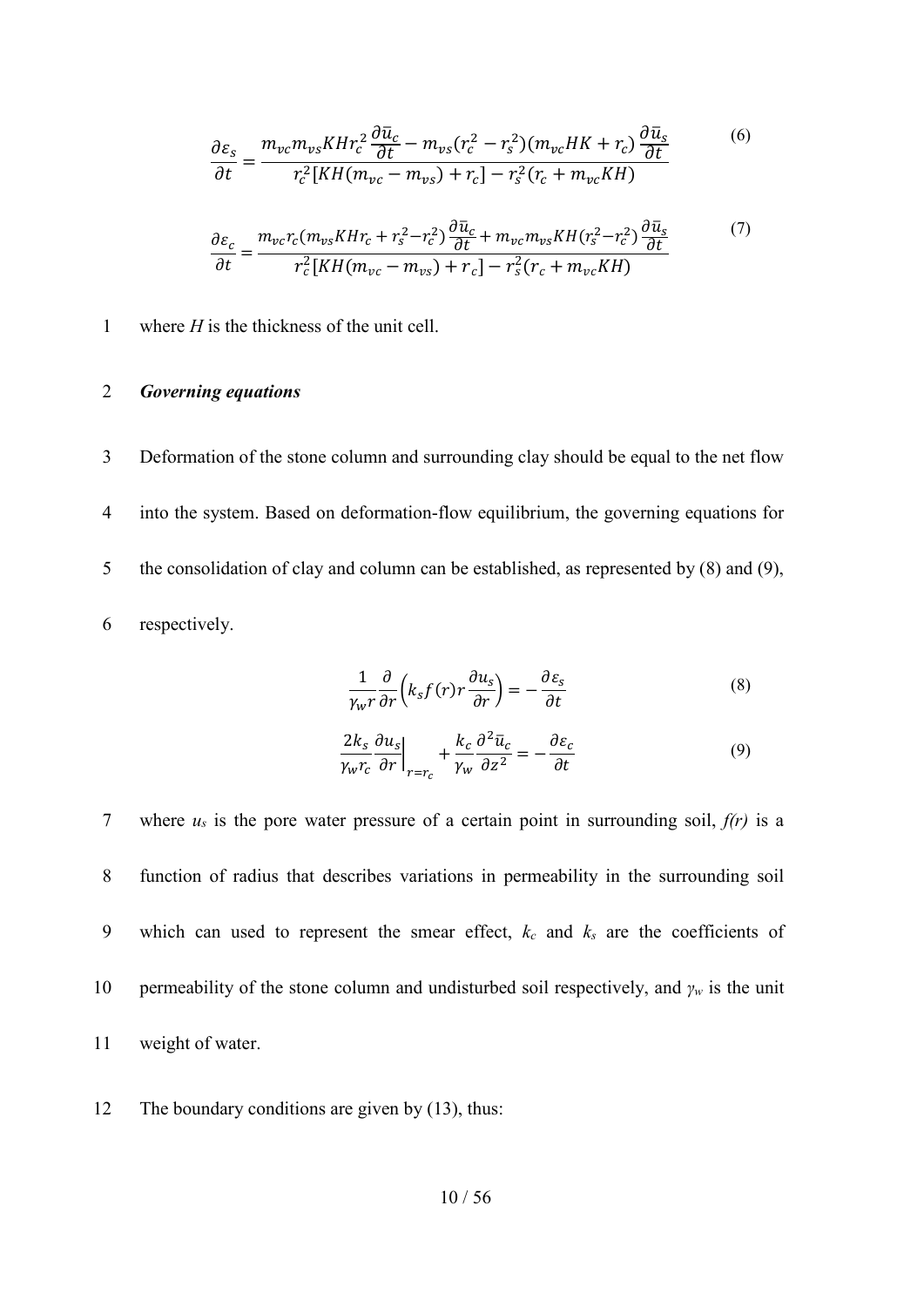<span id="page-10-2"></span>
$$
\left. \frac{\partial u_s}{\partial r} \right|_{r=r_s} = 0 \tag{10}
$$

<span id="page-10-0"></span>
$$
u_s = \bar{u}_c (r = r_c) \tag{11}
$$

$$
\bar{u}_s(0,t) = \bar{u}_c(0,t) = 0 \quad (t > 0)
$$
\n(12)

$$
\frac{\partial \bar{u}_s(H,t)}{\partial z} = \frac{\partial \bar{u}_c(H,t)}{\partial z} = 0
$$
\n(13)

 The excess pore water pressure at the top surface of the unit cell is prescribed by the following: when vertical loads are first applied the induced excess pore water pressure is assumed to be uniform in the unit cell and equal to the magnitude of external loads, but when consolidation commences the excess pore pressure is immediately dissipated to zero at the surface of the unit cell.

6 The initial condition can then be expressed by [\(14\)](#page-10-1), hence:

<span id="page-10-1"></span>
$$
\bar{u}_s(z,0) = \bar{u}_c(z,0) = \sigma \tag{14}
$$

7 Finally, a governing equation specifying the variable,  $\bar{u}_c$ , can be obtained, and the 8 details of its derivation are given in Appendix II extending the past procedures (Lu et 9 al., 2010; Tai et al., 2017).

$$
C \cdot E \frac{\partial^3 \bar{u}_c}{\partial z^2 \partial t} - E \frac{\partial^2 \bar{u}_c}{\partial z^2} + (B + C \cdot D) \frac{\partial^2 \bar{u}_c}{\partial t^2} + (1 - D) \frac{\partial \bar{u}_c}{\partial t} = 0
$$
 (15)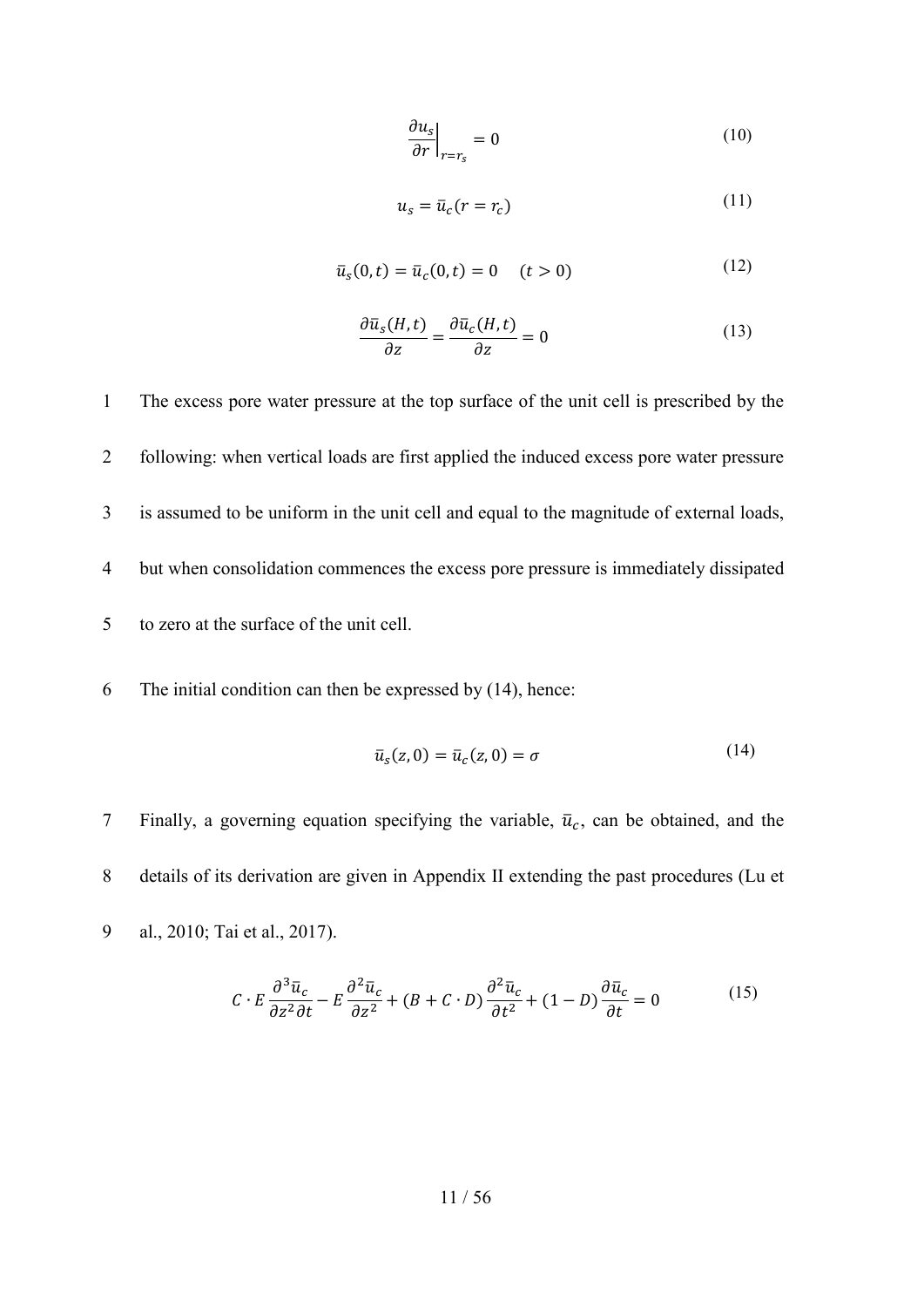#### 1 **Analytical solutions**

2 It is assumed that the excess pore water pressure in the stone column can be rewritten as 3 a product of two independent functions [\(16\)](#page-11-0), each with only one variable. Then, the 4 governing equation obtained can be solved by the variable separation method, where:

<span id="page-11-1"></span><span id="page-11-0"></span>
$$
\bar{u}_c = G(t) \cdot Z(z) \tag{16}
$$

5 The governing equation can now be transformed into two ordinary differential 6 equations (ODEs) as shown below:

$$
-\frac{(B+C \cdot D)G''(t) + (1-D)G'(t)}{C \cdot E \cdot G'(t) - E \cdot G(t)} = \frac{Z''}{Z} = -\alpha^2 \quad (\alpha > 0)
$$
 (17)

7 where  $\alpha$  is a positive constant that will be explained later.

#### 8 *General solution*

- 9 By considering Eqn. [\(17\)](#page-11-1) as a second order linear ODE, its boundary condition and
- 10 initial condition are represented by:

$$
\bar{u}_c(0,t) = G(t)Z(0) = Z(0) = 0
$$
\n(18)

$$
\bar{u}_c(z,0) = G(0)Z(z) = \sigma \tag{19}
$$

$$
\frac{\partial \bar{u}_c(h,t)}{\partial z} = G(t)Z'(H) = Z'(H) = 0 \tag{20}
$$

11 The solutions can then be obtained after finding Eigenfunctions based on the variable

12 separation method (Kreyszig, 1988).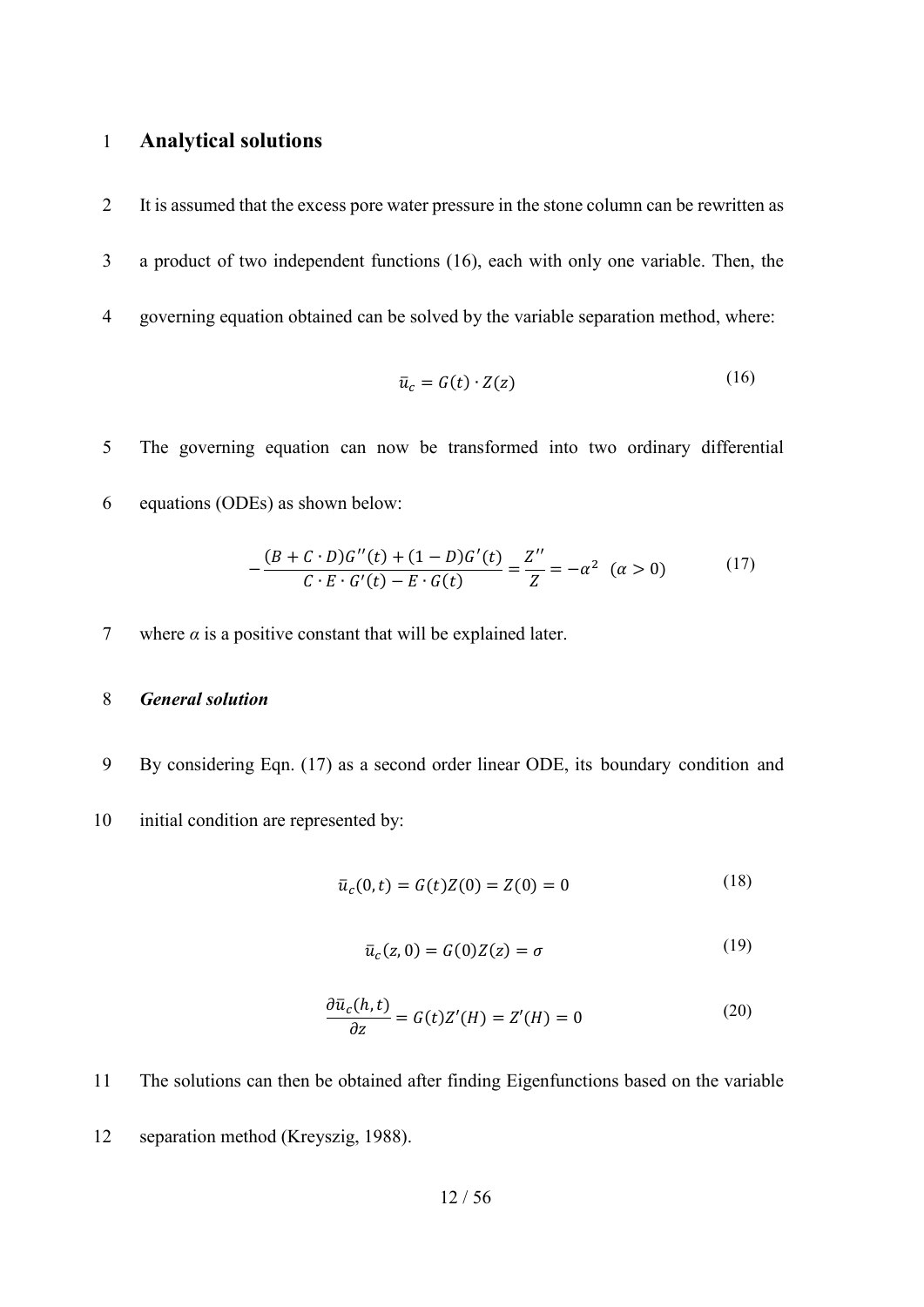$$
\bar{u}_c = \sum_n G(t) \cdot Z(z) \qquad (n = 1, 2, 3, ...)
$$
 (21)

$$
Z_n(z) = \sin(\alpha_n z) \tag{22}
$$

$$
G_n(t) = b_n e^{\beta_n \cdot t} + c_n e^{\theta_n \cdot t} \tag{23}
$$

$$
\alpha_n = \frac{(2n-1)\pi}{2H} \tag{24}
$$

$$
\beta_n = \frac{-1 + D + CE\alpha_n^2 - \sqrt{-4(B + CD)E\alpha_n^2 + (1 - D - CE\alpha_n^2)^2}}{2(B + CD)}
$$
(25)

$$
\theta_n = \frac{-1 + D + CE\alpha_n^2 + \sqrt{-4(B + CD)E\alpha_n^2 + (1 - D - CE\alpha_n^2)^2}}{2(B + CD)}
$$
(26)

- 1 In the above, the coefficients " $b_n$ ", and " $c_n$ " are integration constants.
- 2 The excess pore water pressure in the stone column and surrounding soil can be written 3 respectively as follows:

<span id="page-12-1"></span><span id="page-12-0"></span>
$$
\bar{u}_c = \sum_{1}^{n} (b_n e^{\beta_n \cdot t} + c_n e^{\theta_n \cdot t}) \sin(\alpha_n z)
$$
\n(27)

$$
\bar{u}_s = \sum_{1}^{n} [b_n [1 + (CD + B)\beta_n - CE\alpha_n^2] e^{\beta_n \cdot t} + c_n [1 + (CD + B)\theta_n - CE\alpha_n^2] e^{\theta_n \cdot t}] \sin(\alpha_n z)
$$
\n(28)

4 In Eqn. [\(27\)](#page-12-0) and [\(28\),](#page-12-1) these two integration constants,  $b_n$  and  $c_n$ , can be determined by

5 considering the initial condition [\(\(14\)](#page-10-1), hence:

$$
b_n = \frac{\sigma(-1 + D - CE\alpha_n^2 + \sqrt{-4(B + CD)E\alpha_n^2 + (1 - D - CE\alpha_n^2)^2})}{\alpha_n H \sqrt{-4(B + CD)E\alpha_n^2 + (1 - D - CE\alpha_n^2)^2}}
$$
(29)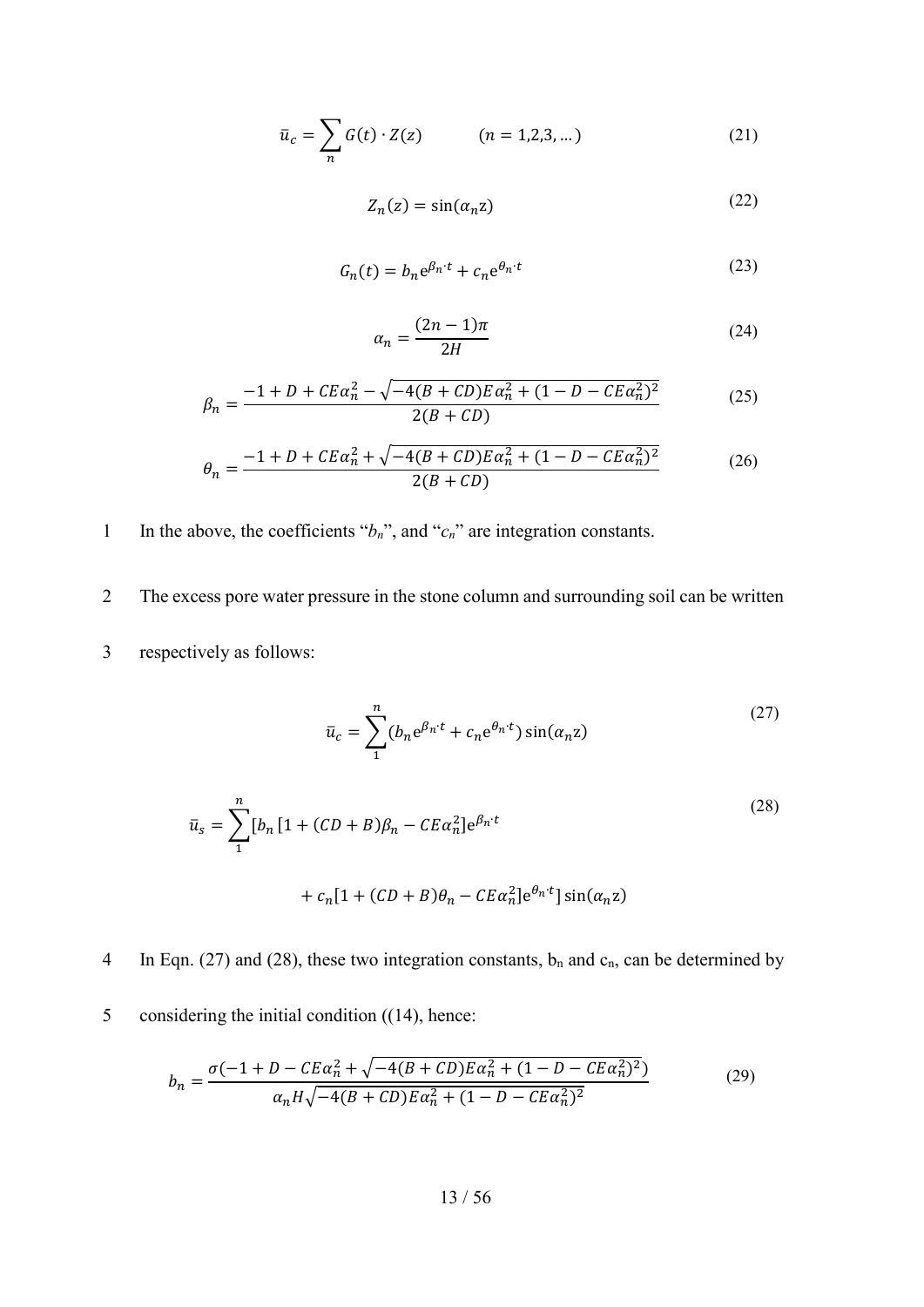$$
c_n = \frac{\sigma(1 - D + CE\alpha_n^2 + \sqrt{-4(B + CD)E\alpha_n^2 + (1 - D - CE\alpha_n^2)^2})}{\alpha_n H \sqrt{-4(B + CD)E\alpha_n^2 + (1 - D - CE\alpha_n^2)^2}}
$$
(30)

1 The average degree of consolidation for the whole unit cell,  $\overline{U}$ , can then be calculated

2 using:

$$
\overline{U} = 1 - \frac{\left(1 - \frac{r_c^2}{r_s^2}\right)\overline{u}_s + \frac{r_c^2}{r_s^2}\overline{u}_c}{\sum_{1}^{n} \alpha_n \sin(\alpha_n z) \sigma H}
$$
\n(31)

#### 3 The vertical strains of stone column and surrounding soil can be calculated according to

4 [\(6\)](#page-9-0) and [\(7\)](#page-9-2) together with the initial condition, which gives:

$$
\varepsilon_{s} = \frac{m_{vc}m_{vs}K H r_{c}^{2}(\bar{u}_{c}-\sigma) - m_{vs}(r_{c}^{2}-r_{s}^{2})(m_{vc}HK+r_{c})(\bar{u}_{s}-\sigma)}{r_{c}^{2}[KH(m_{vc}-m_{vs})+r_{c}]-r_{s}^{2}(r_{c}+m_{vc}KH)}
$$
(32)

$$
\varepsilon_c = \frac{m_{vc}r_c(m_{vs}KHr_c + r_s^2 - r_c^2)(\bar{u}_c - \sigma) + m_{vc}m_{vs}KH(r_s^2 - r_c^2)(\bar{u}_s - \sigma)}{r_c^2[KH(m_{vc} - m_{vs}) + r_c] - r_s^2(r_c + m_{vc}KH)}\tag{33}
$$

5 The stress concentration ratio, *ns*, can now be calculated from:

$$
n_{s}(t) = \frac{m_{vs} \int_{0}^{H} \varepsilon_{c}(z, t) dz + m_{vc} m_{vs} \int_{0}^{H} \bar{u}_{c}(z, t) dz}{m_{vc} \int_{0}^{H} \varepsilon_{s}(z, t) dz + m_{vc} m_{vs} \int_{0}^{H} \bar{u}_{s}(z, t) dz}
$$
(34)

6 The differential settlement on the top surface of the unit cell, *ΔS*, now becomes:

<span id="page-13-0"></span>
$$
\Delta S(t) = \int_0^H \varepsilon_s(z, t) dz - \int_0^H \varepsilon_c(z, t) dz
$$
\n(35)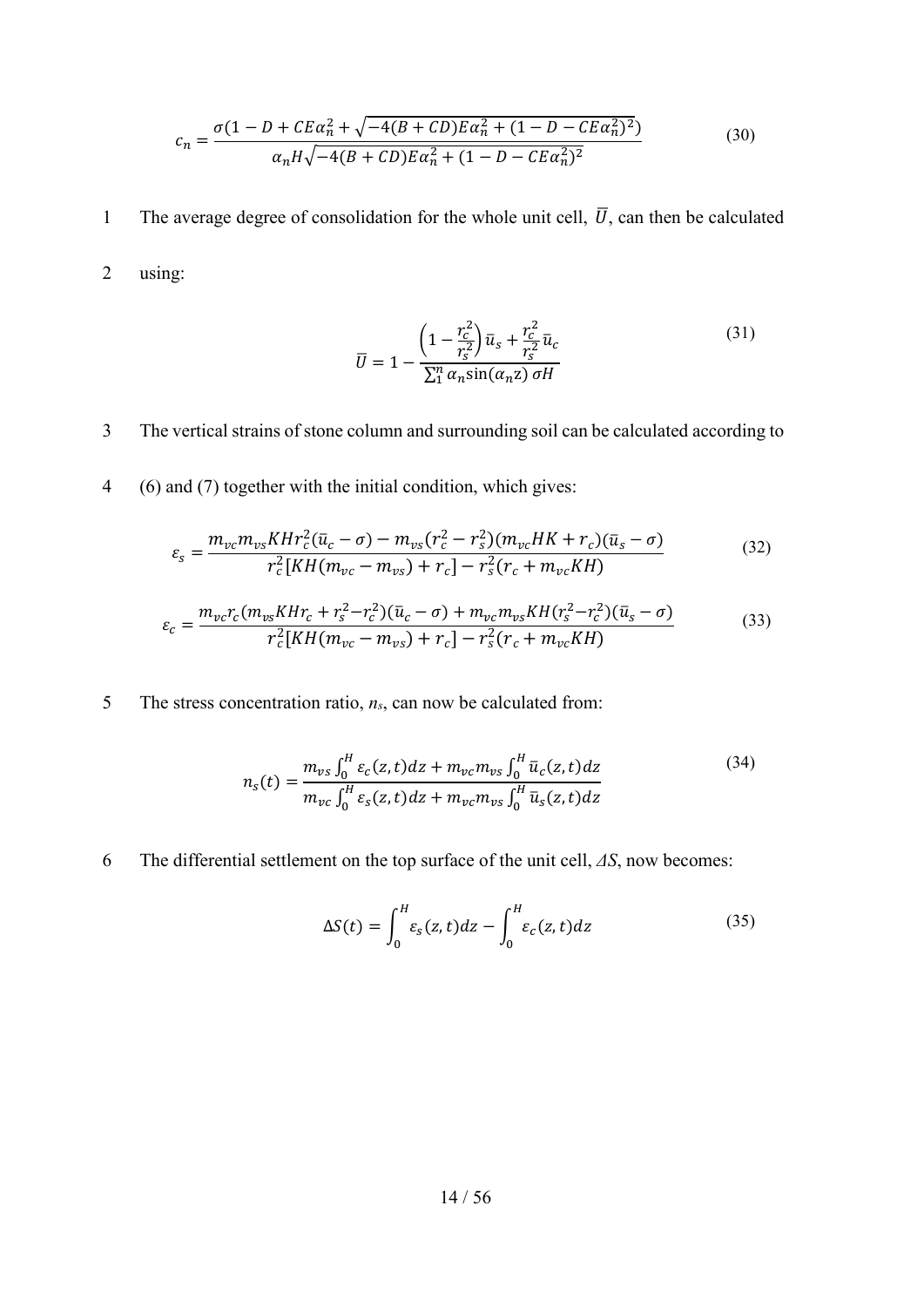#### 1 *Equal strain condition*

- 2 The equal strain hypothesis is valid when the stiffness of the foundation approaches 3 infinity (*K*→+∞), and there is no differential settlement occurring during the whole 4 consolidation process.
- 5 This means the governing equation can degenerate into the form shown below, 6 whereby:

$$
CE\frac{\partial^3 \bar{u}_c}{\partial z^2 \partial t} - E\frac{\partial^2 \bar{u}_c}{\partial z^2} + (1 - D)\frac{\partial \bar{u}_c}{\partial t} = 0
$$
\n(36)

$$
\bar{u}_s = \bar{u}_c + CE \frac{\partial^2 \bar{u}_c}{\partial z^2} \tag{37}
$$

$$
\frac{\partial \varepsilon_{s}}{\partial t} = \frac{\partial \varepsilon_{c}}{\partial t} = -\frac{r_{c}^{2} \frac{\partial \bar{u}_{c}}{\partial t} + (r_{s}^{2} - r_{c}^{2}) \frac{\partial \bar{u}_{s}}{\partial t}}{(r_{s}^{2} - r_{c}^{2})/m_{vs} + r_{c}^{2}/m_{vc}}
$$
(38)

- 7 Note that the secondary differential item for time has been cancelled, so the two ODEs
- 8 after variable separation become:

$$
\frac{(D-1)G'(t)}{C \cdot E \cdot G'(t) - E \cdot G(t)} = \frac{Z''}{Z} = -\alpha^2 (\alpha > 0)
$$
\n(39)

9 Through a similar procedure as obtaining the general solution, the solutions for the 10 average excess pore pressure and vertical strain of a unit cell under equal strain 11 condition can be derived as:

$$
\bar{u}_c = \sum_{1}^{n} \frac{2\sigma r_s^2}{H[CE\alpha_n^3(r_c^2 - r_s^2) + \alpha_n r_s^2]} e^{\frac{E\alpha_n^2 t}{-1 + D + CE\alpha_n^2}} \sin[\alpha_n z]
$$
\n(40)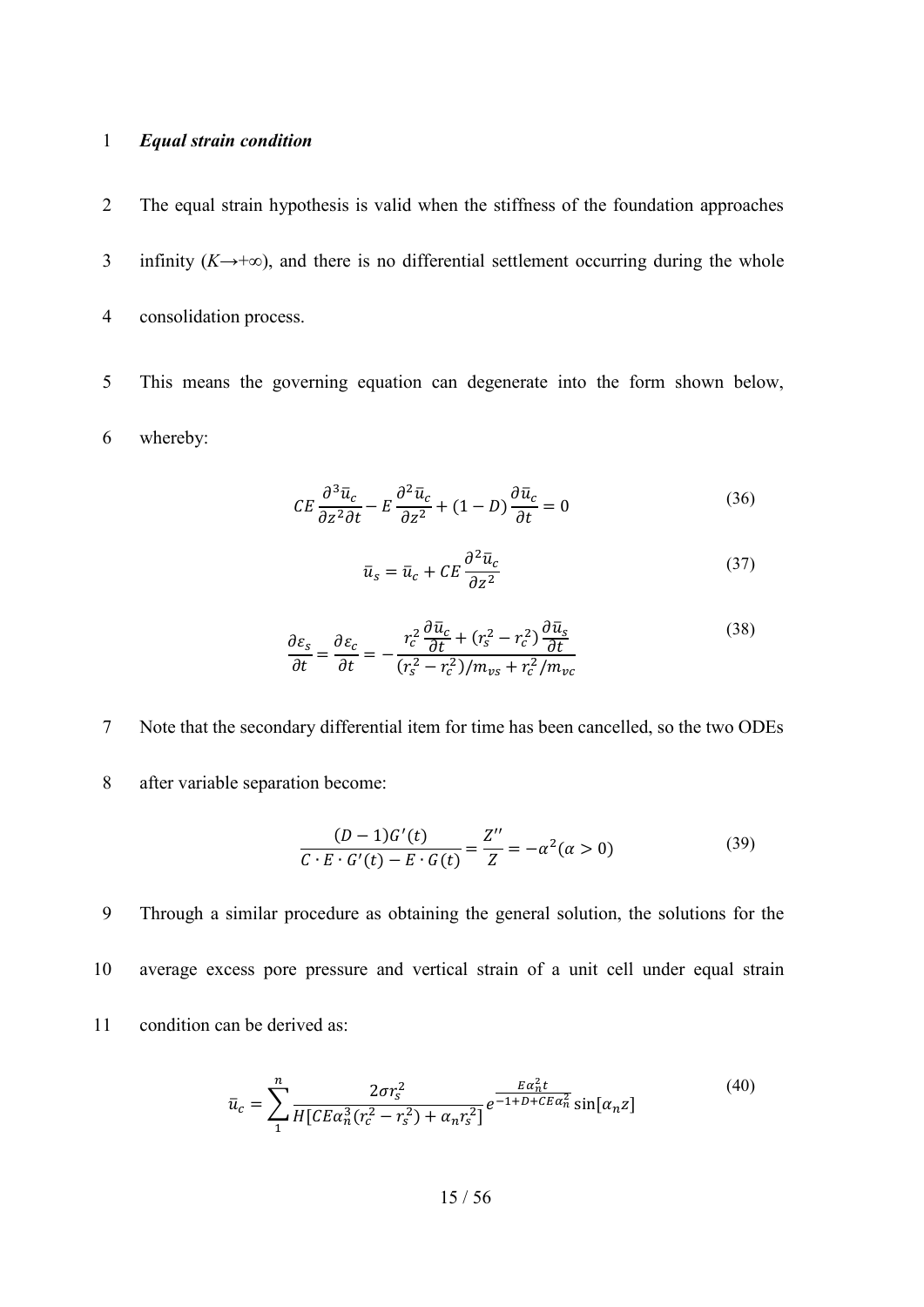$$
\bar{u}_s = (1 - CE\alpha_n^2)\bar{u}_c \tag{41}
$$

$$
\varepsilon_{s} = \varepsilon_{c} = -\frac{r_{c}^{2}\bar{u}_{c} + (r_{s}^{2} - r_{c}^{2})\bar{u}_{s} - \sigma r_{s}^{2}}{(r_{s}^{2} - r_{c}^{2})/m_{vs} + r_{c}^{2}/m_{vc}}
$$
(42)

1 The stress concentration ratio can still be determined using Eqn. [\(34\)](#page-13-0).

#### 2 *Free strain condition*

 The free strain hypothesis means that the stiffness of the foundation is negligible and the vertical stress on top of the unit cell is uniform. Consequently, the differential settlement only depends on the compression modulus of stone column and the surrounding soil, hence:

$$
m_{\nu s} \frac{\partial (\sigma - \bar{u}_s)}{\partial t} = \frac{\partial \varepsilon_s}{\partial t}
$$
 (43)

$$
m_{vc} \frac{\partial (\sigma - \bar{u}_c)}{\partial t} = \frac{\partial \varepsilon_c}{\partial t}
$$
 (44)

 The structure of the degenerated equation for free strain is still the same as that of the general form, but with the two parameters B and K equalling zero, as represented by Eqns. (45)-(46). Therefore, the solution remains the same as the general one given 10 earlier.

$$
C \cdot E \frac{\partial^3 \bar{u}_c}{\partial z^2 \partial t} - E \frac{\partial^2 \bar{u}_c}{\partial z^2} + C \cdot D \frac{\partial^2 \bar{u}_c}{\partial t^2} + (1 - D) \frac{\partial \bar{u}_c}{\partial t} = 0
$$
 (45)

$$
\bar{u}_s = \bar{u}_c + C \cdot D \frac{\partial \bar{u}_c}{\partial t} + C \cdot E \frac{\partial^2 \bar{u}_c}{\partial z^2}
$$
\n(46)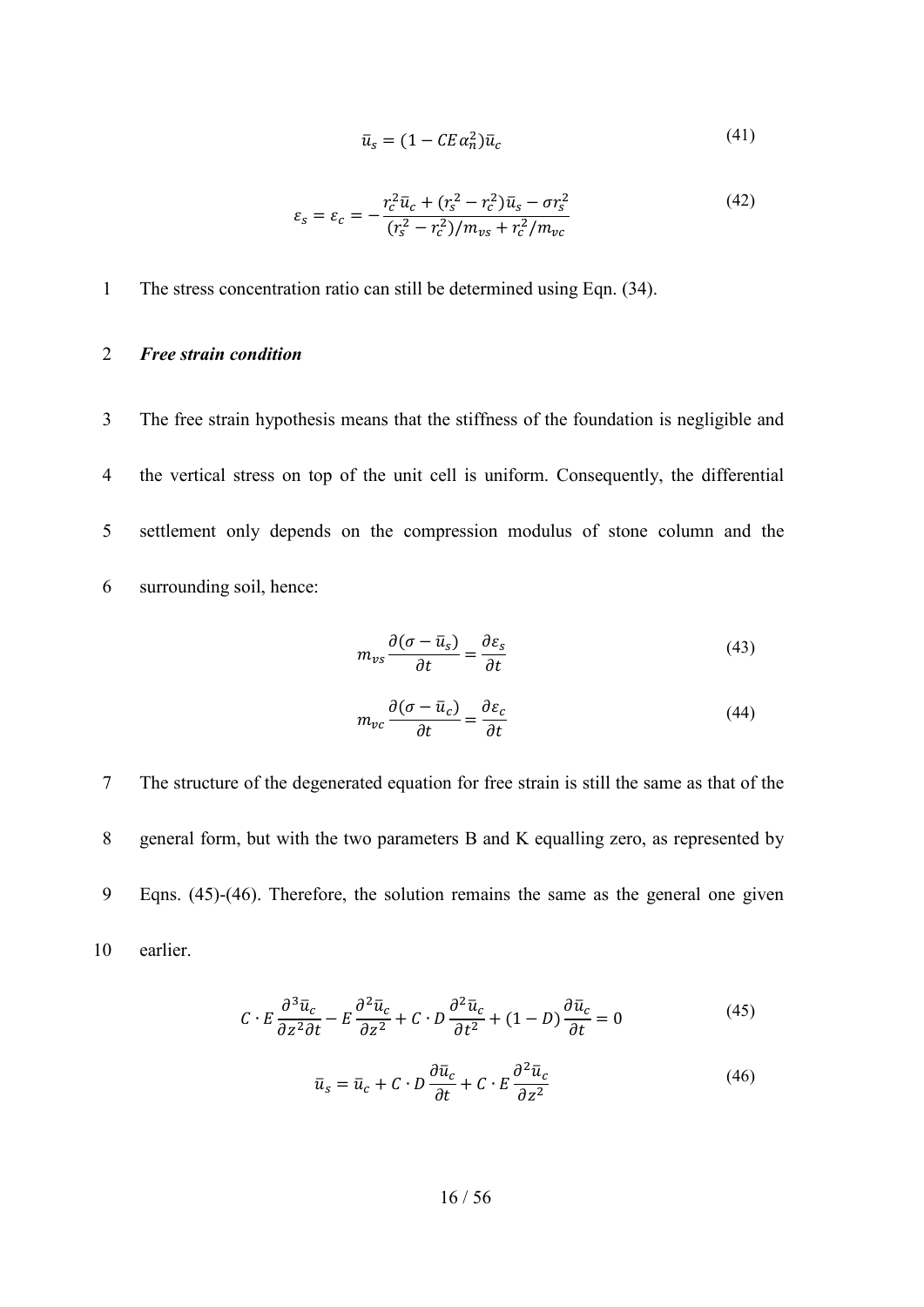#### **Comparison with previous studies**

 In order to verify the proposed model, comparisons are made with existing consolidation models under the hypotheses of *equal strain* (Han and Ye 2001, Lu et al. 2010) and *free strain* (Indraratna et al. 2013).

 The basic parameters adopted in the verification are cited from Indraratna et al. (2013) and presented in [Table 1.](#page-38-0) The smear effect can be considered by the permeability variation funtion *f(r)* in Eqn. [\(8\),](#page-9-1) but the effect of clogging in the stone column is ignored. Meanwhile, the time factor, *T*, is adopted as the abscissa that can be defined as shown below.

$$
T = \frac{k_s t}{4m_{vs} \gamma_w r_s^2} \tag{47}
$$

 [Figure 3](#page-45-0) shows the comparison of the average degree of consolidation for a unit cell calculated using the proposed model with previous studies. The difference among the three curves of equal strain is negligible, which indicates that ignoring vertical flow in the surrounding soil and radial flow in the column is acceptable for a thick unit cell (>16m). However, with free strain, the consolidation predicted by the current model is much faster when the time factor is less than 0.1; the trend then reverses, and the degree of consolidation given by Indraratna et al. (2013) becomes higher at the later stage.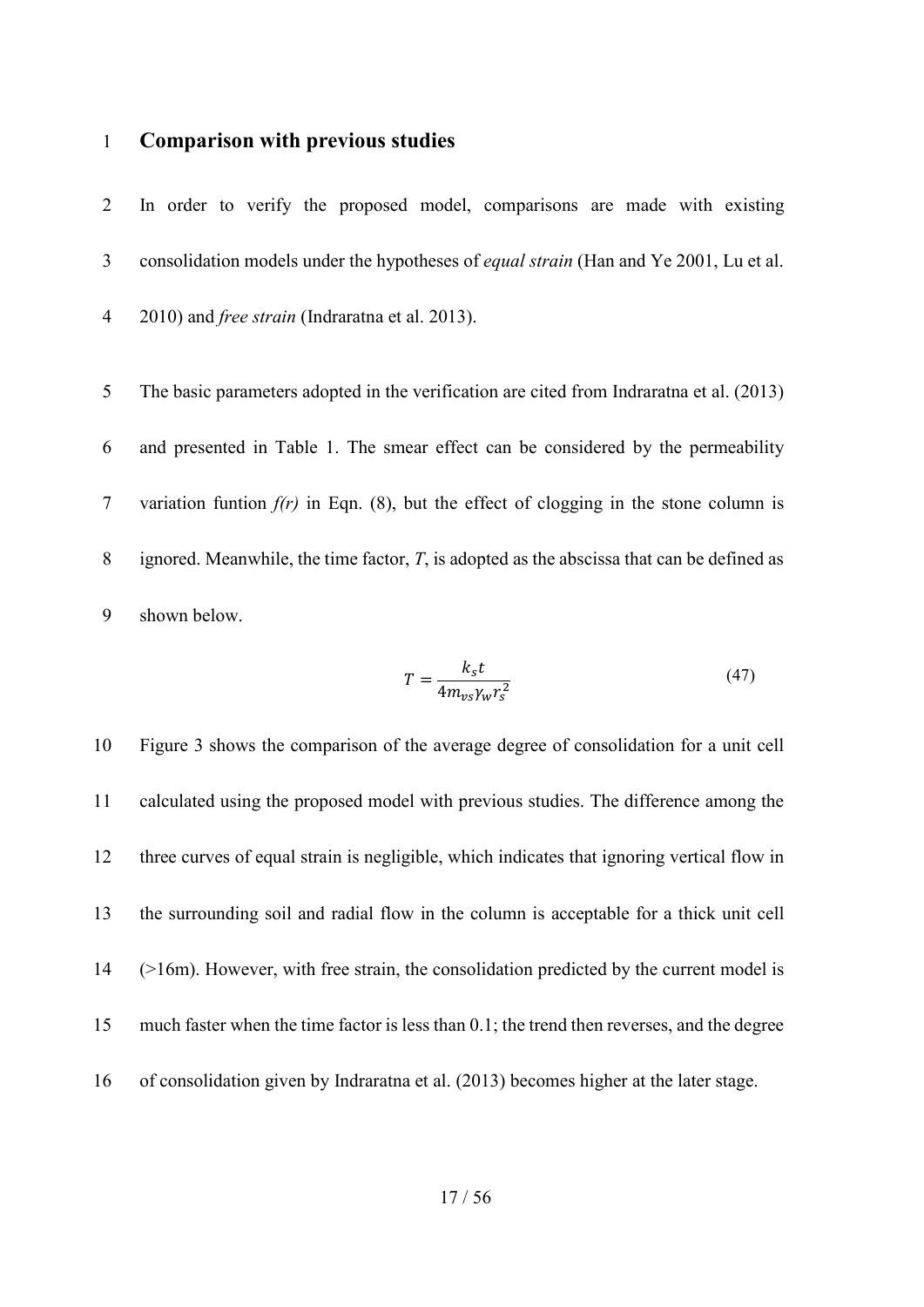# **Differences between equal strain and free strain**

| $\overline{2}$ | The curves in Figure 3 also show that the degree of consolidation for free strain is              |
|----------------|---------------------------------------------------------------------------------------------------|
| 3              | higher than that for equal strain at the beginning, but then it falls behind at a later stage.    |
| $\overline{4}$ | This observation agrees with the statement made by Zhu and Yin (2004), except that the            |
| 5              | difference is rather small $(5\%)$ for vertical drains in their analysis, whereas it can be       |
| 6              | up to 15% for stone columns. It can be concluded that, there is a large disparity in the          |
| $\tau$         | consolidation rate of ground improved by stone columns that results from the basic                |
| $8\phantom{.}$ | hypotheses: whether equal strain or free strain is adopted.                                       |
| 9              | There is also no redistribution of vertical stresses on top of the column and surrounding         |
| 10             | soil under <i>free strain</i> conditions, so the stress concentration ratio is always equal to 1, |
| 11             | whereas the distribution of vertical stress for equal strain changes as consolidation             |
| 12             | progresses, as shown in Figure 4(a). Initially, most of the vertical loading is carried by        |
| 13             | the surrounding soil, so the vertical stress ratio on top of the stone column remains at a        |
| 14             | relatively low level, while the vertical stress ratio on the surrounding soil is larger than      |
| 15             | unity to maintain the force equilibrium. As consolidation continues, the vertical stress          |
| 16             | in the surrounding clay decreases while that on the stone column increases, and this              |
| 17             | agrees with the findings of Han and Ye (2001). Meanwhile, because of the assumption               |
| 18             | of equal strain, the stress concentration ratio will increase with consolidation until it         |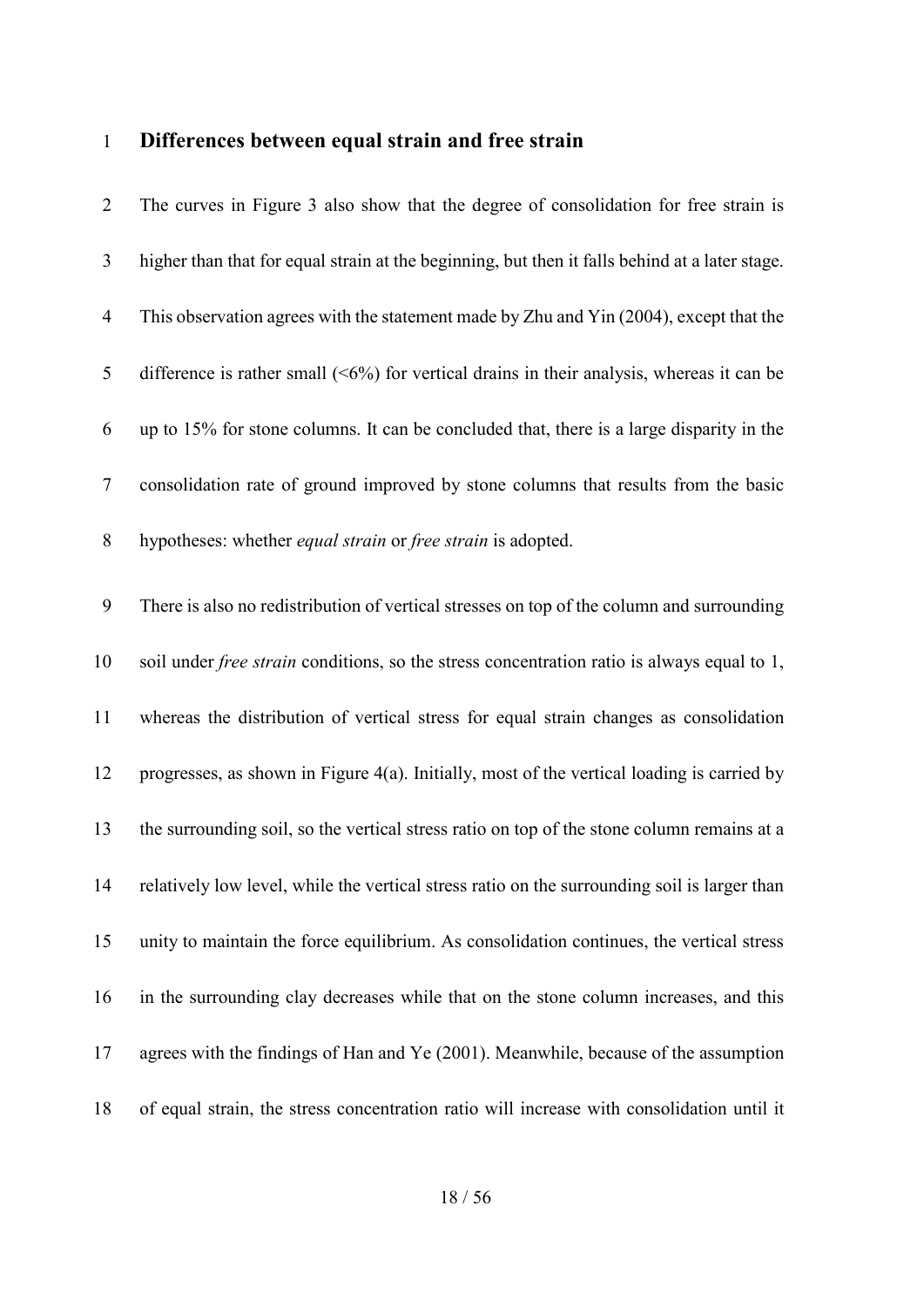reaches the same value as the compressibility ratio of the column material to the soil (i.e., 7 in this case), as shown in Figure 4(b).

 The evolution of excess pore pressure in the surrounding soil and stone column under both hypotheses is presented in [Figure 5\(](#page-47-0)a) and 5(b), respectively. In the surrounding soil the initial excess pore pressure is higher, and its dissipation is faster for the case of equal strain. On the contrary, for the pore pressure in the stone column, the initial value under free strain is markedly higher than that of equal strain, but the difference between *equal strain* and *free strain* quickly becomes negligible.

 [Figure 6](#page-48-0) gives the profiles of excess pore pressure at different times for stone column and surrounding soil, respectively. Echoing with Figure 5, [Figure 6](#page-48-0) also shows that the initial excess pore pressure decreases with depth in the surrounding soil, but it increases with depth in the stone column. It is also indicated that more time is required for the completion of consolidation under *free strain* conditions. When consolidation 14 commences (T=0.001), the excess pore pressure ratio at the bottom of stone column is almost 0.8 for *free strain* and less than 0.4 for *equal strain* [\(Figure 6a](#page-48-0)), but after a short 16 period of time  $(T=0.1)$ , the pore pressure ratio in the stone column decreases to about 0.2 for both *equal strain* and *free strain*. Unlike *equal strain*, the amount of pore pressure dissipated in stone column is much higher for *free strain* when the time factor reaches 0.01, which explains why the degree of consolidation under *free strain* is higher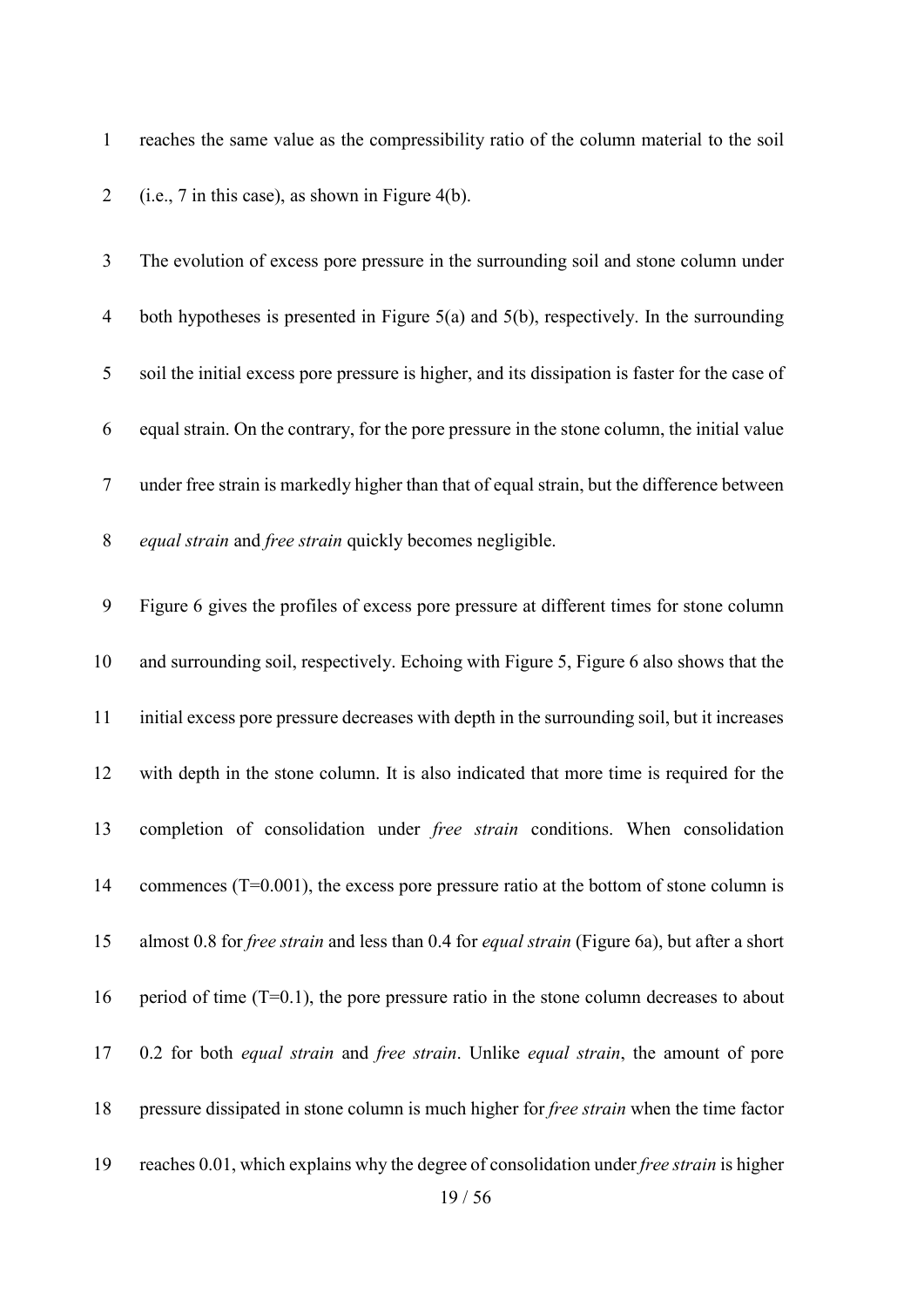initially. The initial excess pore pressure ratio in the surrounding soil is higher (larger than 1) for *equal strain* which again confirms the fact that the external load is mostly carried by the surrounding soil at the beginning [\(Figure 6b](#page-48-0)). However, the excess pore pressure in the surrounding soil is lower for *equal strain* when T equals to 0.01, which means that *equal strain* induces faster consolidation. [Figure 6](#page-48-0) also demonstrates that the excess pore pressure in the surrounding soil is not as sensitive to depth as it is in stone column, possibly due to the ignorance of vertical flow in surrounding soil. Note that the small variation with depth is attributed to the pore pressure gradient in stone column.

#### **Effect of foundation stiffness**

 In practice, the stiffness of a foundation is neither infinity nor zero, therefore, the performance of soft ground improved by stone columns should be between *equal strain* and *free strain*. By varying the stiffness of the foundation, this behaviour can be captured by the proposed consolidation model. A parametric study was carried out to investigate the effect of foundation stiffness on the stone column, and the same parameters provided in [Table 1](#page-38-0) were used, except for the stiffness of foundation.

- By considering the foundation layer as a common earth structure, the stiffness of the
- foundation layer can be determined based on direct shear tests of its base soil, while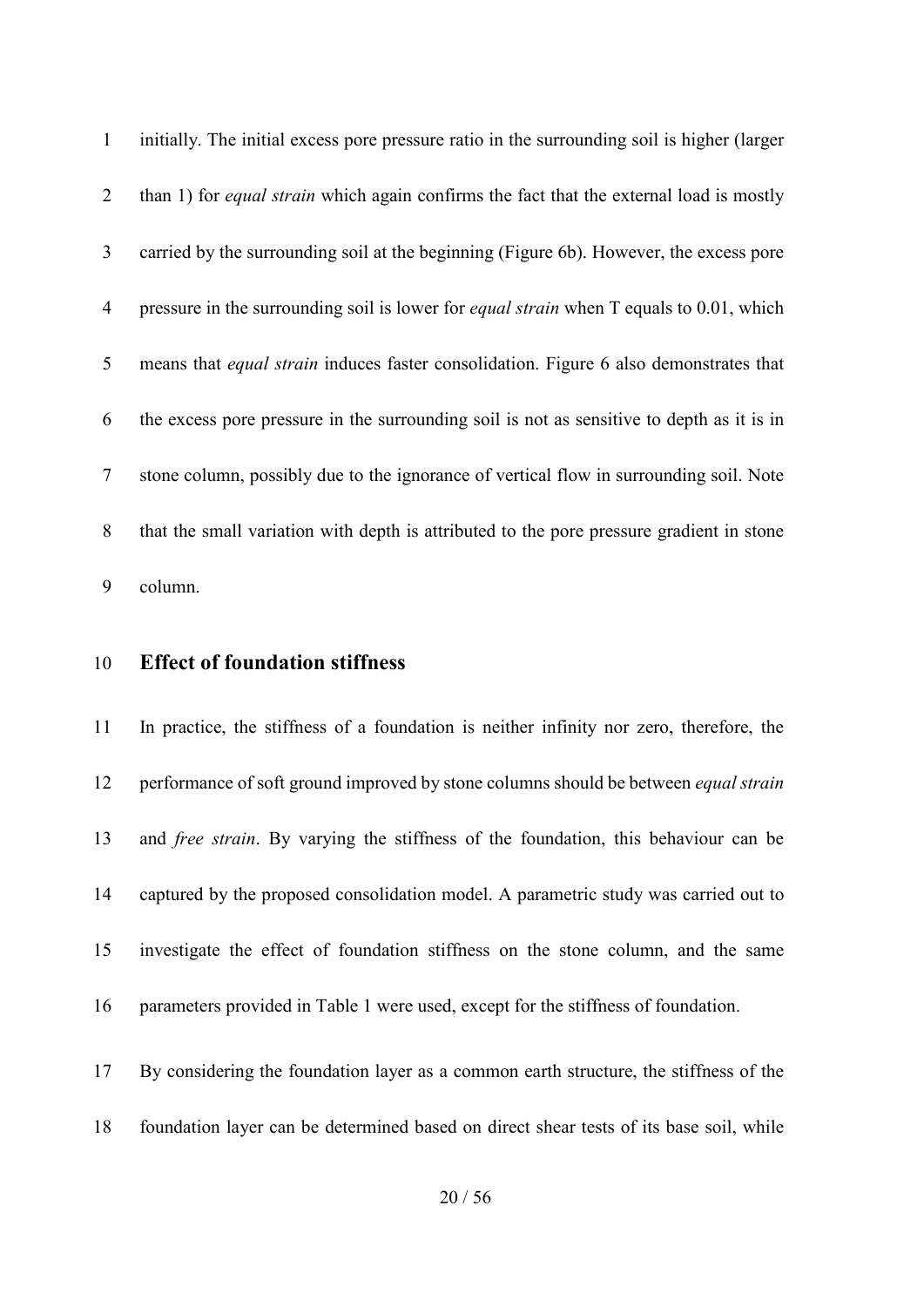| $\mathbf{1}$   | the typical values of stiffness, K, can be calculated from the existing direct shear tests          |
|----------------|-----------------------------------------------------------------------------------------------------|
| $\overline{2}$ | that are listed in Table 2. As for a 2-3m high embankment, the lateral earth pressure is            |
| 3              | limited, and therefore, the resulting K value is expected to be relatively low. In the              |
| $\overline{4}$ | following analysis, the foundation stiffness was altered by using the compressibility of            |
| 5              | the surrouding soil as a reference; the product of foundation stiffness and volume                  |
| 6              | compressibility (K·m <sub>vs</sub> ) varies from 0.1 to 10, which corresponds to a stiffness of 200 |
| $\tau$         | kPa to 20,000 kPa.                                                                                  |
| $8\,$          | Figure $7(a)$ shows that the change in foundation stiffness affects the consolidation rate.         |
| 9              | Initially, the rate decreases as the foundation stiffness increases, but after a certain time       |
| 10             | $(T \approx 0.03)$ the consolidation accelerates when the foundation becomes stiffer, and cases     |
| 11             | of equal strain and free strain become the upper and lower boundary.                                |
| 12             | Naturally, the stress concentration ratio on top of the unit cell is also influenced by the         |
| 13             | stiffness of the foundation, as shown in Figure $7(b)$ . The external loading is initially          |
| 14             | carried by the surrounding soil, but as consolidation progresses it is gradually                    |
| 15             | transferred to the stone column. The stress concentration ratio approaches a steady                 |
| 16             | value when consolidation approaches to the end. The steady stress concentration ratio               |
| 17             | increases as the foundation become stiffer, and in this case the steady stress                      |
| 18             | concentration ratio is 7 (corresponding to the <i>equal strain</i> condition).                      |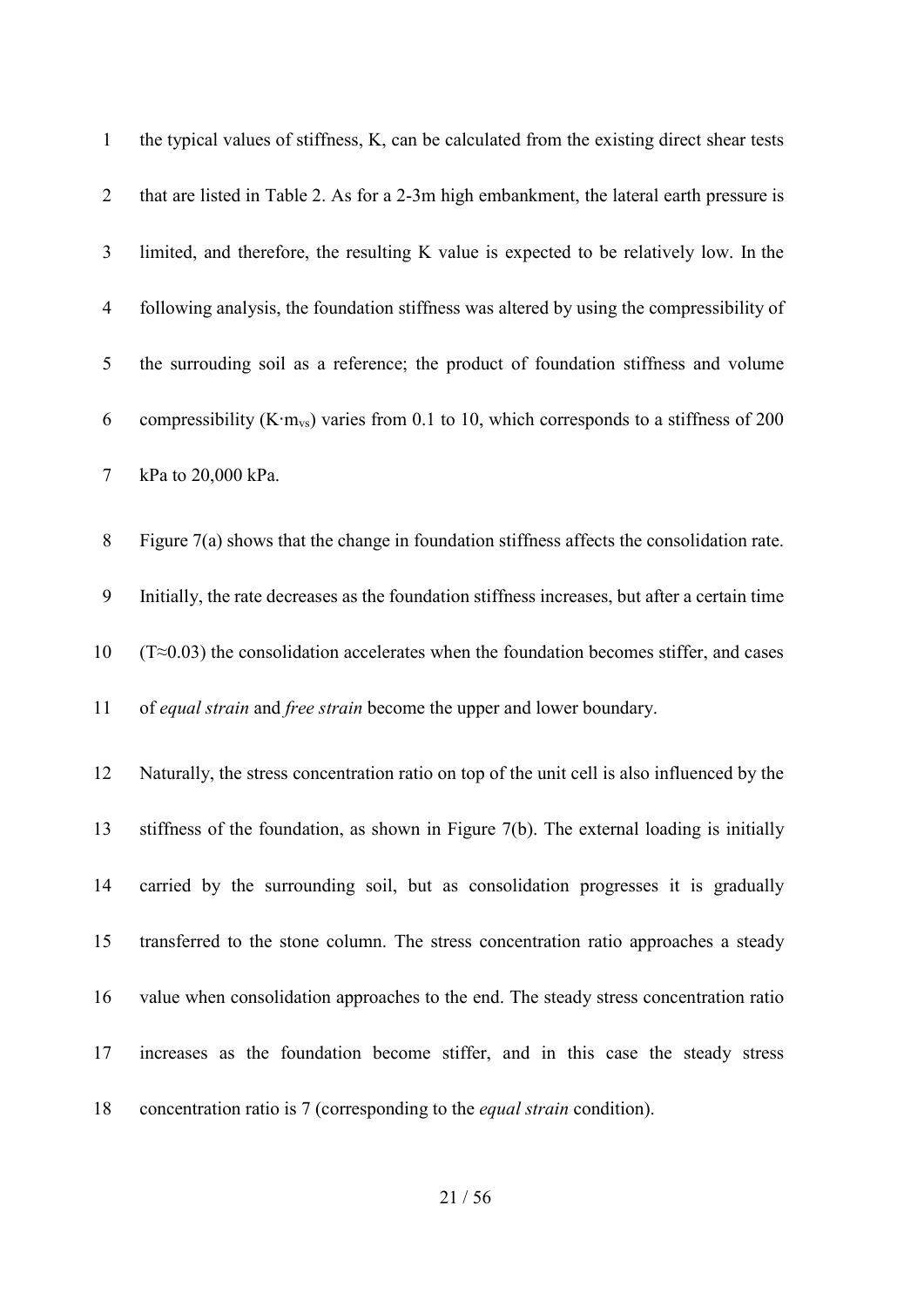| $\mathbf{1}$   | The differential settlement ratio $(\Delta S/H)$ is defined as the ratio of differential settlement |
|----------------|-----------------------------------------------------------------------------------------------------|
| 2              | at the top of the unit cell to the height of the unit cell. Figure $7(c)$ shows that less           |
| 3              | differential settlement is generated as the foundation becomes stiffer. For a flexible              |
| $\overline{4}$ | foundation, negative differential settlement (around 2%) develops initially which                   |
| 5              | means the column settles more than the surrounding soil at the beginning due to its high            |
| 6              | permeability, but then this trend reverses until the differential settlement becomes                |
| 7              | positive and finally reaches a steady value. This can be explained as follows: the excess           |
| 8              | pore pressure in the surrounding soil takes much longer to dissipate than inside the                |
| 9              | stone column, therefore, the compression of surrounding soil develops much slower                   |
| 10             | than that of stone column, and the surrounding soil settles more than the column                    |
| 11             | initially. Figure 7(c) also indicates that the differential settlement ratio can be negligible      |
| 12             | when the foundation is stiff, but it could be up to 18% when the foundation is flexible.            |
| 13             | Note that this amount of differential settlement is not realistic in field conditions               |
| 14             | because of the resistance mobilised at the column-soil interface, but the results                   |
| 15             | presented hereby still highlight the need to evaluate the differential settlement.                  |

# **Effect of modulus ratio, spacing ratio, and permeability ratio**

 / 56 The sensitivity of the modulus ratio, the permeability ratio of column material to soil, and column spacing are also studied under conditions between *equal strain* and *free strain*. Slightly different from the previous section, in this part, the stiffness of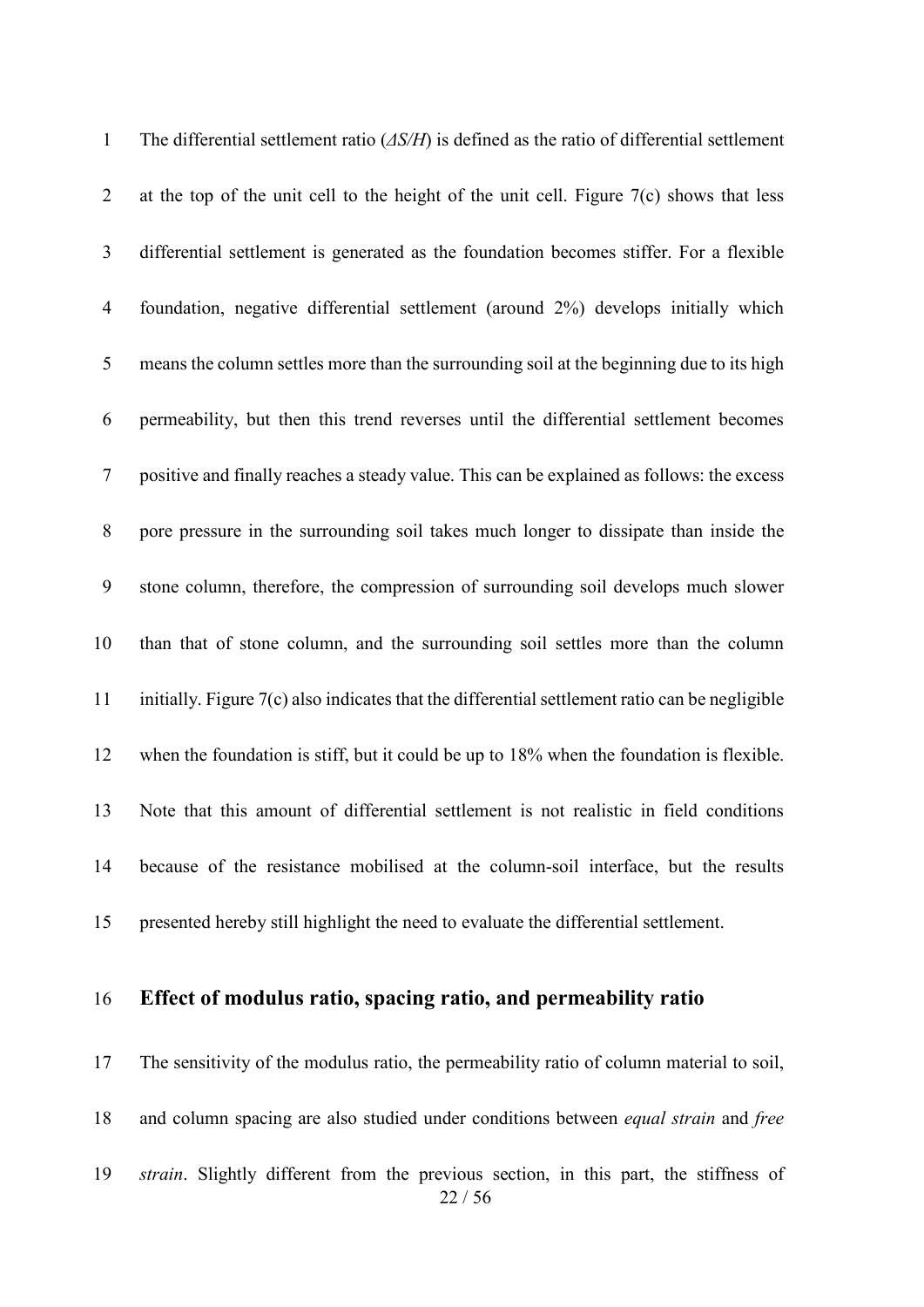foundation is assigned as 1000, 2000 and 4000kPa, respectively (corresponds to the 2 K⋅m<sub>vs</sub> values of 0.5, 1, 2).

 The quality (modulus) of stone column is crucial for the performance of the improved soft ground (Deb and Behera, 2016; Raju and Sondermann, 2005). In practice, the modulus ratio of column to clay is in the range of 10-40 (Hu, 1995, Kelly, 2014). Based 6 on elastic theory, the coefficient of volume compressibility,  $m_v$ , can be calculated using Poisson's ratio, *ν*, and Young's modulus, *E0* from the equation given below (Han and Ye, 2001).

$$
m_{\nu} = \frac{(1+\nu)(1-2\nu)}{E_0(1-\nu)}\tag{48}
$$

 Han and Ye (2001) also suggested that the Poisson's ratios for stone column and surrounding soil should be chosen as 0.15 and 0.45, respectively. As a result, the ratio of coefficient of compressibility of clay to column is in the range of 2 to 11 when the modulus ratio of column to clay varies between 8 and 40.

 The influence of modulus ratio under various values of foundation stiffness is investigated and the corresponding results are shown in [Figure 8.](#page-51-0) The steady stress concentration ratio under different modulus ratios is compared to previous predictions (Barksdale and Bachus, 1983, Han and Ye, 2001) in [Figure 8\(](#page-51-0)a), and it is observed that these results follow a similar trend except that the current model shows slight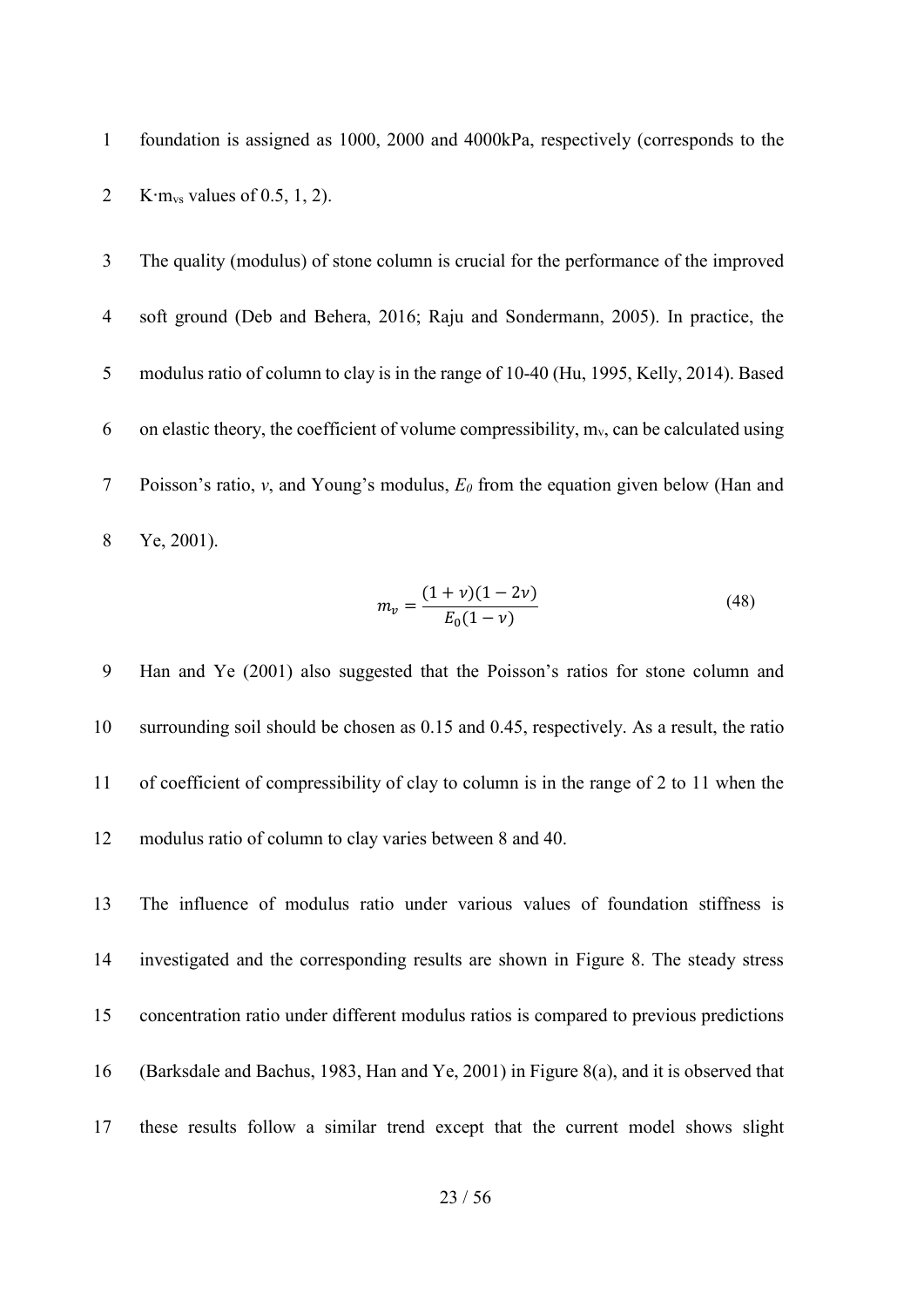nonlinearity. It is also noted that the steady stress concentration ratio increases with an increase in either modulus ratio or foundation stiffness, but the effect of foundation stiffness becomes negligible when the modulus ratio is relatively small (i.e. <10). 4 The time factor corresponding to 90% degree of consolidation,  $U_{90}$ , is usually used as an indicator to compare the consolidation rate among different cases. [Figure 8\(](#page-51-0)b) 6 illustrates that  $U_{90}$  decreases as the modulus ratio increases or the foundation becomes

7 stiffer. When the modulus ratio is less than 10, the value of  $U_{90}$  is not sensitive to the

foundation stiffness.

 Note that the differential settlement ratio increases with an increase in the modulus ratio, but it decreases as the foundation becomes stiffer, as shown in [Figure 8\(](#page-51-0)c). The differential settlement is likely to be affected significantly by the stiffness of foundation even at a relatively low modulus ratio (i.e. <10). Similarly, the radius ratio of unit cell to 13 column  $(r_s/r_c)$  and the permeability ratio of column material to clay  $(k_c/k_s)$  are also varied under different values of stiffness of foundation. The radius ratio changes in the 15 range of 1.5-3.5 while the permeability ratio varies between  $10^3$  and  $10^6$ , both of which are in the typical range (Hu, 1995; Kelly, 2014). Only U90 is calculated to show the change of consolidation rate, as the stress concentration and differential settlement are 18 unlikely to be affected significantly in this scenario. Figure  $9(a)$  shows that  $U_{90}$  is normally higher for a larger radius ratio, and its value also increases slightly as the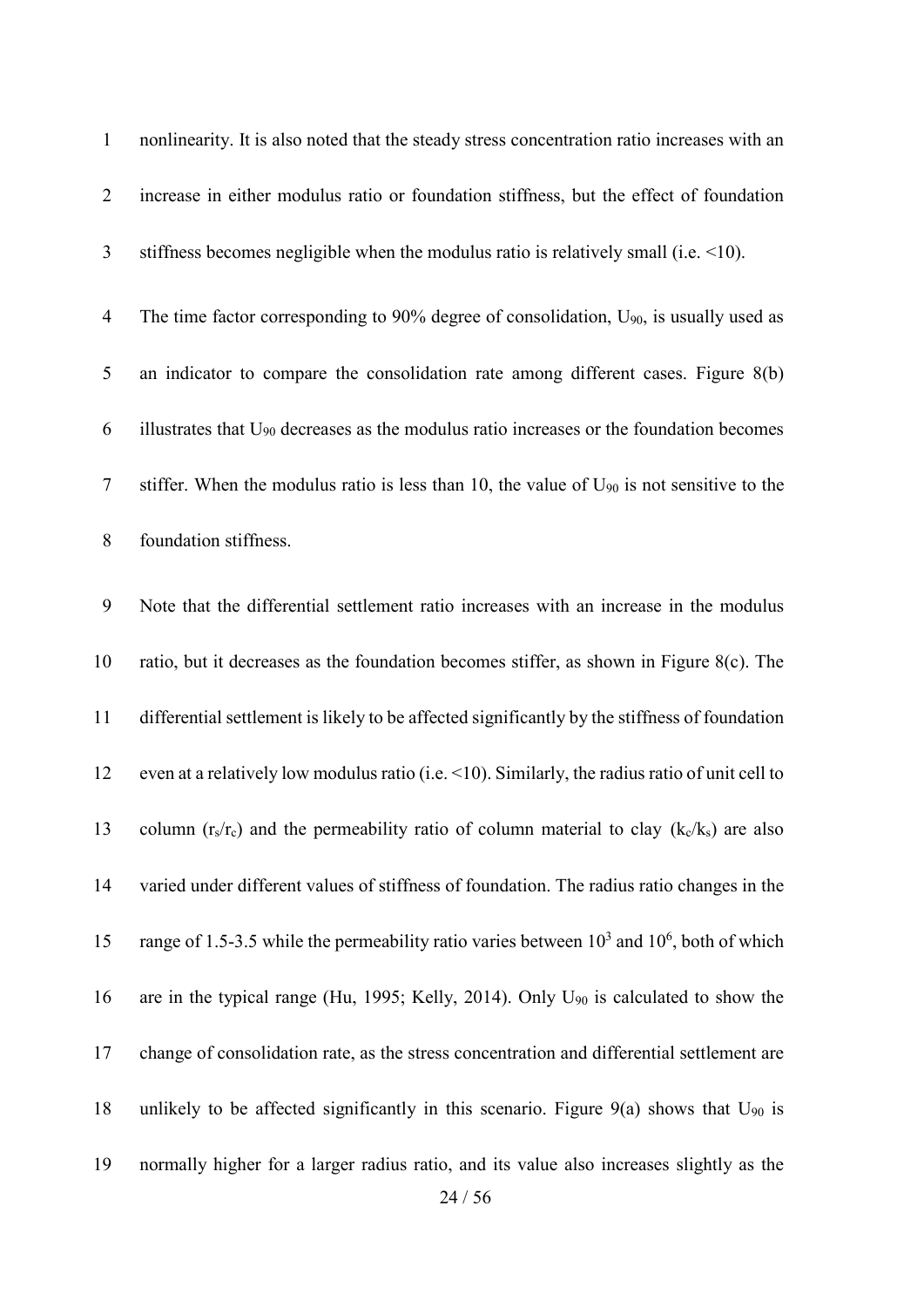foundation becomes stiffer under a certain radius ratio. [Figure 9\(](#page-52-0)b) illustrates that 2 further increase in the permeability ratio beyond  $10<sup>4</sup>$  barely accelerates consolidation 3 anymore, and  $U_{90}$  is not sensitive to the stiffness of the foundation at a given permeability ratio.

#### **Practical design illustrative example**

 / 56 An example is given to illustrate how this proposed model can be used for a practical design. In a project where 0.8m diameter stone columns are spaced 2m apart in a rectangular pattern are used to stabilise a 10-meter-thick layer of soft clay over an impervious rock bed. Then it can be determined that the equivalent radius of the unit cell is 2.26m, which is 1.13 times of the column spacing, and an annular area outside the stone column with a diameter of 0.92m is disturbed due to installation. The 12 permeability of undisturbed clay, disturbed clay, and column material are  $10^{-9}$ ,  $10^{-10}$ , 13 and 10<sup>-4</sup>m/s, respectively. The coefficient of volume compressibility of column 14 material and clay are  $0.08$  and  $0.8$  MPa<sup>-1</sup>, respectively. The stiffness of foundation is 2,000kPa. A 100kPa vertical load is applied instantly and the degree of consolidation after 30 days and the time to achieve 90% of consolidation degree (U90) are required. The proposed model predicts that the degree of consolidation after 30 days is 53.2% 18 and  $U_{90}$  takes around 95 days. In comparison, the model of Han and Ye (2002) shows 19 that the degree of consolidation after 30 days is  $66.5\%$  and  $U_{90}$  is 63 days, whereas Lu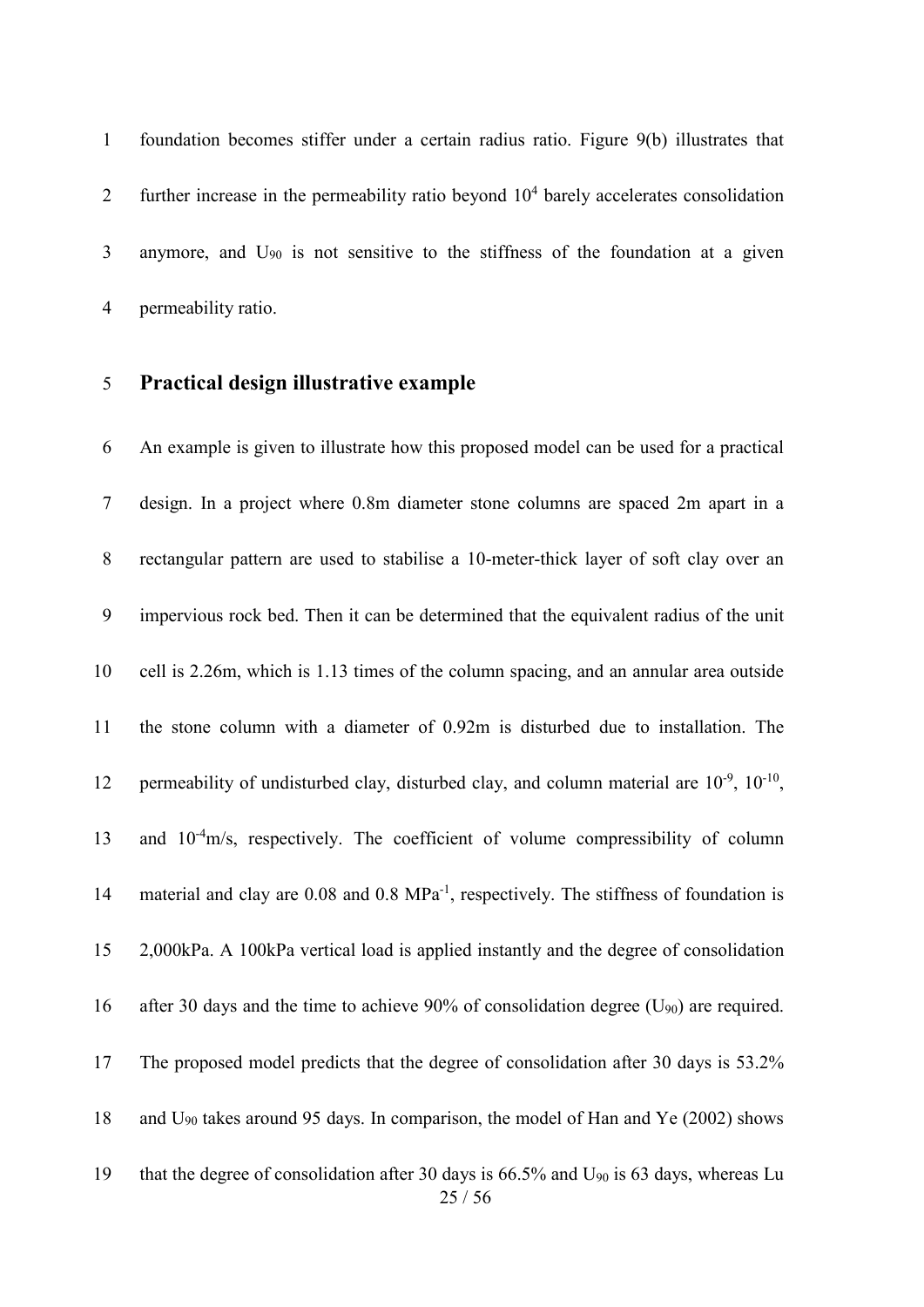1 et al. (2010)'s model predicts that the 30-day degree of consolidation is  $60\%$  and  $U_{90}$ can be achieved within 79 days.

#### **Application to a case study**

 In mid-2012 at the Ballina national field test facility, NSW, Australia, a group of stone columns were installed to improve the local soft clay. These fully-penetrated stone columns were in a square pattern at a spacing of 2-metre. Subsequently a 4m high embankment was built in four stages within 50 days. The first metre of the embankment consisted of rockfill overlain with a 8 layer of geogrid; the natural unit weight of embankment fill was between 17.5-20kN/m<sup>3</sup> which resulted in a vertical load of approximately 70-80kPa. The properties of Ballina clay and general site condition have been reported in detail elsewhere (Kelly et al., 2016; Pineda et al., 2016) and are summarised in [Table 3.](#page-40-0) The water table is close to the ground surface. This layer of soft Ballina clay is around 10-13 metres thick and is underlain by mixture of sand and stiff clay.

 [Figure 10](#page-53-0) shows a cross section of this embankment. Several settlement plates and earth pressure cells have been installed at the top surface of the central column. Differential settlement was observed between the central column and the adjacent soil surface while the stress concentration ratio was recorded by earth pressure data. The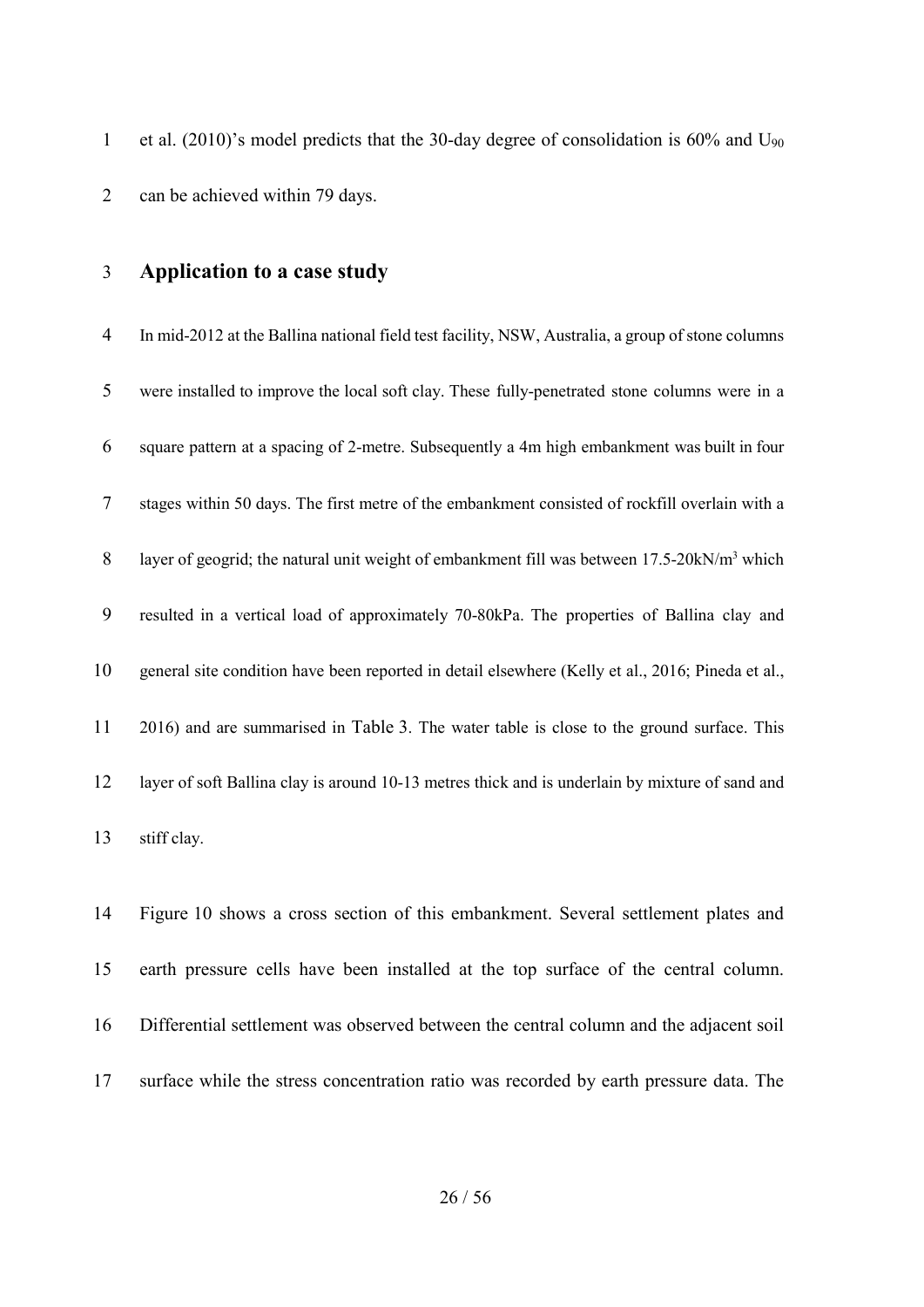proposed model was used to make a prediction and the basic parameters are given in [Table 4.](#page-41-0)

| 3              | A comparison between the measurements and model predictions are shown in Figure                   |
|----------------|---------------------------------------------------------------------------------------------------|
| $\overline{4}$ | 11. Figure 11(a) shows that the prediction for the first 50 days agrees well with the             |
| 5              | measurement; the proposed model can capture the differential settlement between                   |
| 6              | column surface $(S_c)$ and soil surface $(S_s)$ which is missing in <i>equal strain</i> analysis, |
| $\tau$         | and the prediction is better when K is equal to 1000kPa. The prediction under free                |
| 8              | strain condition is not shown because there is inevitable redistribution of stress that           |
| 9              | occurs at the top of the unit cell. As for the stress concentration ratio (Figure 11b), the       |
| 10             | monitoring data were only available for the first 100 days because of the                         |
| 11             | malfunctioning sensor. The measured stress concentration ratio is in the range of 2 to            |
| 12             | 3 and has a slightly increasing trend. Although the model predicted a faster increase             |
| 13             | and a higher steady value, it still provides a closer match compared to the equal strain          |
| 14             | condition. Figure 11 Embankment at Ballina: (a) construction order and settlement; (b)            |
| 15             | stress concentration ratio                                                                        |

### **Model limitation**

 Although the proposed model can provide solutions for the consolidation of soft ground improved with stone column under *equal strain*, *free strain*, and conditions in-between,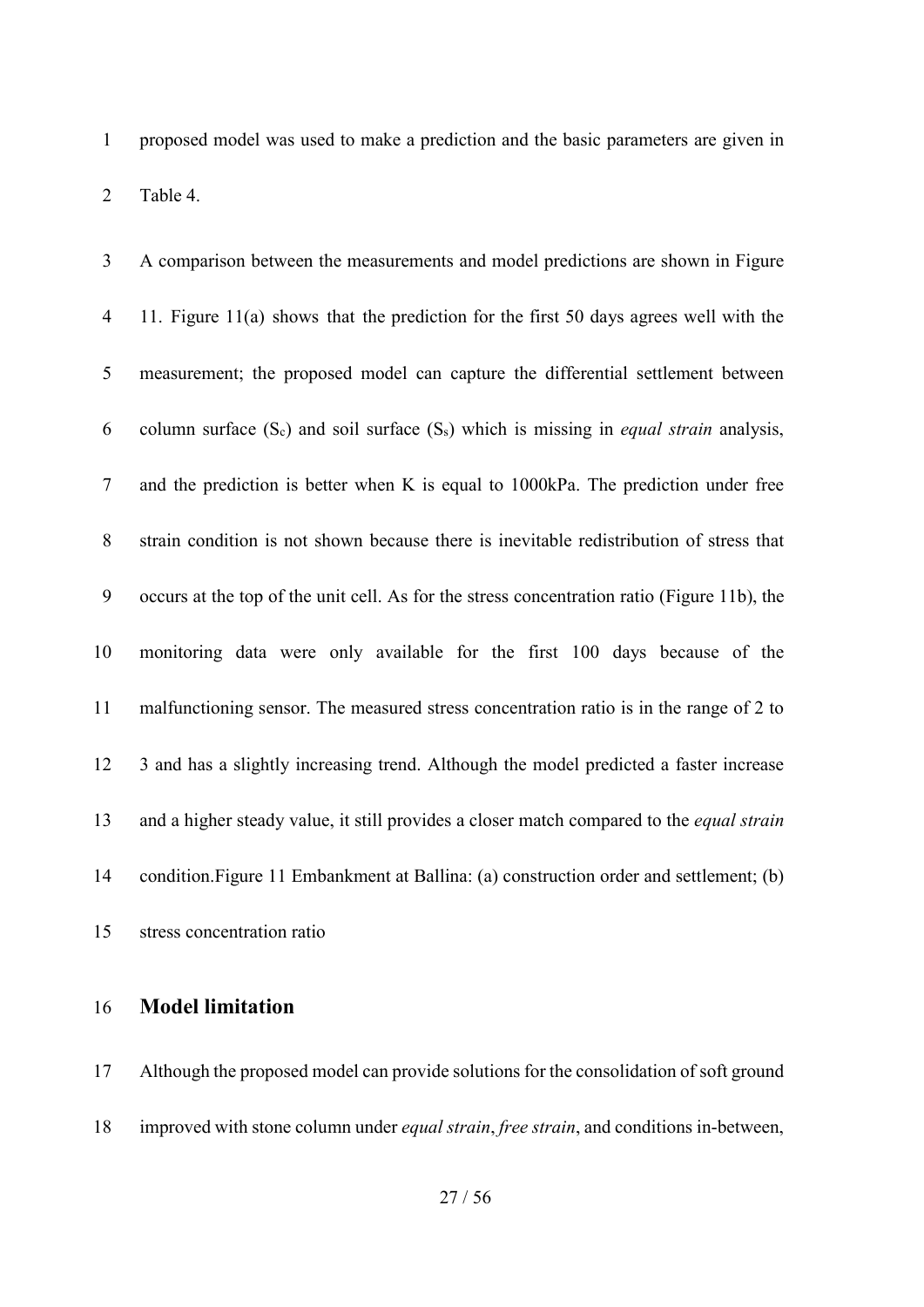by considering the foundation stiffness, there are still some inevitable limitations listed below, as also demonstrated through the case study.

| 3              | (i)   | Shear stress would be expected at the rough column-soil interface, but           |
|----------------|-------|----------------------------------------------------------------------------------|
| $\overline{4}$ |       | complexities would arise due to the intrusion of fine particles into the         |
| 5              |       | column pores. The shear stress at the interface is ignored in the proposed       |
| 6              |       | model, so the load transfer is attributed solely to the properties of the        |
| $\overline{7}$ |       | foundation layer.                                                                |
| 8              | (ii)  | The mechanism of shear stress generation in the foundation layer is more         |
| 9              |       | complicated than that simplified here, i.e., the sliding surface is not vertical |
| 10             |       | and highly depends on the magnitude of deformation and the types of soil.        |
| 11             | (iii) | Vertical flow in the surrounding soil is ignored, which is acceptable for a      |
| 12             |       | thick layer of clay, but the consolidation rate for a relatively short stone     |
| 13             |       | column may be underestimated.                                                    |
| 14             | (iv)  | Vertical strain in the surrounding soil is generally non-uniform (the closer to  |
| 15             |       | the column the less), and this is not considered in the proposed model.          |

# **Conclusions**

 A new consolidation model was presented to capture the consolidation of soft ground improved by stone columns under conditions ranging from *equal strain* to *free strain*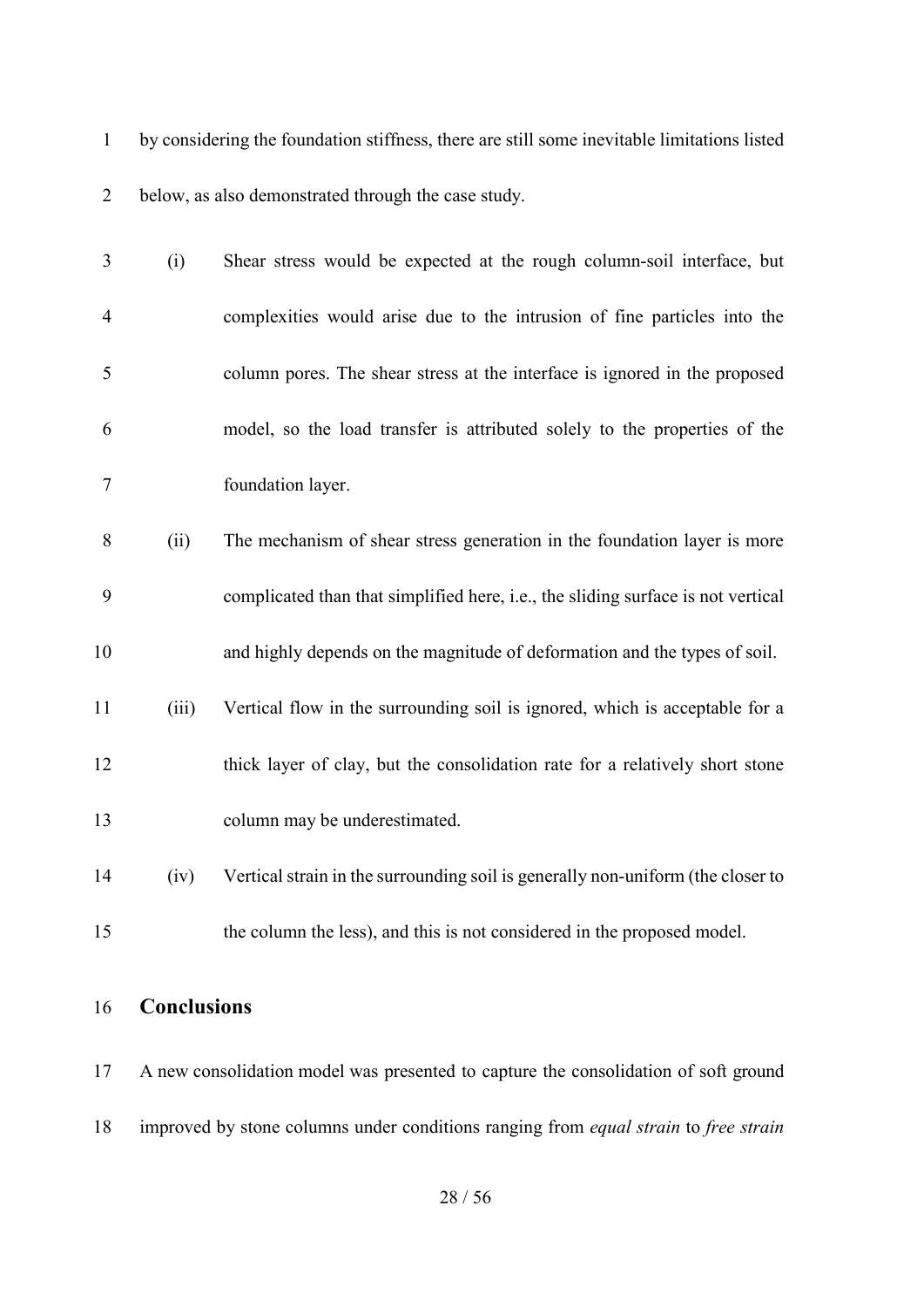| $\mathbf{1}$   | by incorporating the stiffness of the foundation. The shear stress generated in the                                                                 |
|----------------|-----------------------------------------------------------------------------------------------------------------------------------------------------|
| 2              | foundation layer is determined using a method similar to Terzaghi's "trapdoor theory".                                                              |
| 3              | This method of stress redistribution is combined with consolidation to obtain                                                                       |
| $\overline{4}$ | generalized closed-form solutions. The derived solution was validated by comparison                                                                 |
| 5              | with previous models either under equal strain or free strain. The results showed that                                                              |
| 6              | for stone columns, the difference between those two situations were significant and the                                                             |
| $\overline{7}$ | consolidation curves corresponding to equal strain and free strain became the upper                                                                 |
| $8\,$          | and lower boundary, respectively. It is observed that consolidation under free strain                                                               |
| 9              | condition developed faster than equal strain initially, but then the trend reversed.                                                                |
| 10             | A parametric study was also carried out to examine and quantify the effect of                                                                       |
| 11             | foundation stiffness; it showed that when the stiffness of the foundation increases, (a)                                                            |
| 12             | the time needed to achieve 90% of degree of consolidation decreases, (b) the steady                                                                 |
| 13             | stress concentration ratio increases, and (c) the differential settlement at the ground                                                             |
| 14             | surface decreases. The influence of foundation stiffness under different modulus ratios                                                             |
| 15             | $(E_c/E_s)$ , radius ratios (r <sub>s</sub> /r <sub>c</sub> ), and permeability ratios (k <sub>c</sub> /k <sub>s</sub> ) was also evaluated in this |
| 16             | study. It was found that when the modulus ratio increases, consolidation becomes                                                                    |
| 17             | more sensitive to variations in the foundation stiffness, however, the effect of                                                                    |
| 18             | foundation stiffness on the consolidation rate is marginal under different radius ratios                                                            |
| 19             | and permeability ratios.                                                                                                                            |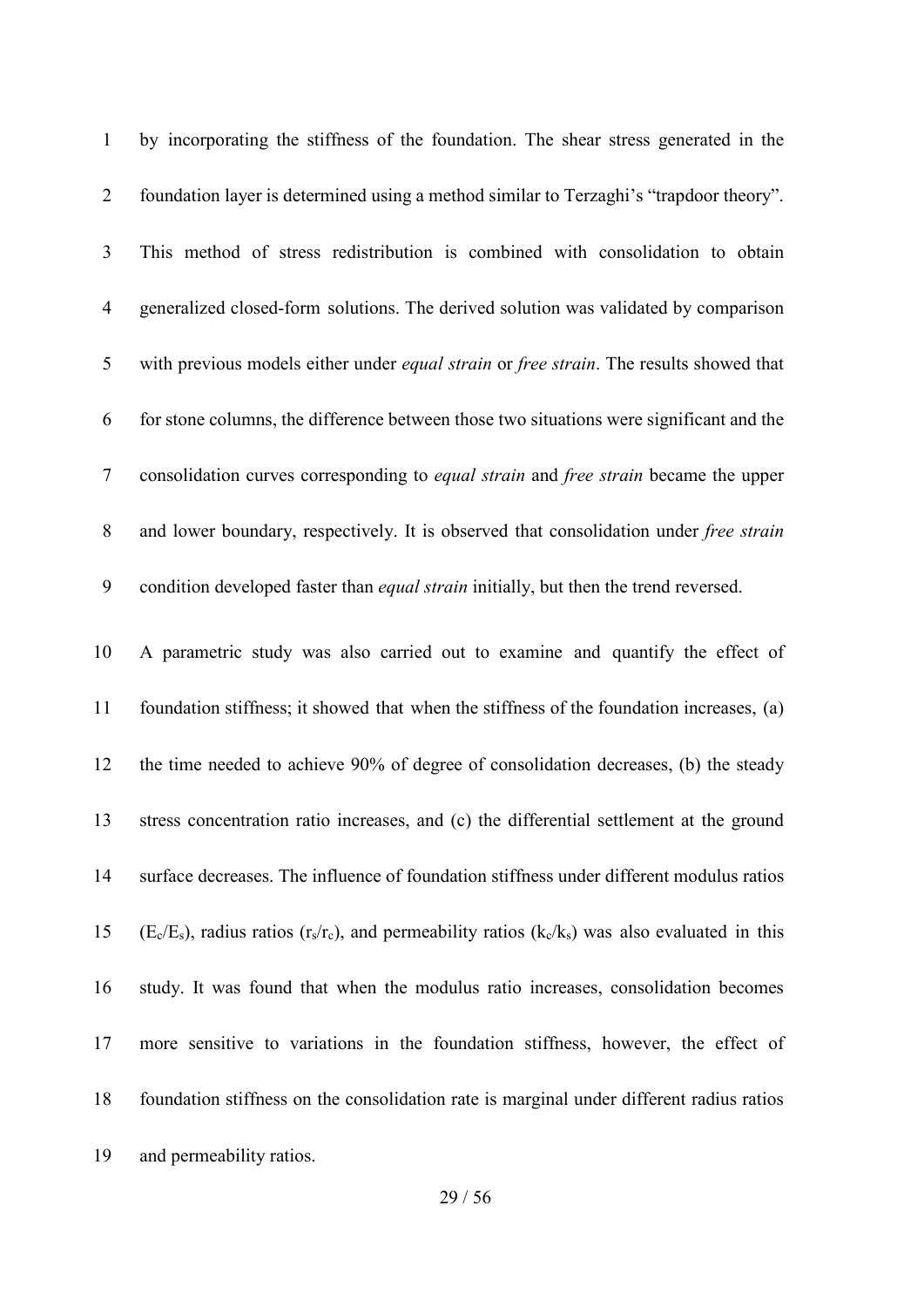| 1              | An illustrative example is provided to demonstrate that the assumption of <i>equal strain</i> |
|----------------|-----------------------------------------------------------------------------------------------|
| 2              | may lead to an overestimation of the consolidation degree in practice. Moreover, a            |
| 3 <sup>7</sup> | case study at Ballina, NSW with detailed settlement and total stress measurements             |
| 4              | was also presented and analysed using the proposed model. Besides the conventional            |
| 5 <sup>5</sup> | prediction of consolidation rate, additional features such as the differential settlement     |
| 6              | and the stress concentration ratio at ground surface can also be well captured. Despite       |
| $7\degree$     | of some deviation existing, it is still shown that this analytical model is capable of        |
| 8              | giving more realistic results than that under <i>equal strain</i> condition.                  |

### **Acknowledgement**

 The authors would like to thank the financial support from the Australian Research Council (ARC) linkage project (LP130100839). The authors thank all the staff involved in the field test and their support. The first author also appreciates the helpful discussion with Dr. Rui Zhong.

#### **References**

| 15 | Barron, R.A., 1948. Consolidation of Fine-Grained Soils by Drain Wells. Transactions of the |
|----|---------------------------------------------------------------------------------------------|
| 16 | American Society of Civil Engineers, 113(1): 718-742.                                       |

- Bouassida, M. and Carter, J.P., 2014. Optimization of Design of Column-Reinforced Foundations. International Journal of Geomechanics: 04014031.
- Chen, R., Chen, Y., Han, J. and Xu, Z., 2008. A theoretical solution for pile-supported embankments on soft soils under one-dimensional compression. Canadian Geotechnical Journal, 45(5): 611-623.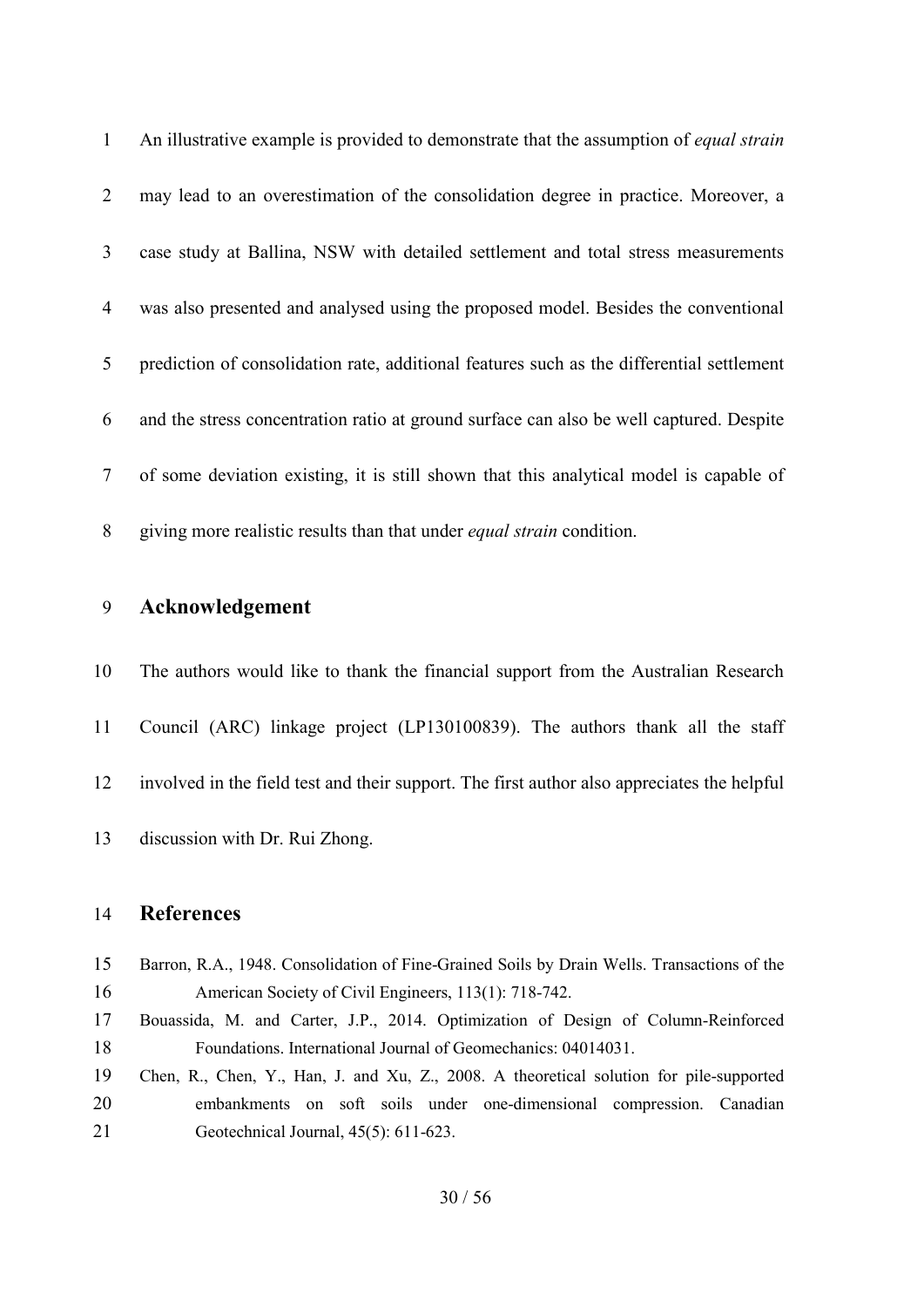| $\mathbf{1}$   | Dafalla, M.A., 2013. Effects of clay and moisture content on direct shear tests for clay-sand        |
|----------------|------------------------------------------------------------------------------------------------------|
| $\overline{2}$ | mixtures. Advances in Materials Science and Engineering, 2013: 1-8.                                  |
| 3              | Deb, K. and Behera, A., 2016. Rate of consolidation of stone column-improved ground                  |
| $\overline{4}$ | considering variable permeability and compressibility in smear zone. International                   |
| 5              | Journal of Geomechanics, 17(6): 04016128.                                                            |
| 6              | Han, J., 2014. Recent research and development of ground column technologies, Proceedings            |
| $\tau$         | of the Institution of Civil Engineers-Ground Improvement, pp. 246-264.                               |
| 8              | Han, J. and Ye, S.L., 2001. Simplified Method for Consolidation Rate of Stone Column                 |
| 9              | Reinforced Foundations. Journal of Geotechnical and Geoenvironmental Engineering,                    |
| 10             | $127(7)$ : 597-603.                                                                                  |
| 11             | Hansbo, S., Jamiolkowski, M. and Kok, L., 1981. Consolidation by vertical drains.                    |
| 12             | Géotechnique, 31(1): 45-66.                                                                          |
| 13             | Hu, W., 1995. Physical modelling of group behaviour of stone column foundations. Doctoral            |
| 14             | Thesis, University of Glasgow.                                                                       |
| 15             | Indraratna, B., Basack, S. and Rujikiatkamjorn, C., 2013. Numerical Solution of Stone                |
| 16             | Column–Improved Soft Soil Considering Arching, Clogging, and Smear Effects.                          |
| 17             | Journal of Geotechnical and Geoenvironmental Engineering, 139(3): 377-394.                           |
| 18             | Ishibashi, I., 2011. Soil mechanics fundamentals. Boca Raton, FL : CRC Press, Boca Raton,            |
|                |                                                                                                      |
| 19             | FL.                                                                                                  |
| 20             | Jewell, R.A., 1989. Direct shear tests on sand. Géotechnique, 39(2): 309-322.                        |
| 21             | Kelly, P., 2014. Soil Structure Interaction and Group Mechanics of Vibrated Stone Column             |
| 22             | Foundations. Doctoral Thesis, University of Sheffield.                                               |
| 23             | Kelly, R.B., Pineda, J., Bates, L., Suwal, L. and Fitzallen, A., 2016. Site characterisation for the |
| 24             | Ballina field testing facility. Géotechnique, 67(4): 279-300.                                        |
| 25             | Kreyszig, E., 1988. Advanced engineering mathematics. New York : Wiley, New York.                    |
| 26             | Lei, G., Zheng, Q., Ng, C., Chiu, A. and Xu, B., 2015. An analytical solution for consolidation      |
| 27             | with vertical drains under multi-ramp loading. Géotechnique, 65(7): 531-547.                         |
| 28             | Leo, C.J., 2004. Equal strain consolidation by vertical drains. Journal of Geotechnical and          |
| 29             | Geoenvironmental engineering, 130(3): 316-327.                                                       |
| 30             | Low, B., Tang, S. and Choa, V., 1994. Arching in piled embankments. Journal of Geotechnical          |
| 31             | Engineering, 120(11): 1917-1938.                                                                     |
| 32             | Lu, M.M., Xie, K.H. and Guo, B., 2010. Consolidation theory for a composite foundation               |
| 33             | considering radial and vertical flows within the column and the variation of soil                    |
| 34             | permeability within the disturbed soil zone. Canadian Geotechnical Journal, 47(2):                   |
| 35             | 207-217.                                                                                             |
| 36             | Madhav, M. and Van Impe, W., 1994. Load transfer through a gravel bed on stone column                |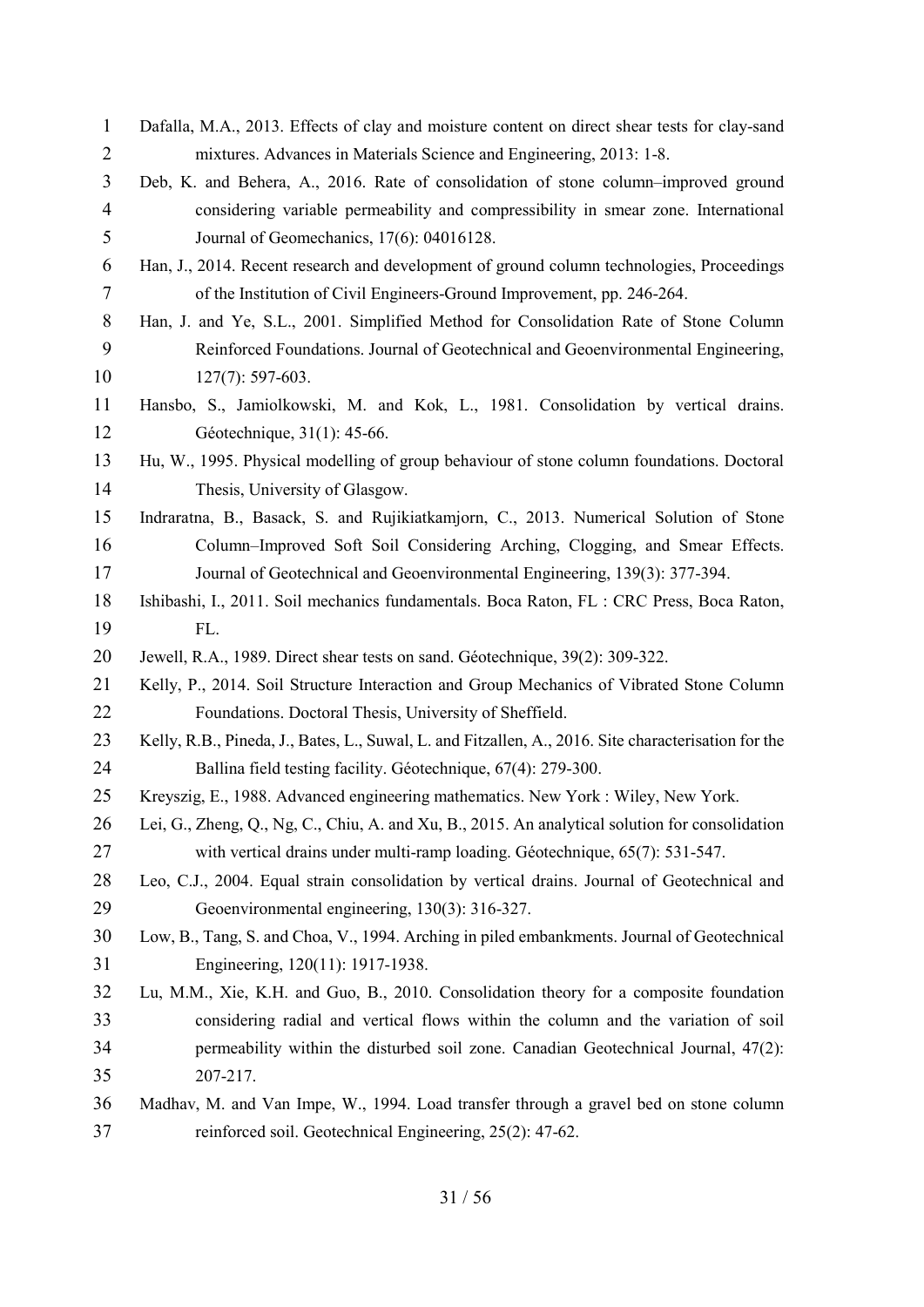| $\mathbf{1}$   | Morgenstern, N. and Tchalenko, J., 1967. Microscopic structures in kaolin subjected to direct      |
|----------------|----------------------------------------------------------------------------------------------------|
| $\overline{2}$ | shear. Geotechnique, 17(4): 309-328.                                                               |
| 3              | Pineda, J., Suwal, L., Kelly, R., Bates, L. and Sloan, S., 2016. Characterisation of Ballina clay. |
| $\overline{4}$ | Géotechnique, 66(7): 556-577.                                                                      |
| 5              | Raju, V.R. and Sondermann, W., 2005. Chapter 21 Ground improvement using deep vibro                |
| 6              | techniques. In: B. Indraratna and J. Chu (Editors), Elsevier Geo-Engineering Book                  |
| $\tau$         | Series. Elsevier, pp. 601-638.                                                                     |
| 8              | Richart, F.E., 1959. Review of the theories for sand drains. Transactions of the American          |
| 9              | Society of Civil Engineers, 124(1): 709-736.                                                       |
| 10             | Rujikiatkamjorn, C. and Indraratna, B., 2014. Analytical Solution for Radial Consolidation         |
| 11             | Considering Soil Structure Characteristics. Canadian Geotechnical Journal, 52(7):                  |
| 12             | 947-960.                                                                                           |
| 13             | Schofield, A. and Wroth, P., 1968. Critical state soil mechanics, 310. McGraw-Hill London.         |
| 14             | Simoni, A. and Houlsby, G.T., 2006. The direct shear strength and dilatancy of sand-gravel         |
| 15             | mixtures. Geotechnical & Geological Engineering, 24(3): 523.                                       |
| 16             | Tai, P., Indraratna, B. and Rujikiatkamjorn, C., 2017. Experimental simulation and                 |
| 17             | mathematical modelling of clogging in stone column. Canadian Geotechnical Journal,                 |
| 18             | $55(3): 427-436.$                                                                                  |
| 19             | Tang, X.W. and Onitsuka, K., 1998. Consolidation of ground with partially penetrated vertical      |
| 20             | drains. Geotechnical Engineering Journal, 29(2): 209-231.                                          |
| 21             | Terzaghi, K., 1943. Theoretical soil mechanics. Wiley, New York.                                   |
| 22             | Tien, H.J., 1996. A literature study of the arching effects, Massachusetts Institute of            |
| 23             | Technology.                                                                                        |
| 24             | Van Eekelen, S., Bezuijen, A. and Van Tol, A., 2013. An analytical model for arching in piled      |
| 25             | embankments. Geotextiles and Geomembranes, 39: 78-102.                                             |
| 26             | Walker, R. and Indraratna, B., 2006. Vertical drain consolidation with parabolic distribution of   |
| 27             | permeability in smear zone. Journal of Geotechnical and Geoenvironmental                           |
| 28             | Engineering, 132(7): 937-941.                                                                      |
| 29             | Wang, G., 2009. Consolidation of Soft Clay Foundations Reinforced by Stone Columns under           |
| 30             | Time-Dependent Loadings. Journal of Geotechnical and Geoenvironmental                              |
| 31             | engineering, 135(12): 1922-1931.                                                                   |
| 32             | Xie, K.H., Lu, M.M. and Liu, G.B., 2009. Equal strain consolidation for stone columns              |
| 33             | reinforced foundation. International Journal for Numerical and Analytical Methods in               |
| 34             | Geomechanics, 33(15): 1721-1735.                                                                   |
| 35             | Xu, W., Xu, Q. and Hu, R., 2011. Study on the shear strength of soil-rock mixture by large         |
| 36             | scale direct shear test. International Journal of Rock Mechanics and Mining Sciences,              |
| 37             | 48(8): 1235-1247.                                                                                  |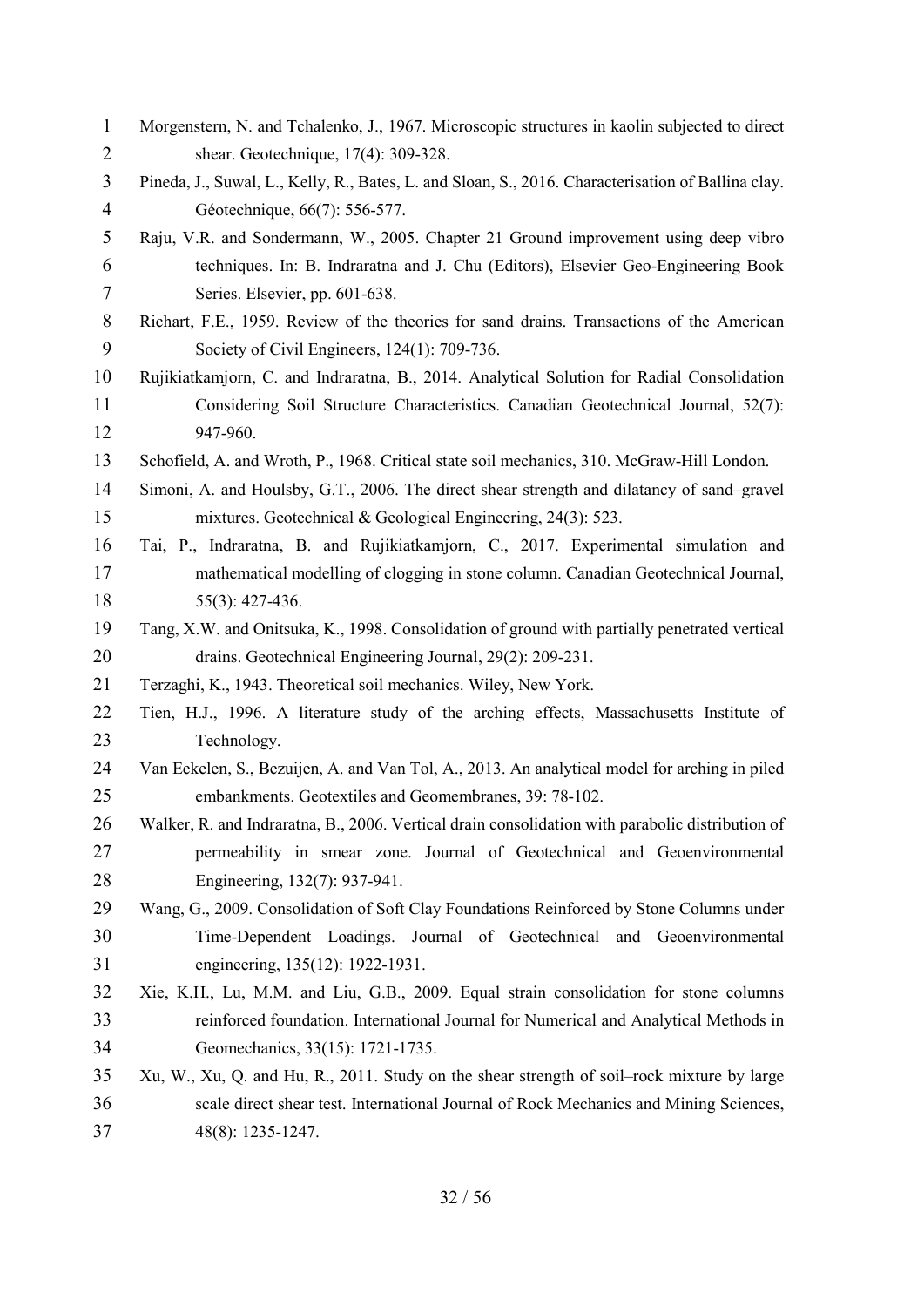- Zhu, G. and Yin, J.H., 2001. Consolidation of soil with vertical and horizontal drainage under ramp load. Géotechnique, 51(4): 361-367.
- Zhu, G. and Yin, J.H., 2004. Accuracy of Carrillo's formula for consolidation of soil with vertical and horizontal drainage under time-dependent loading. Communications in numerical methods in engineering, 20(9): 721-735.
-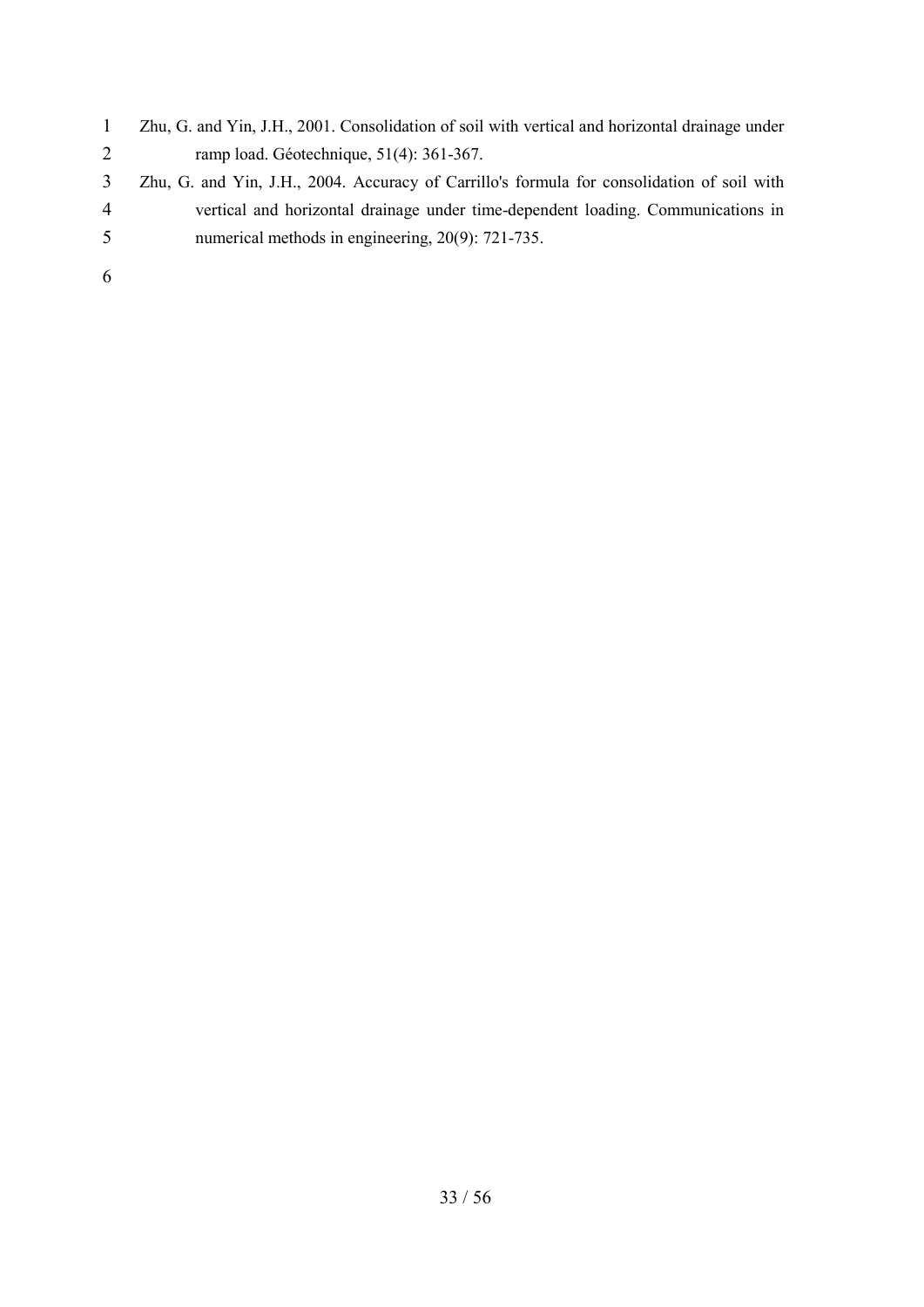# 1 **Appendix I: derivation of Eqn. (6) and (7)**

2 Combing Eqn. (3) and (4) together would yield:

$$
\Delta \sigma = -\frac{r_c (r_c^2 - r_s^2)(\sigma_c - \sigma_s)}{H_1 r_s^2}
$$
 (a1)

3 Substitute (a1) into (5),

$$
\int_0^H (\varepsilon_s - \varepsilon_c) dz = -\frac{r_c (r_c^2 - r_s^2)(\sigma_c - \sigma_s)}{K r_s^2}
$$
 (a2)

- 4 Because the stress items are independent of depth, therefore, the right side of Eqn. (a2)
- 5 can be rewritten as:

$$
-\frac{r_c(r_c^2 - r_s^2)(\sigma_c - \sigma_s)}{Kr_s^2} = -\int_0^H \frac{r_c(r_c^2 - r_s^2)(\sigma_c - \sigma_s)}{HKr_s^2} dz
$$
 (a3)

6 Then Eqn. (a2) becomes an integral equation:

$$
\int_0^H [(\varepsilon_s - \varepsilon_c) + \frac{r_c (r_c^2 - r_s^2)(\sigma_c - \sigma_s)}{HKr_s^2}] dz = 0
$$
 (a4)

7 The integral equation usually does not have a general solving procedure, but a

8 solution can be easily speculated.

$$
(\varepsilon_s - \varepsilon_c) + \frac{r_c (r_c^2 - r_s^2)(\sigma_c - \sigma_s)}{HKr_s^2} = 0
$$
 (a5)

9 Combining (a5) and (a1) gives:

$$
\Delta \sigma = \frac{HK}{H_1} (\varepsilon_s - \varepsilon_c)
$$
 (a6)

10 Substituting Eqn. (a6) into Eqns. (3) and (4) would yield: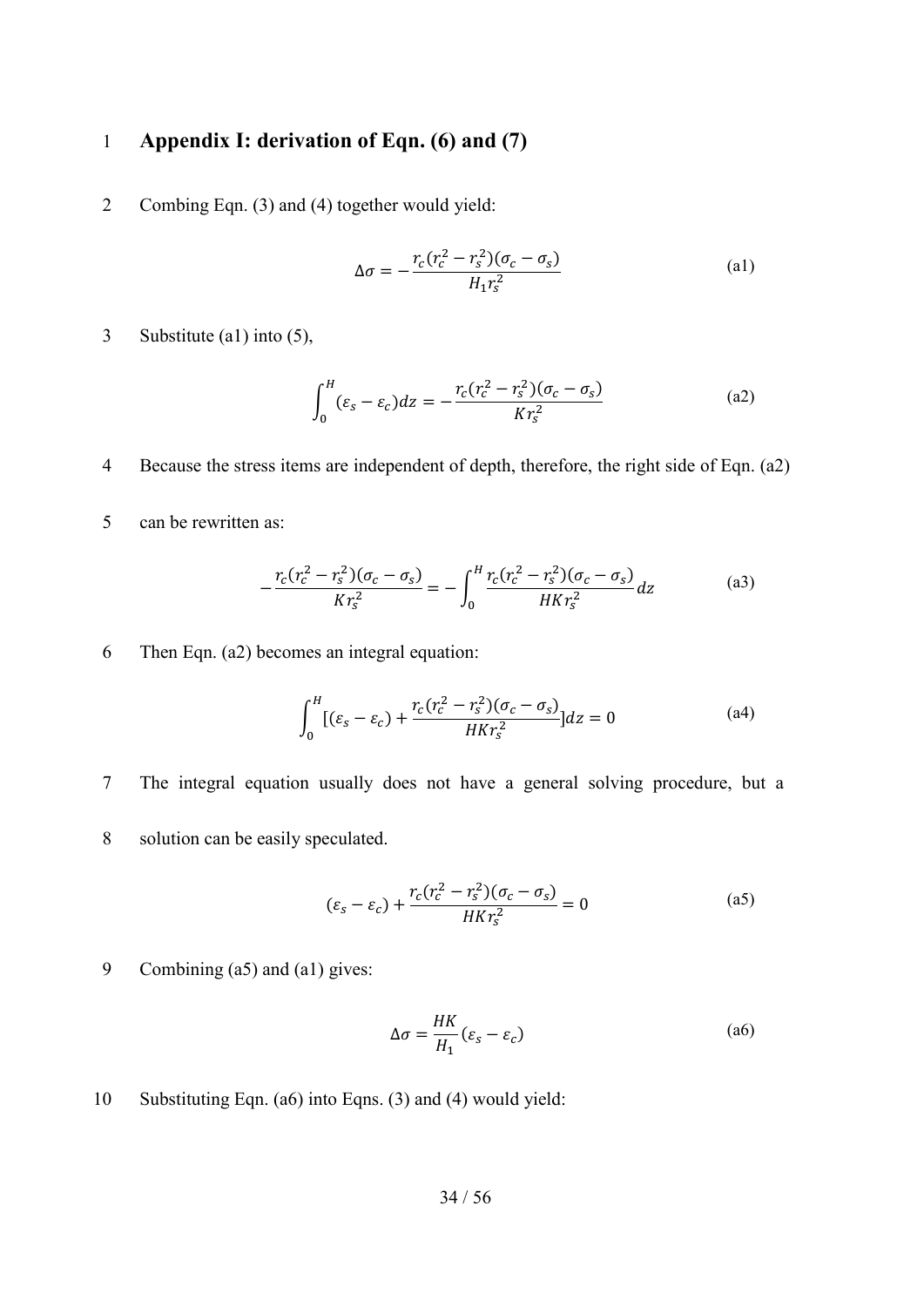$$
\sigma_{s} = \sigma + \frac{Kr_{c}H(\varepsilon_{s} - \varepsilon_{c})}{r_{c}^{2} - r_{s}^{2}} \tag{a7}
$$

$$
\sigma_c = \sigma + \frac{KH(\varepsilon_s - \varepsilon_c)}{r_c} \tag{a8}
$$

1 Take derivative of (a7) and (a8) with respect to time, *t*, and combining with Eqn. (1)

2 leads to:

$$
\frac{\partial \varepsilon_{s}}{\partial t} = \frac{m_{vs} [HKr_{c} \frac{\partial \varepsilon_{c}}{\partial t} + \frac{\partial \bar{u}_{s}}{\partial t} (r_{c}^{2} - r_{s}^{2})]}{m_{vs} HKr_{c} - r_{c}^{2} + r_{s}^{2}}
$$
\n
$$
\frac{\partial \varepsilon_{c}}{\partial t} = \frac{m_{vc} (HK \frac{\partial \varepsilon_{s}}{\partial t} - \frac{\partial \bar{u}_{c}}{\partial t} r_{c})}{m_{vc} HK + r_{c}}
$$
\n(a10)

3 Combining (a9) and (a10), then Eqn. (6) and (7) can be obtained.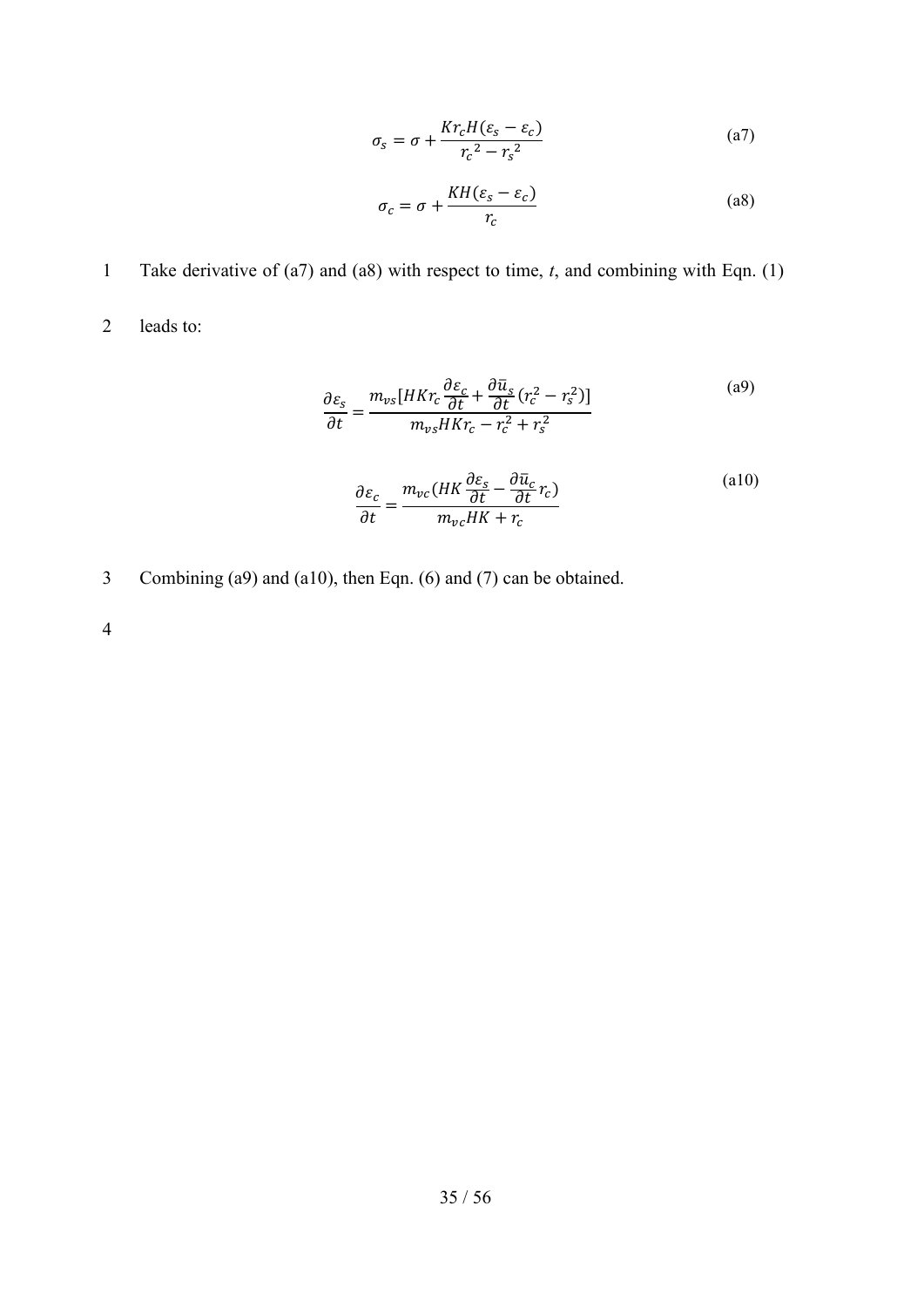# 1 **Appendix II: derivation of Eqn. (15)**

2 Integrating Eqn. (8) considering the radius from r to  $r_s$ , and then combining Eqn. (10)

3 yields:

$$
\frac{\partial u_s}{\partial r} = \frac{\gamma_w (r_s^2 - r^2)}{2k_s f(r)r} \frac{\partial \varepsilon_s}{\partial t}
$$
 (b1)

4 Substituting (b1) into [\(9\)](#page-9-3) gives:

$$
\frac{r_s^2 - r_c^2}{r_c^2} \frac{\partial \varepsilon_s}{\partial t} + \frac{k_c}{\gamma_w} \frac{\partial^2 \bar{u}_c}{\partial z^2} = -\frac{\partial \varepsilon_c}{\partial t}
$$
 (b2)

5 Integrating (b1), the following equation can be derived by incorporating [\(11\)](#page-10-2), thus,

$$
u_s - \bar{u}_c = \frac{\gamma_w}{2k_s} \frac{\partial \varepsilon_s}{\partial t} \int_{r_c}^r \frac{r_s^2 - r^2}{f(r)r} dr
$$
 (b3)

6 A relationship can also be established between the average pore water pressure in the

7 surrounding clay and the pore pressure in the stone column, as given in (b4) and (b5).

$$
\bar{u}_s = \frac{1}{\pi (r_s^2 - r_c^2)} \int_{r_c}^{r_s} 2\pi r u_s dr = \bar{u}_c + \frac{\gamma_w A}{k_s (r_s^2 - r_c^2)} \frac{\partial \varepsilon_s}{\partial t}
$$
(b4)

$$
A = \int_{r_c}^{r_s} r \int_{r_c}^{r} \frac{r_s^2 - r^2}{f(r)r} dr dr
$$
 (b5)

8 Combining [\(6\)](#page-9-0) with (b4) and (b5) gives:

$$
\bar{u}_s = \bar{u}_c + B\frac{\partial \bar{u}_c}{\partial t} + C\frac{\partial \bar{u}_s}{\partial t}
$$
 (b6)

$$
B = -\frac{m_{vc}m_{vs}AKHr_c^2\gamma_w}{k_s(r_c^2 - r_s^2)[Km_{vc}H(r_c^2 - r_s^2) + r_c(r_c^2 - r_s^2) - KHr_cm_{vs}]} \tag{b7}
$$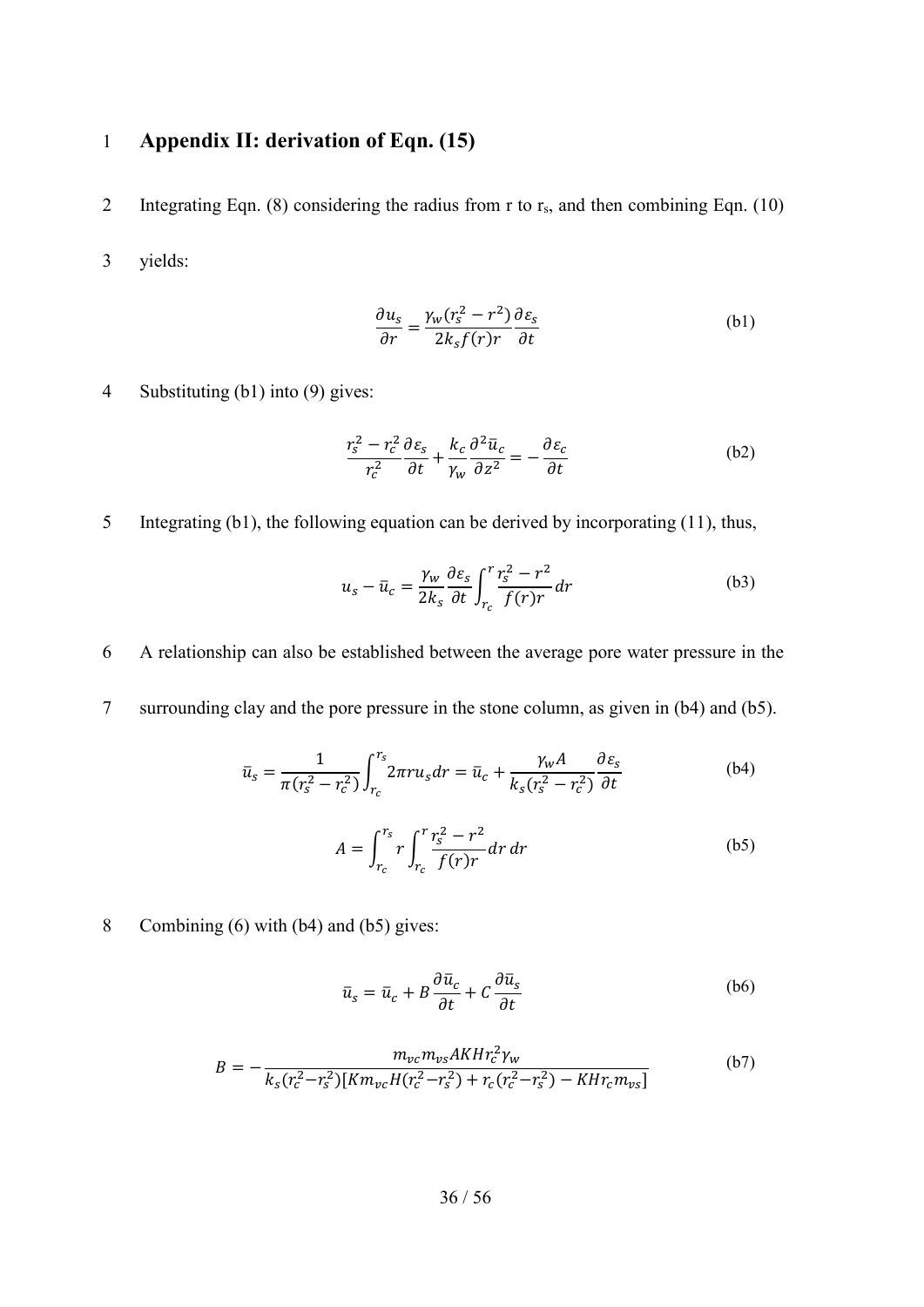$$
C = -\frac{A(KHm_{vc}m_{vs} + m_{vs}r_c)\gamma_w}{k_s[Km_{vc}H(r_s^2 - r_c^2) + m_{vs}KHr_c^2 + r_c(r_s^2 - r_c^2)]}
$$
(b8)

1 Then substituting [\(6\)](#page-9-0) and (7) into (b2) gives:

$$
\frac{\partial \bar{u}_s}{\partial t} = D \frac{\partial \bar{u}_c}{\partial t} + E \frac{\partial^2 \bar{u}_c}{\partial z^2}
$$
 (b9)

$$
D = \frac{r_c^2 [m_{vc}r_c(r_c^2 - r_s^2) - m_{vc}m_{vs}Khr_s^2]}{(r_c^2 - r_s^2)[m_{vs}r_c(r_c^2 - r_s^2) - m_{vc}m_{vs}Khr_s^2]}
$$
(b10)

$$
E = -\frac{k_c r_c^2 [Km_{vc}H(r_c^2 - r_s^2) + r_c(r_s^2 - r_c^2) - m_{vs}K H r_c^2]}{\gamma_w (r_c^2 - r_s^2) [m_{vs}r_c (r_c^2 - r_s^2) - m_{vc}m_{vs}K H r_s^2]}
$$
(b11)

2 Substituting (b9) into (b6) leads to:

$$
\bar{u}_s = \bar{u}_c + (B + CD)\frac{\partial \bar{u}_c}{\partial t} + CE\frac{\partial^2 \bar{u}_c}{\partial z^2}
$$
 (b12)

3 Taking the derivative of Eqn. (b12) with respect to time, and then combining with 4 Eqn. (b9) to eliminate the item involving  $\bar{u}_s$ , allows one to obtain the governing 5 equation (15).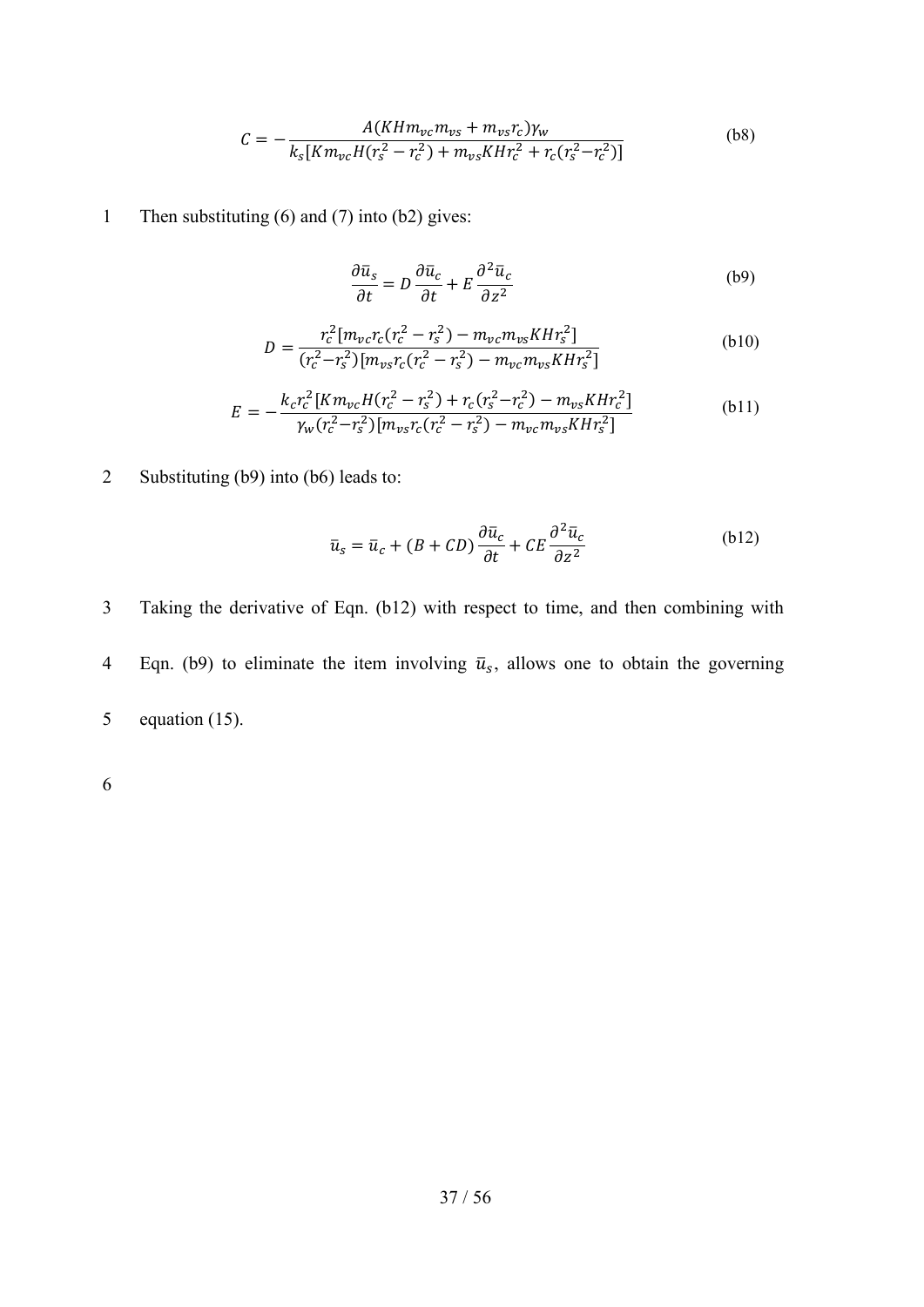- List of Tables
- Table 1 Parameters used for comparison with existing models
- Table 2 Foundation stiffness for different geo-materials based on direct shear tests
- Table 3 Properties of Ballina clay (Pineda et al. 2016)
- Table 4 Parameters used in prediction of field embankment
-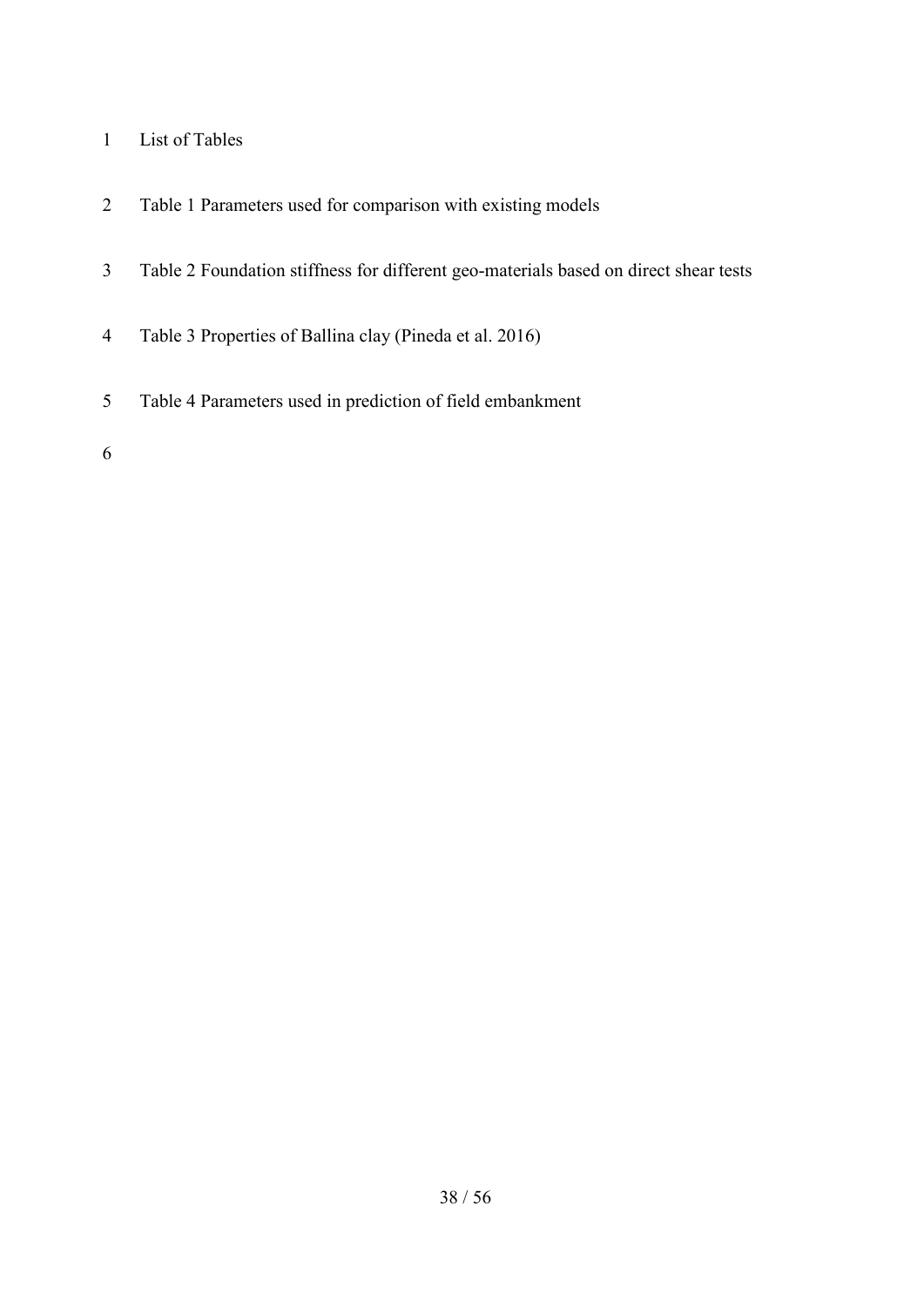| $k_s$ (m/s)          | $k_c/k_s$          | $r_c(m)$           | $r_s(m)$ | $r_{\rm d}/r_{\rm c}$         |
|----------------------|--------------------|--------------------|----------|-------------------------------|
| $1.6 \times 10^{-9}$ | $10^{3}$           | 0.5                | 1.5      | 1.15                          |
| $k_d/k_s$            | $M(m_{vs}/m_{vc})$ | $\gamma_w(kN/m^3)$ | H(m)     | $m_{vs}$ (MPa <sup>-1</sup> ) |

0.1 7 10 16 2

<span id="page-38-0"></span>1 Table 1 Basic parameters used in analysis (Indraratna et al. 2013)

2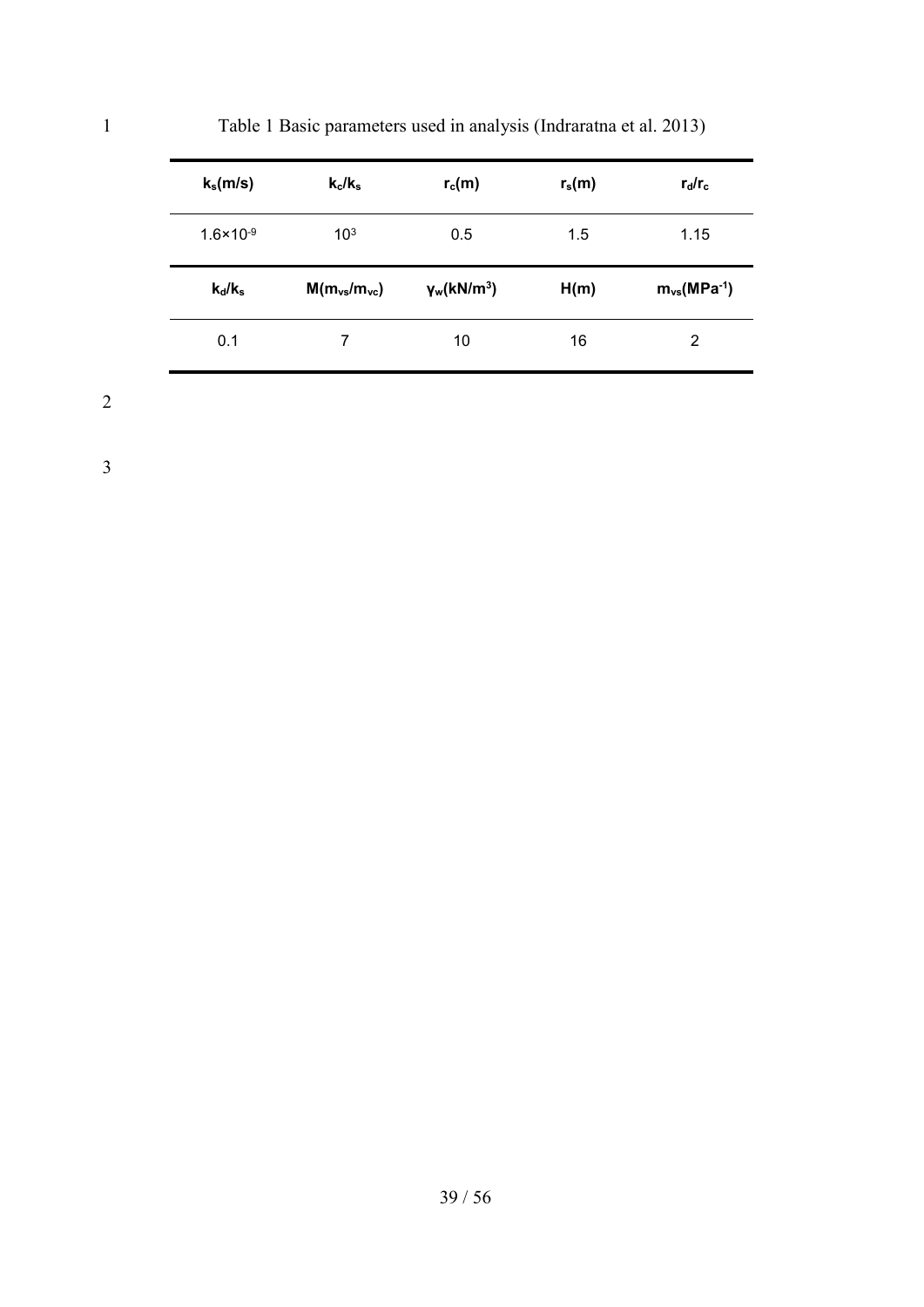| <b>Sources</b>                         | <b>Soil Type</b>       | <b>Shear</b><br>rate(mm/s) | <b>Specimen</b><br>dimension(mm) | <b>Normal</b><br><b>stress</b><br>(kPa) | Corresponding<br>$K^*$ (kPa) |
|----------------------------------------|------------------------|----------------------------|----------------------------------|-----------------------------------------|------------------------------|
| Xu et al. (2011)                       | Soil-rock<br>mixture   | $0.1 - 0.133$              | 600x600x400                      | $10 - 40$                               | 400-3000                     |
| Dafalla (2013)                         | Clay-sand<br>mixture   | 0.002                      | 100x100                          | 49-147                                  | 3000-10000                   |
| Simoni and<br>Houlsby (2006)           | Sand-gravel<br>mixture | 0.0056                     | 254x152x150                      | 90                                      | 1000-5000                    |
| Jewell (1989)                          | Sand                   |                            | 250x152x152                      | 30-33                                   | 4000-11000                   |
| Morgenstern<br>and Tchalenko<br>(1967) | Clay                   | 0.000049                   | 60x60x25                         | 215                                     | 11000-18000                  |

<span id="page-39-0"></span>1 Table 2 Foundation stiffness for different geo-materials based on direct shear tests

2 \*Estimated based on the shear stress-horizontal displacement curves in the literature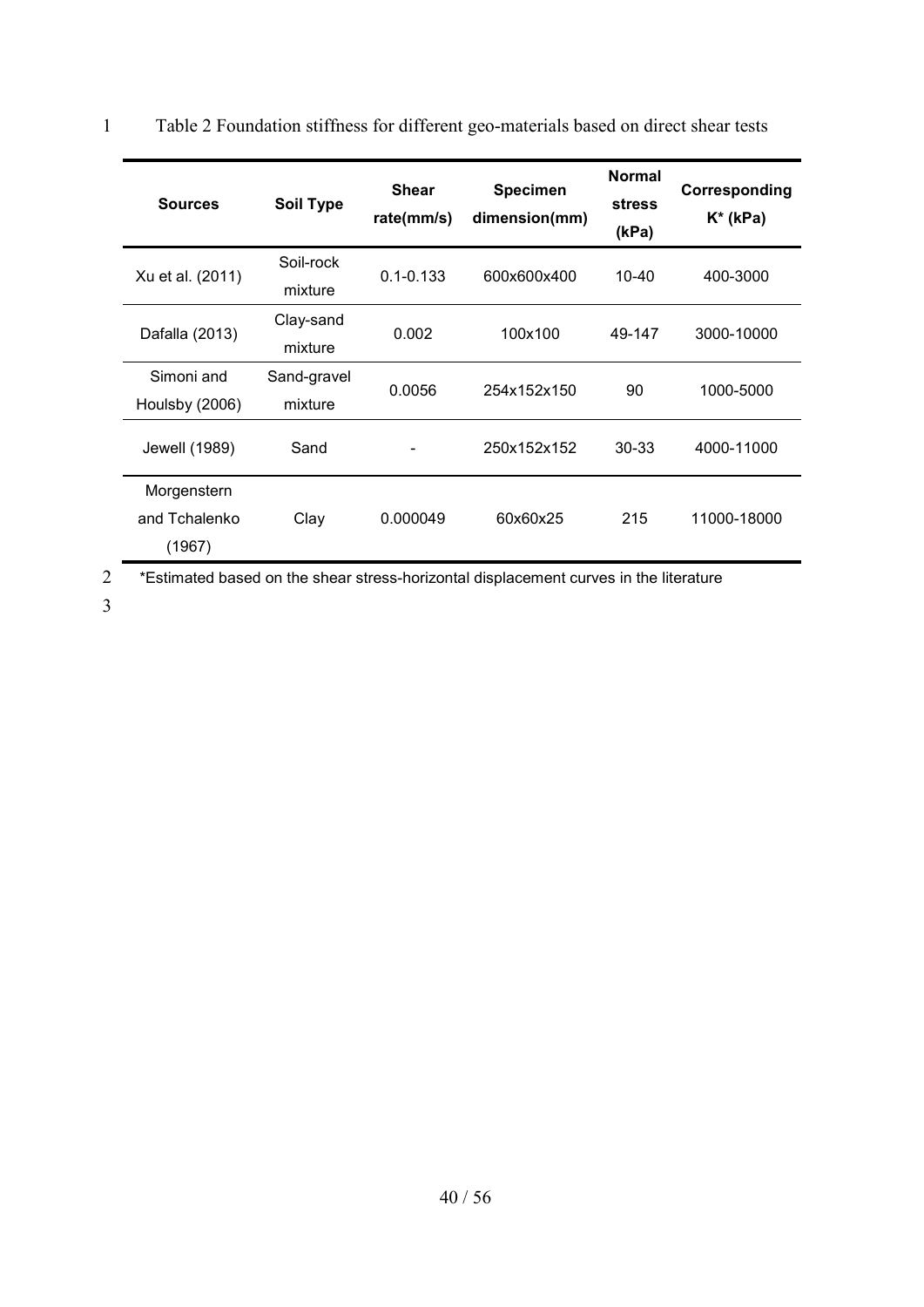| <b>Borehole number</b>                                             | Inclo <sub>2</sub> | Mex9          |
|--------------------------------------------------------------------|--------------------|---------------|
| <b>Depth</b>                                                       | $2.1m - 10.5m$     | $2.8m - 10m$  |
| <b>Water content</b>                                               | 78%-122%           | 81%-113%      |
| <b>Liquid limit</b>                                                | 87%-128%           | 87%-127%      |
| <b>Plastic limit</b>                                               | 32%-50%            | 34%-46%       |
| Initial void ratio e                                               | 2.03-3.31          | 2.16-2.89     |
| Dry density $\rho_d$ (g/cm <sup>3</sup> )                          | $0.62 - 0.89$      | $0.65 - 0.87$ |
| Coefficient of consolidation c <sub>v</sub> (m <sup>2</sup> /year) | 2.5-285.9          | 4.75-23.5     |
| Undrained shear strength su (kPa)                                  | $11 - 24$          | $10 - 26$     |
| Permeability $k(10^3 \text{m/s})$                                  | 0.65-54            | $0.5 - 4.7$   |
| Modulus M (kPa)                                                    | 1140-2561          | 1587-3120     |

# <span id="page-40-0"></span>1 Table 3 Properties of Ballina clay (Pineda et al. 2016)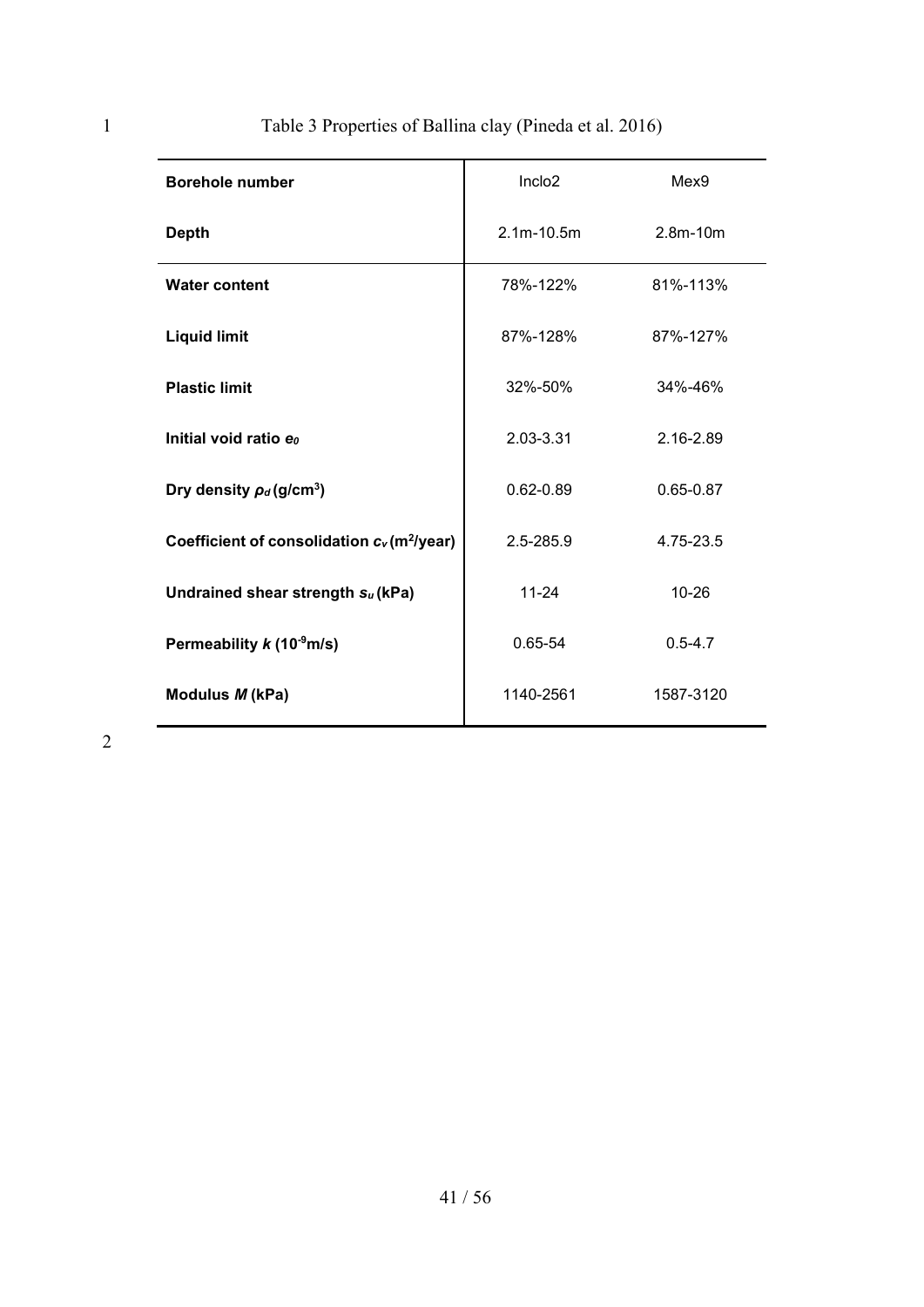| H(m)        | $r_s(m)$    | $r_c(m)$  | $r_{\rm d}/r_{\rm c}$ | K(kPa)                        |
|-------------|-------------|-----------|-----------------------|-------------------------------|
| 10          | 1.13        | 0.4       | $b$ 1.15              | °500/1000                     |
|             |             |           |                       |                               |
| $k_s$ (m/s) | $k_c$ (m/s) | $k_d/k_s$ | $m_{vs}/m_{vc}$       | $m_{vs}$ (MPa <sup>-1</sup> ) |

#### Table 4 Parameters used in prediction of field embankment

a. based on results of Pineda et al. (2016) and Kelly et al. (2017)

b. according to Han and Ye (2001), Indraratna et al. (2013)

c. Assumed based on Table 2

<span id="page-41-0"></span>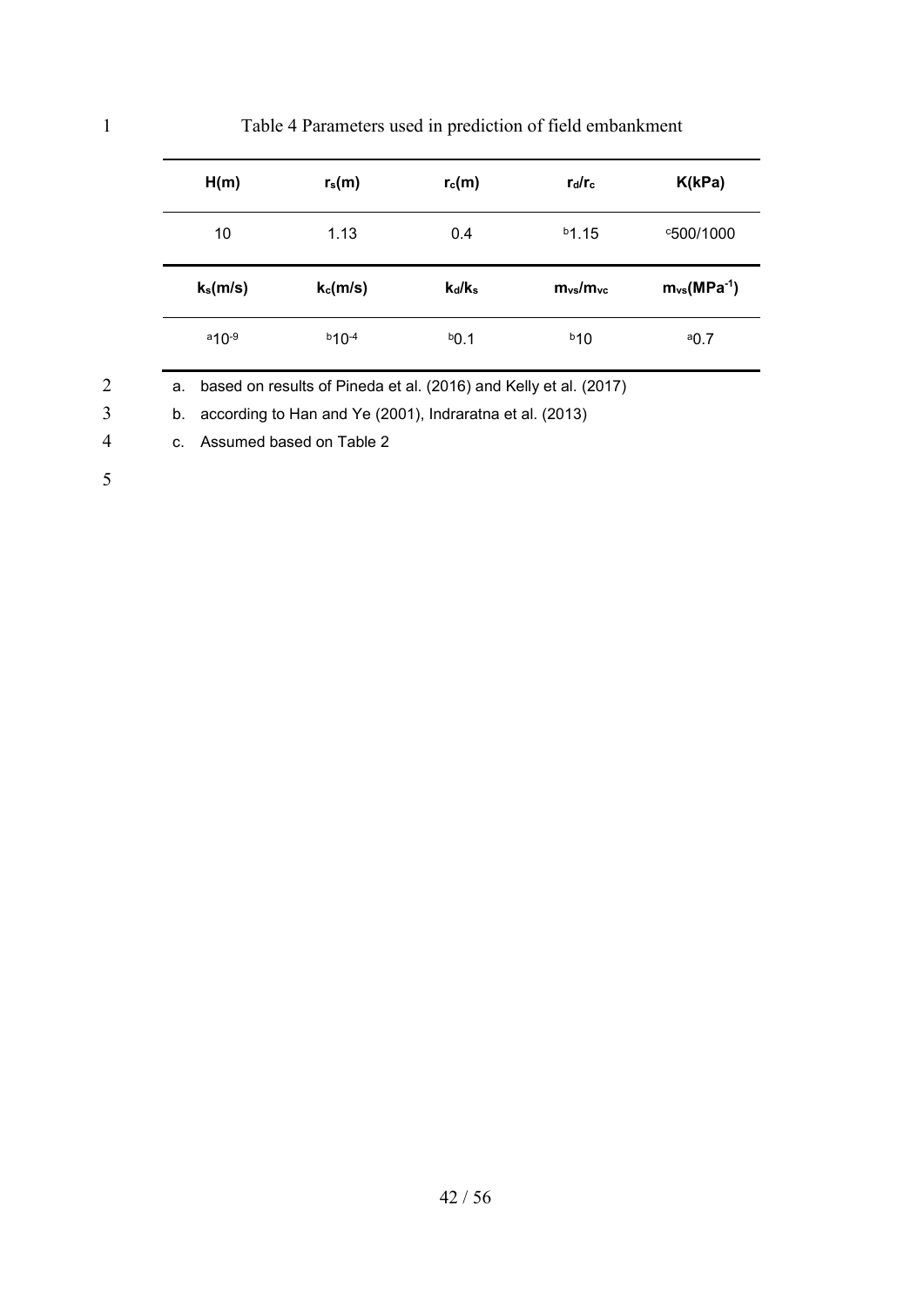|  |  |  | List of Figures |
|--|--|--|-----------------|
|--|--|--|-----------------|

| $\sim$<br>$\angle$ |  |  |  | Figure 1 A stone column unit cell |  |  |
|--------------------|--|--|--|-----------------------------------|--|--|
|--------------------|--|--|--|-----------------------------------|--|--|

- Figure 2 Shear stress in the foundation layer (a) trapdoor theory (Terzaghi 1943); (b)
- typical stress-strain relationship (based on direct shear test)
- Figure 3 Comparison between proposed model and previous models
- Figure 4 Vertical stress on top of the unit cell: (a) vertical stress ratio; (b) stress
- concentration ratio
- Figure 5 Development of excess pore pressure for equal strain and free strain (depth of
- 1m and 10m): (a) surrounding soil; (b) stone column
- Figure 6 Excess pore pressure profiles: (a) in stone column; (b) in surrounding soil
- Figure 7 Effect of foundation stiffness on: (a) average degree of consolidation; (b)
- stress concentration ratio; (c) differential settlement
- Figure 8 Effect of modulus ratio under varying foundation stiffness: (a) steady stress
- 14 concentration ratio  $(n_s)$ ; (b) time to achieve 90% degree of consolidation (U<sub>90</sub>); (c)
- differential settlement ratio (ΔS/H)
- 16 Figure 9 Effect of foundation stiffness on U90: (a) radius ratio  $(r_s/r_c)$ ; (b) permeability
- 17 ratio  $(k_c/k_s)$
- Figure 10 Cross-section of embankment beyond stone columns
- Figure 11 Embankment at Ballina: (a) construction order and settlement; (b) stress
- concentration ratio
-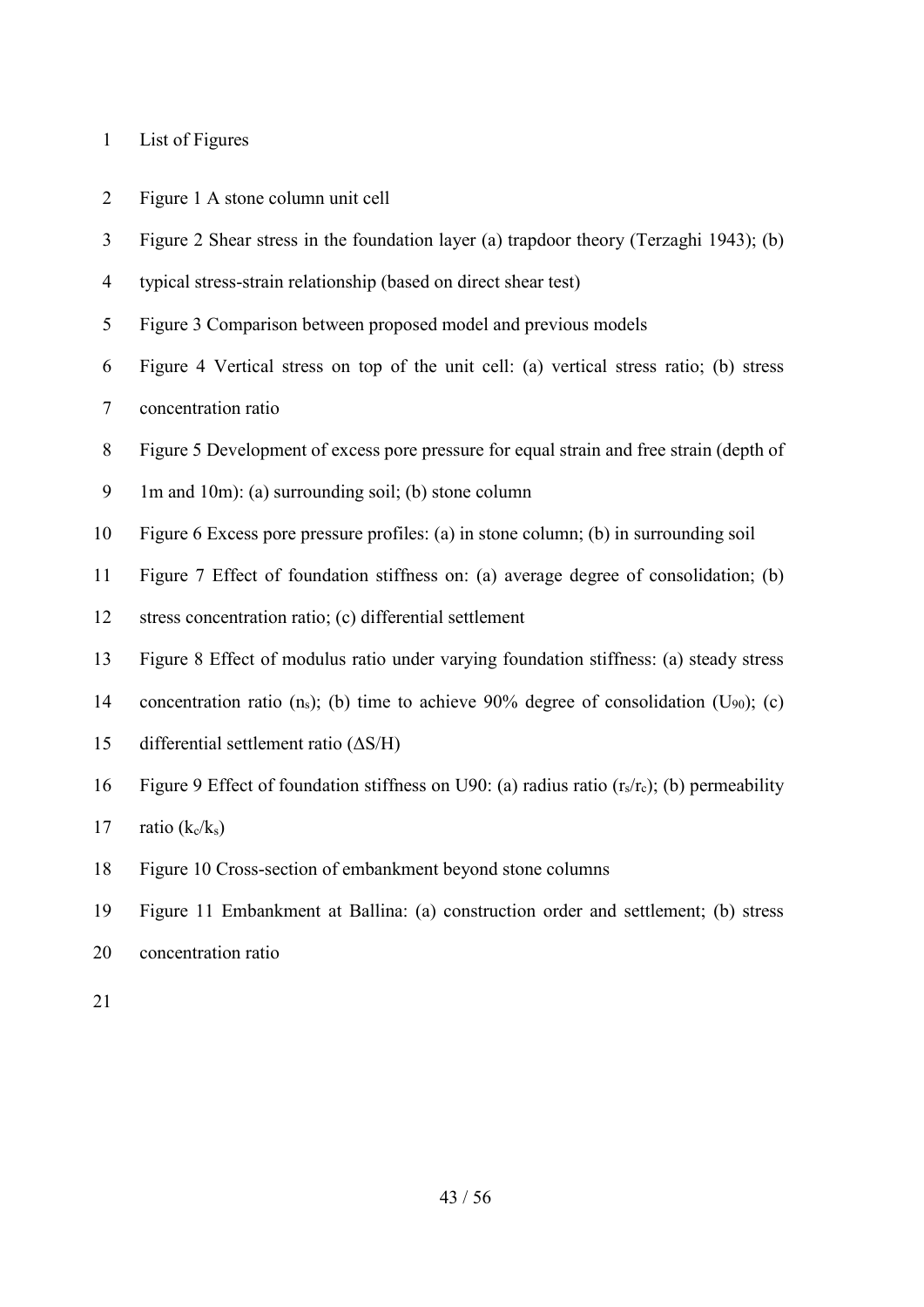<span id="page-43-0"></span>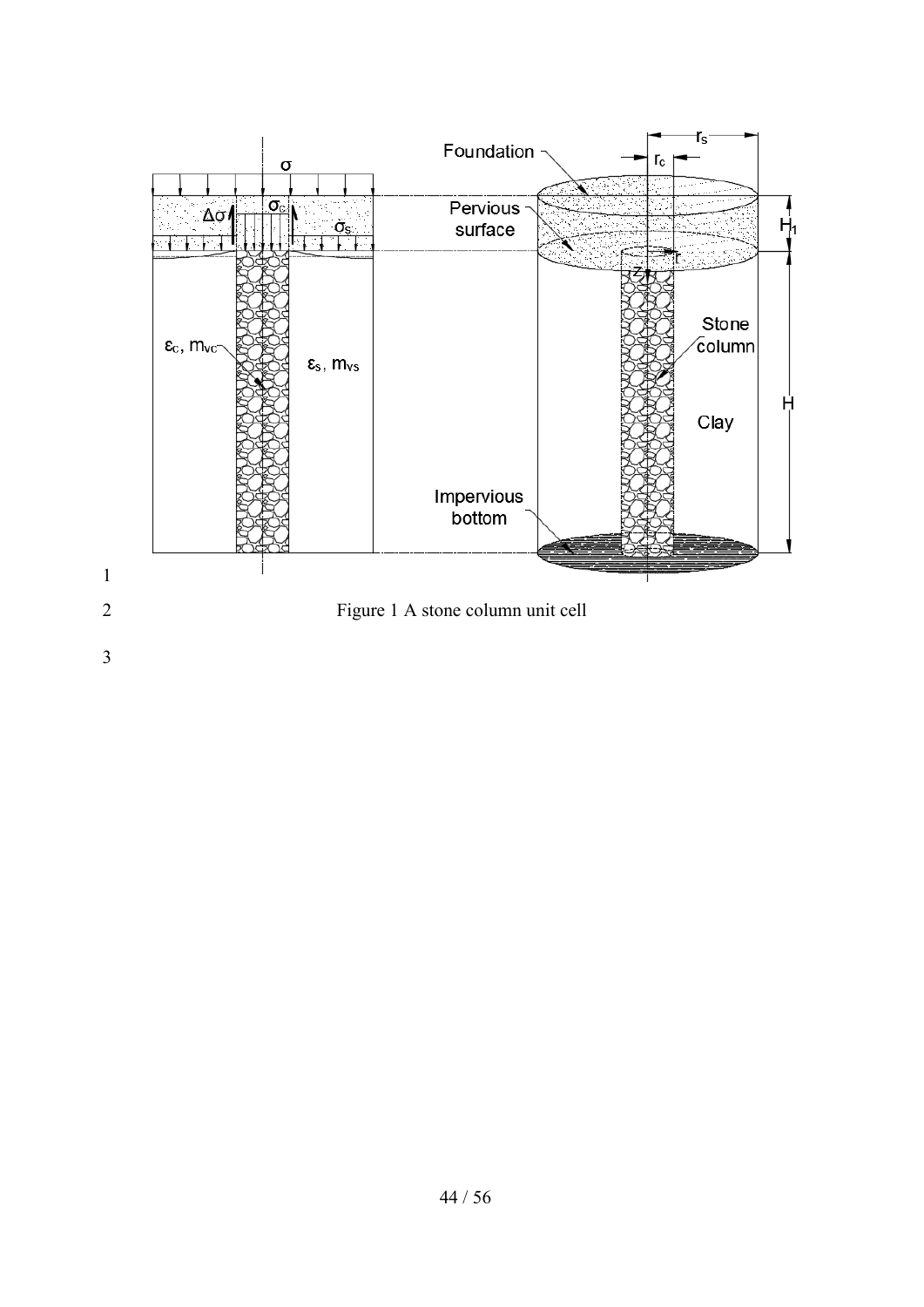

<span id="page-44-0"></span>/ 56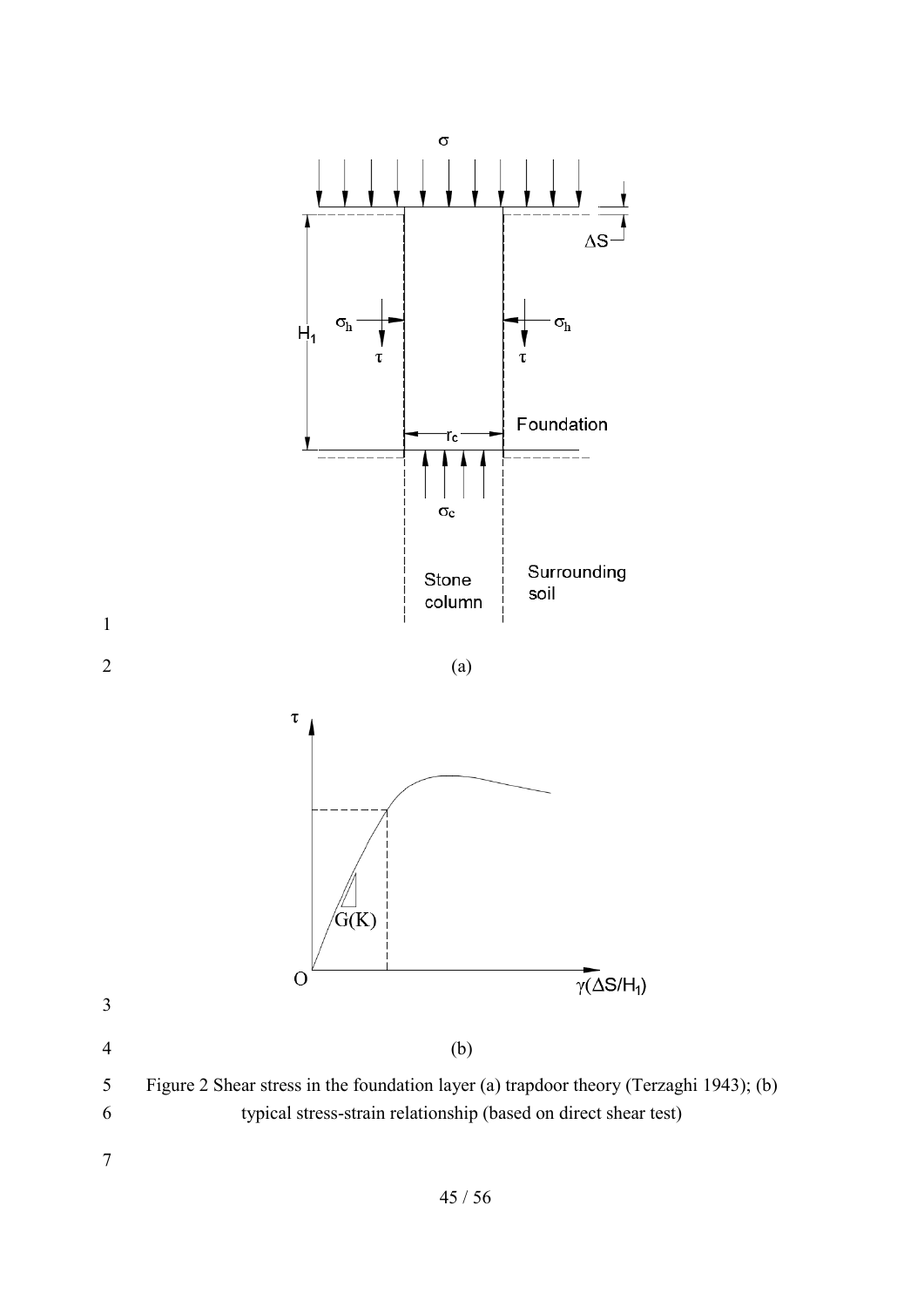<span id="page-45-0"></span>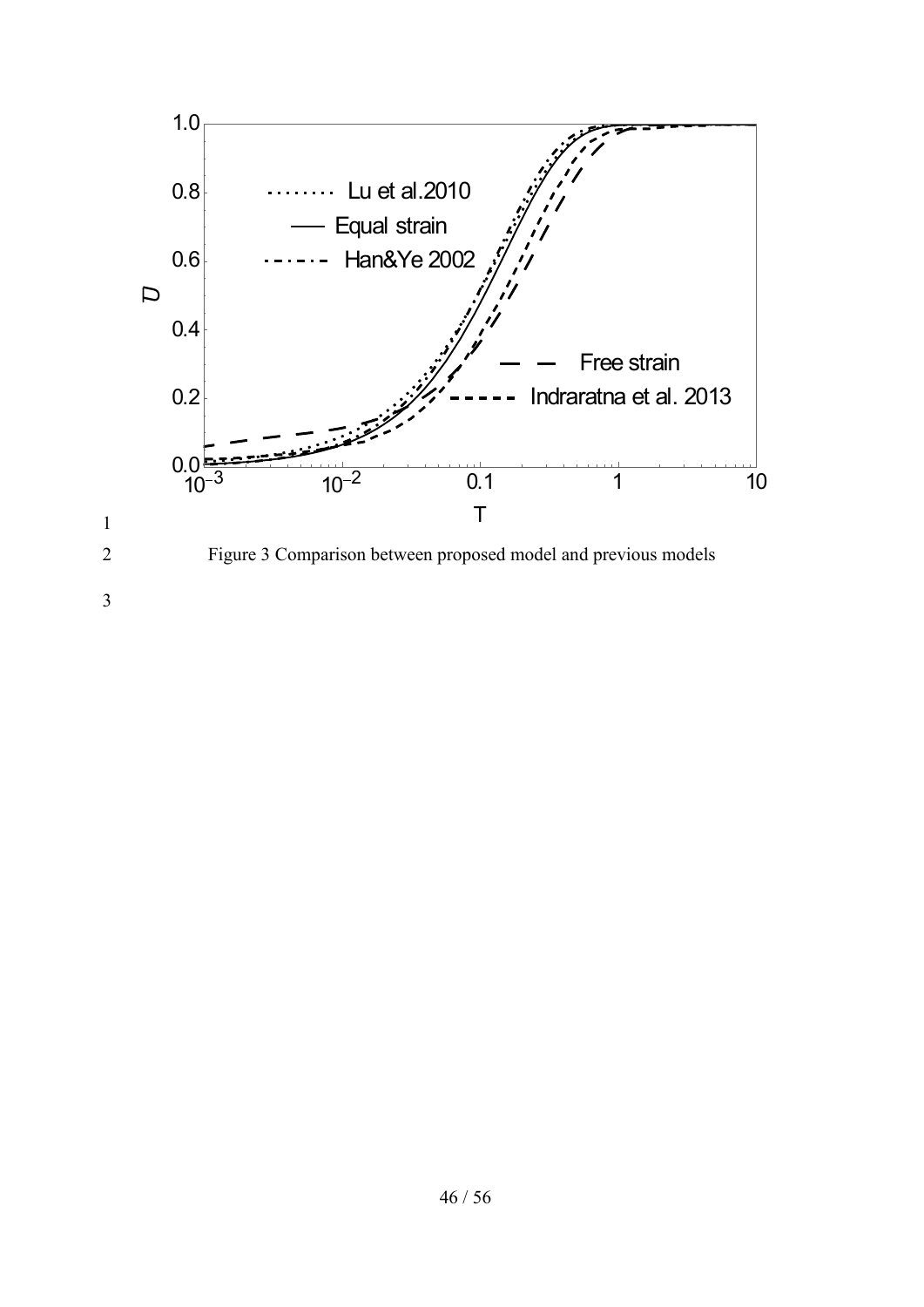

<span id="page-46-0"></span>3 Figure 4 Vertical stress on top of the unit cell: (a) vertical stress ratio; (b) stress 4 concentration ratio

2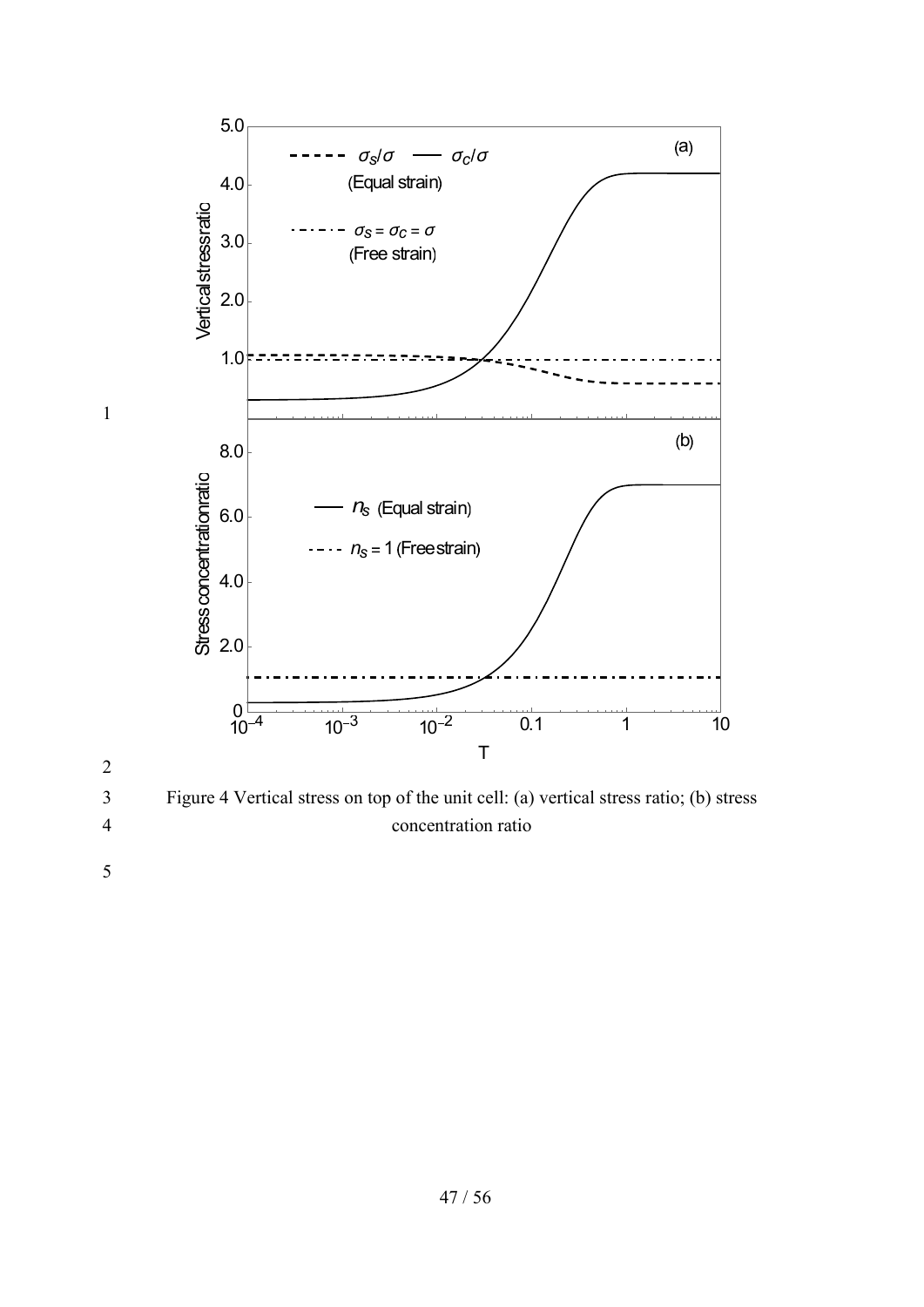

<span id="page-47-0"></span> Figure 5 Development of excess pore pressure for equal strain and free strain (depth of 1m and 10m): (a) surrounding soil; (b) stone column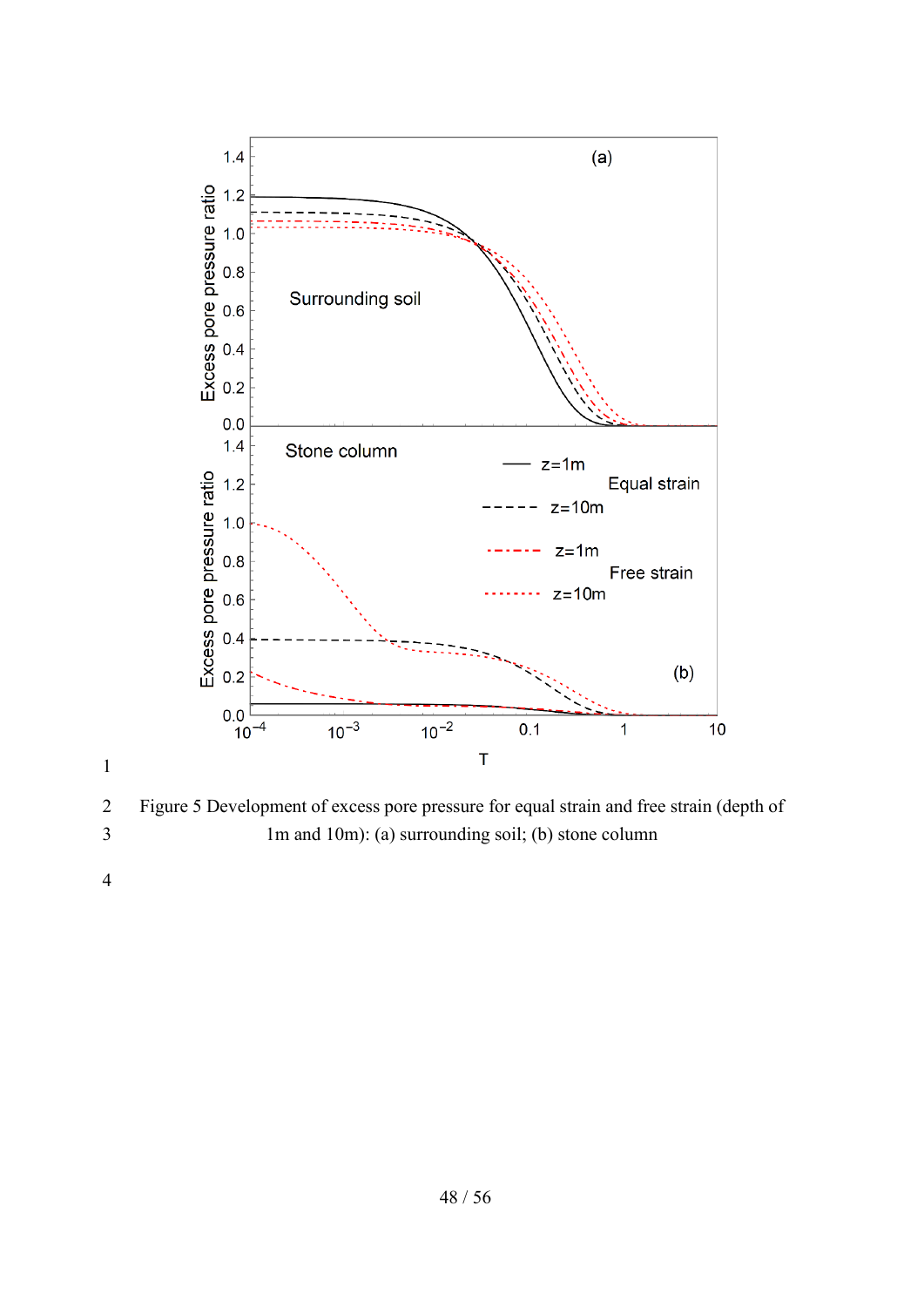

<span id="page-48-0"></span>2 Figure 6 Excess pore pressure profiles: (a) in stone column; (b) in surrounding soil

3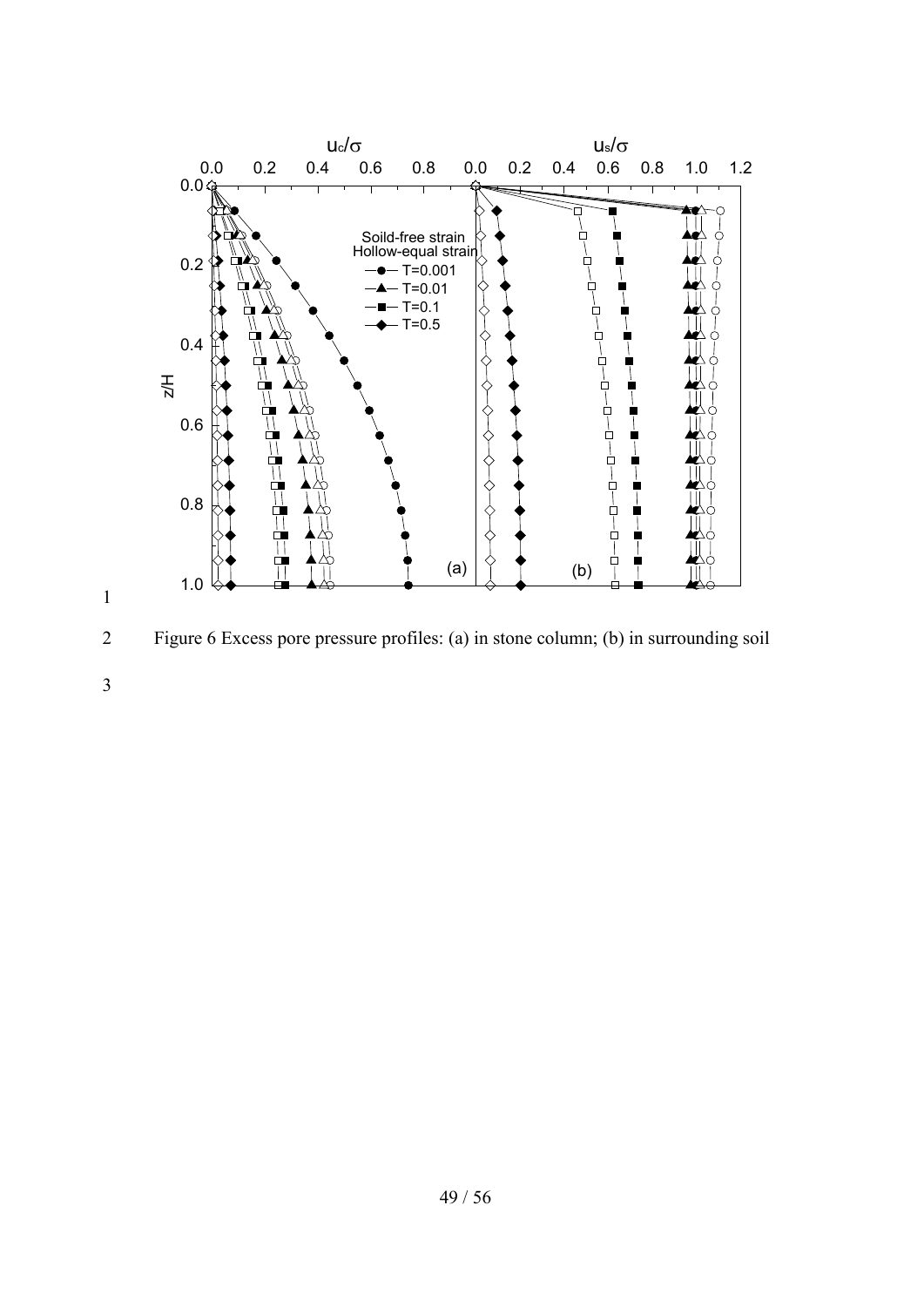

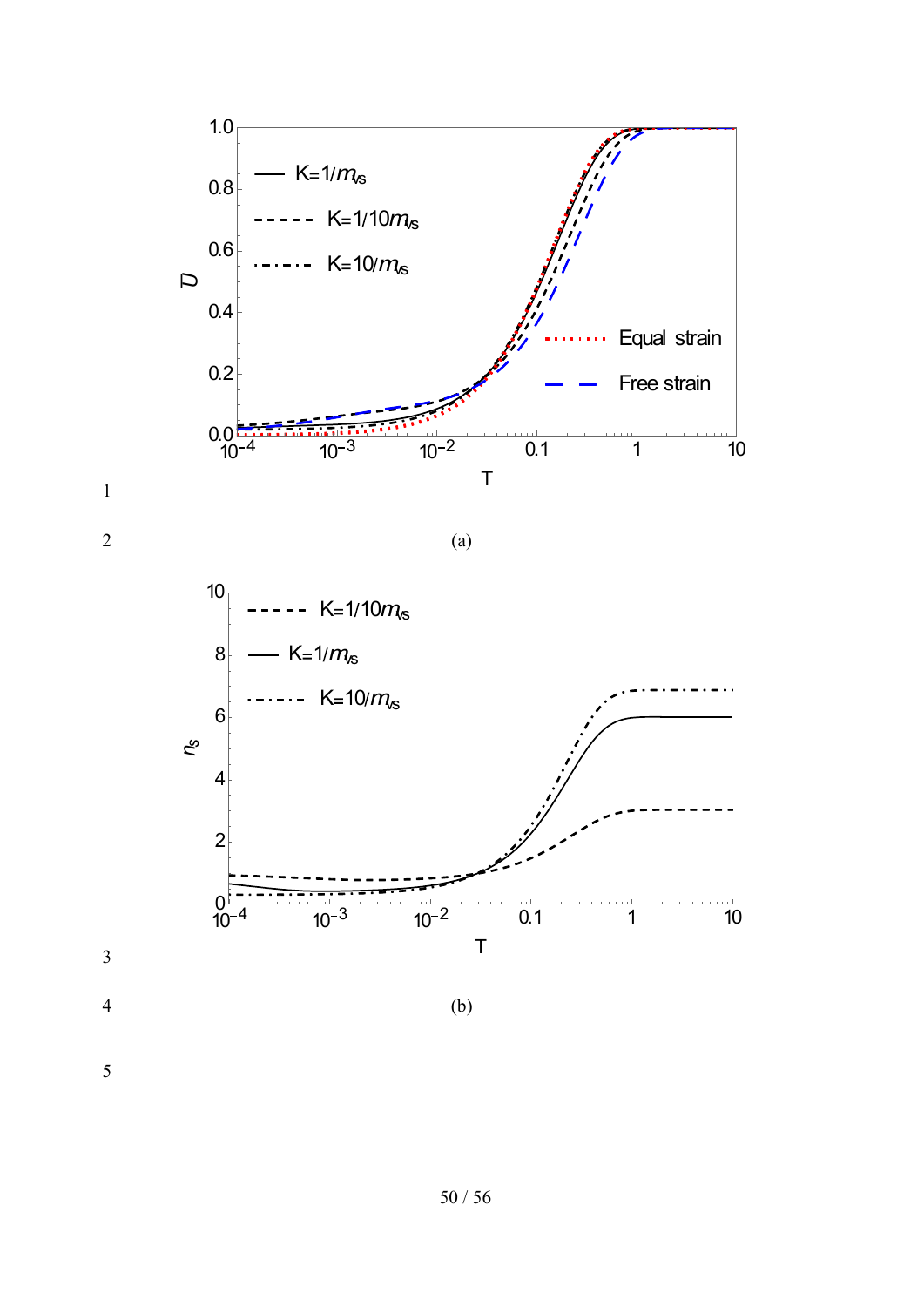<span id="page-50-0"></span>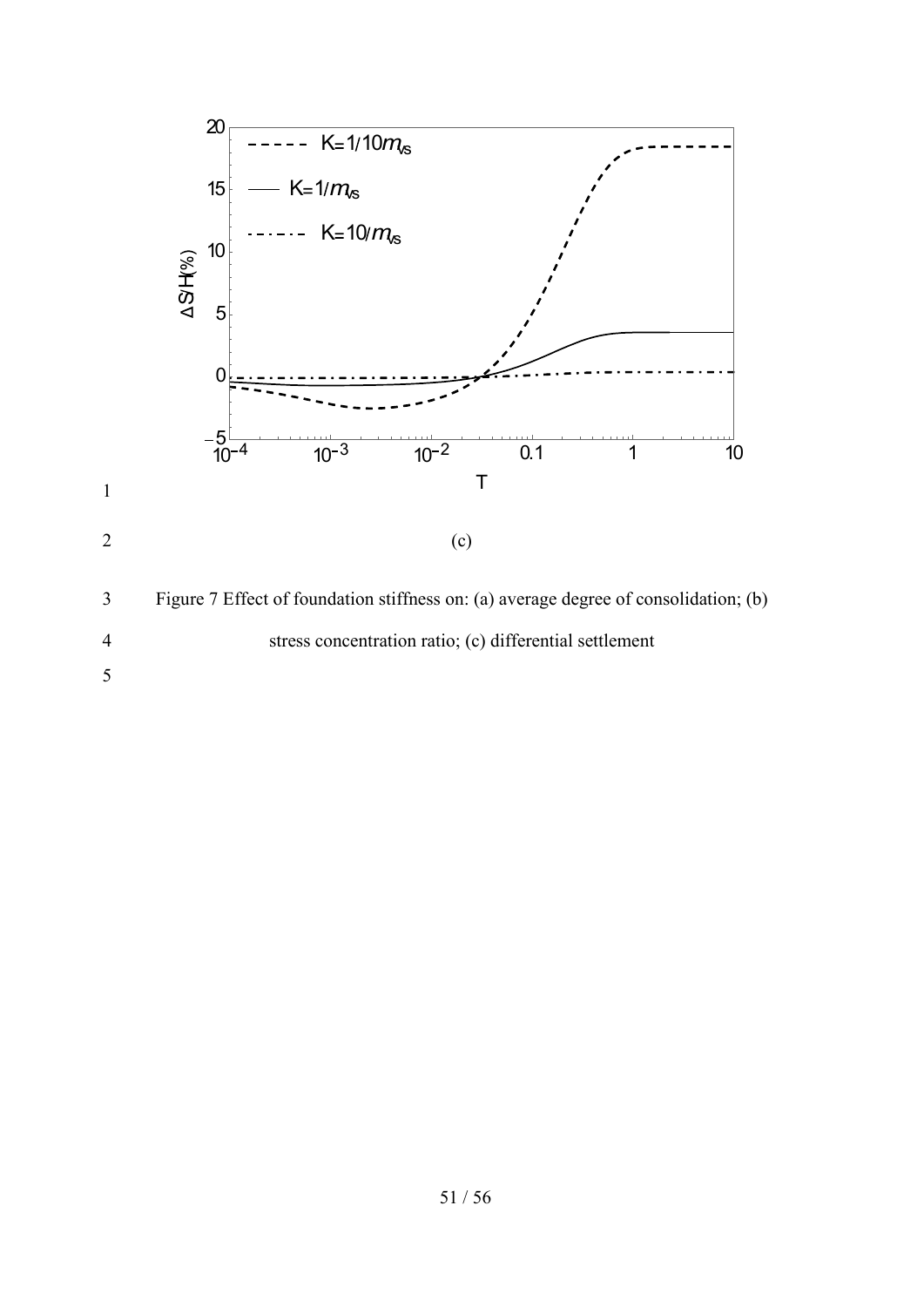

<span id="page-51-0"></span>2 Figure 8 Effect of modulus ratio under varying foundation stiffness: (a) steady stress 3 concentration ratio  $(n_s)$ ; (b) time to achieve 90% degree of consolidation  $(U_{90})$ ; (c) 4 differential settlement ratio (ΔS/H)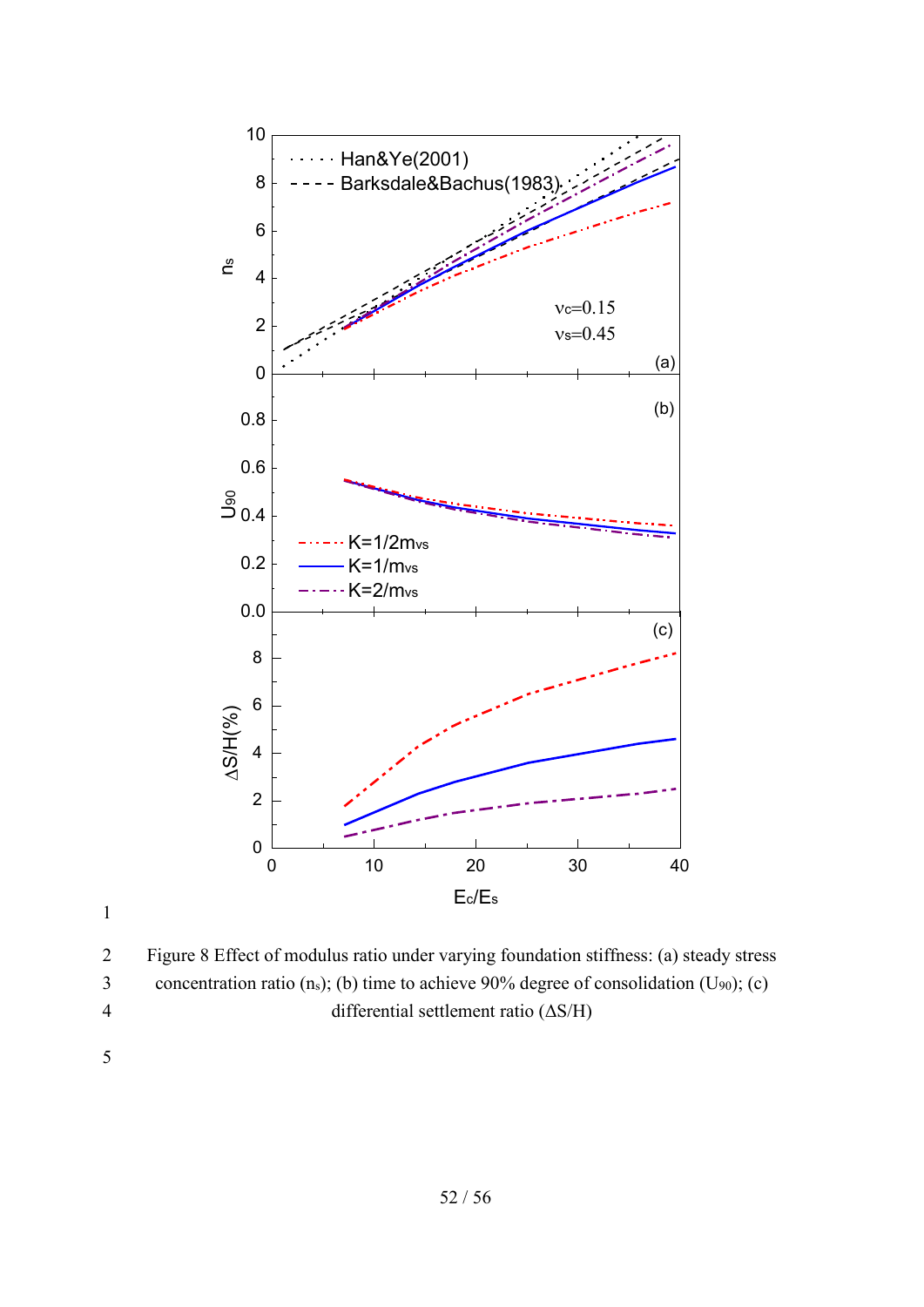

<span id="page-52-0"></span>53 / 56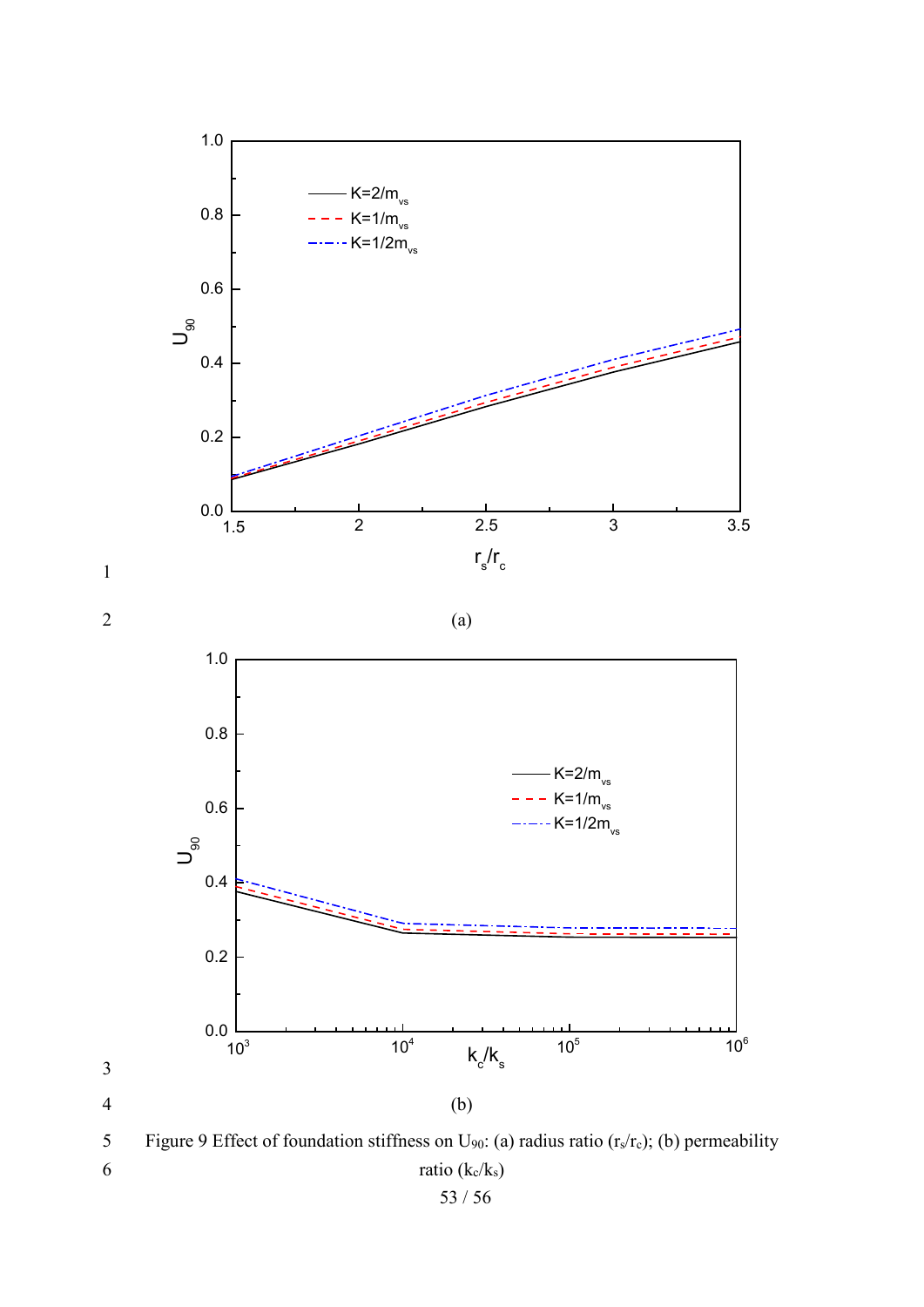<span id="page-53-0"></span>

2 Figure 10 Cross-section of embankment beyond stone columns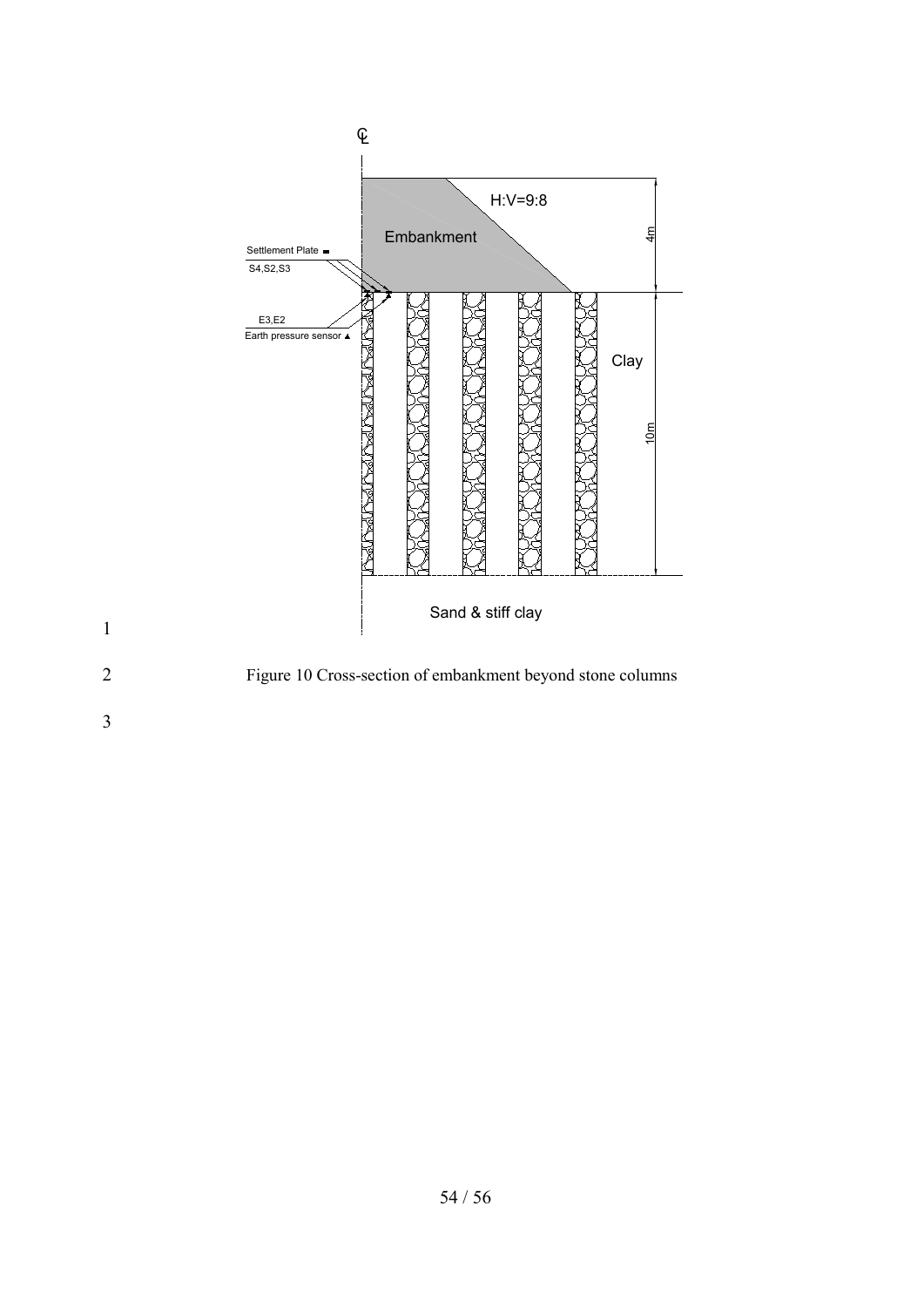